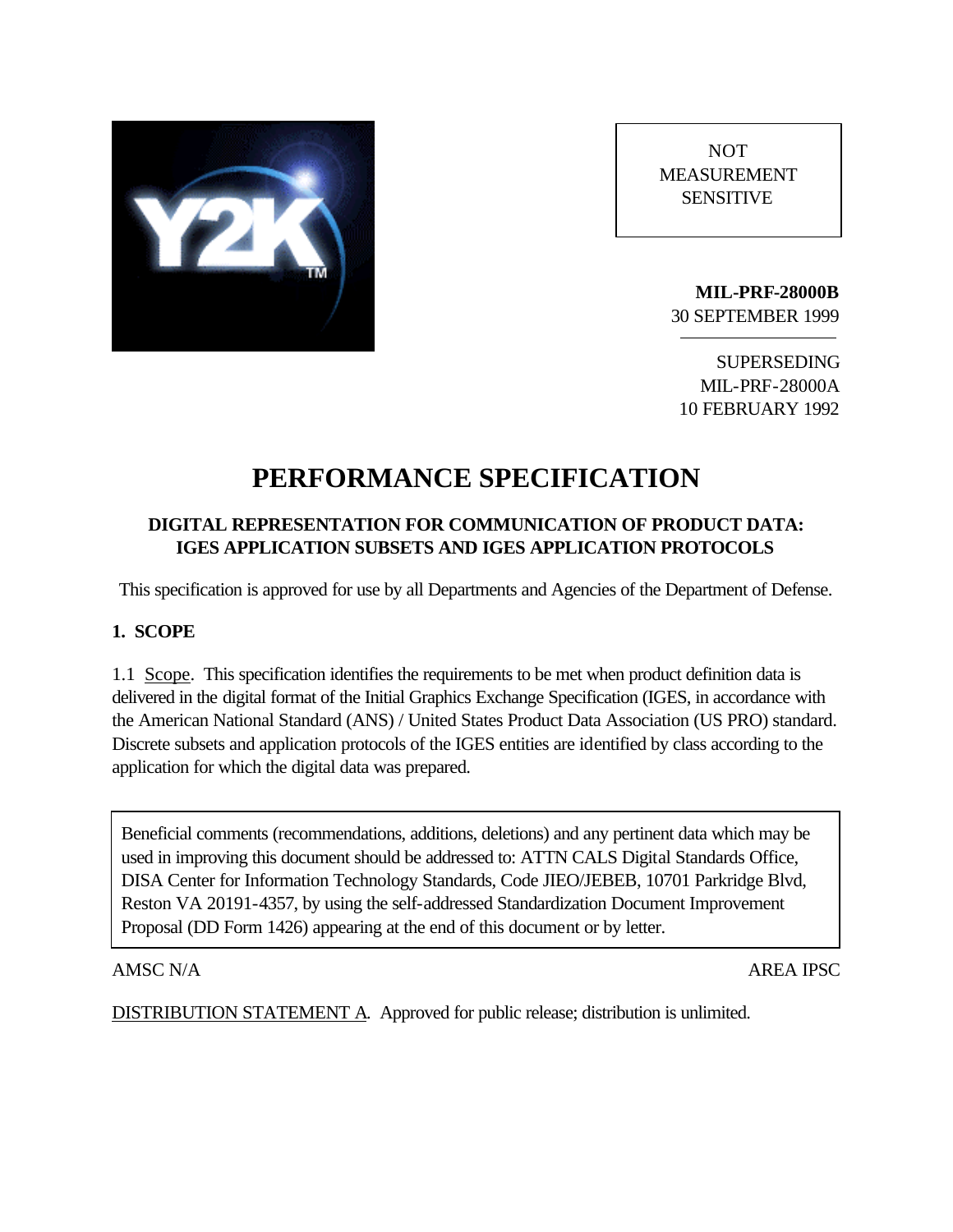1.2 Classification. The digital representation of product definition data will be one or more of the following classes as specified in the contract or other form of agreement:

| Class $1 -$ | <b>Technical Illustration Subset</b>                       |
|-------------|------------------------------------------------------------|
| $Class 2 -$ | <b>Engineering Drawing Subset</b>                          |
| $Class 3 -$ | Electrical/Electronic Applications Subset (Withdrawn)      |
| $Class 4 -$ | Geometry for Numerical Control (NC) Manufacturing Subset   |
| $Class 5 -$ | 3D Piping Application Protocol (AP)                        |
| Class $6 -$ | Layered Electrical Product (LEP) Application Protocol (AP) |
| $Class 7 -$ | 3D Geometry Subset                                         |

1.2.1 Additional classes. No new classes are anticipated.

1.3 Year 2000 compliance. This performance specification now meets DoD Year 2000 (Y2K) compliance requirements. The "Y2K" logo is a registered trademark of the United States Government. Details on U.S. Government Y2K requirements may be referenced at: http://www.y2k.gov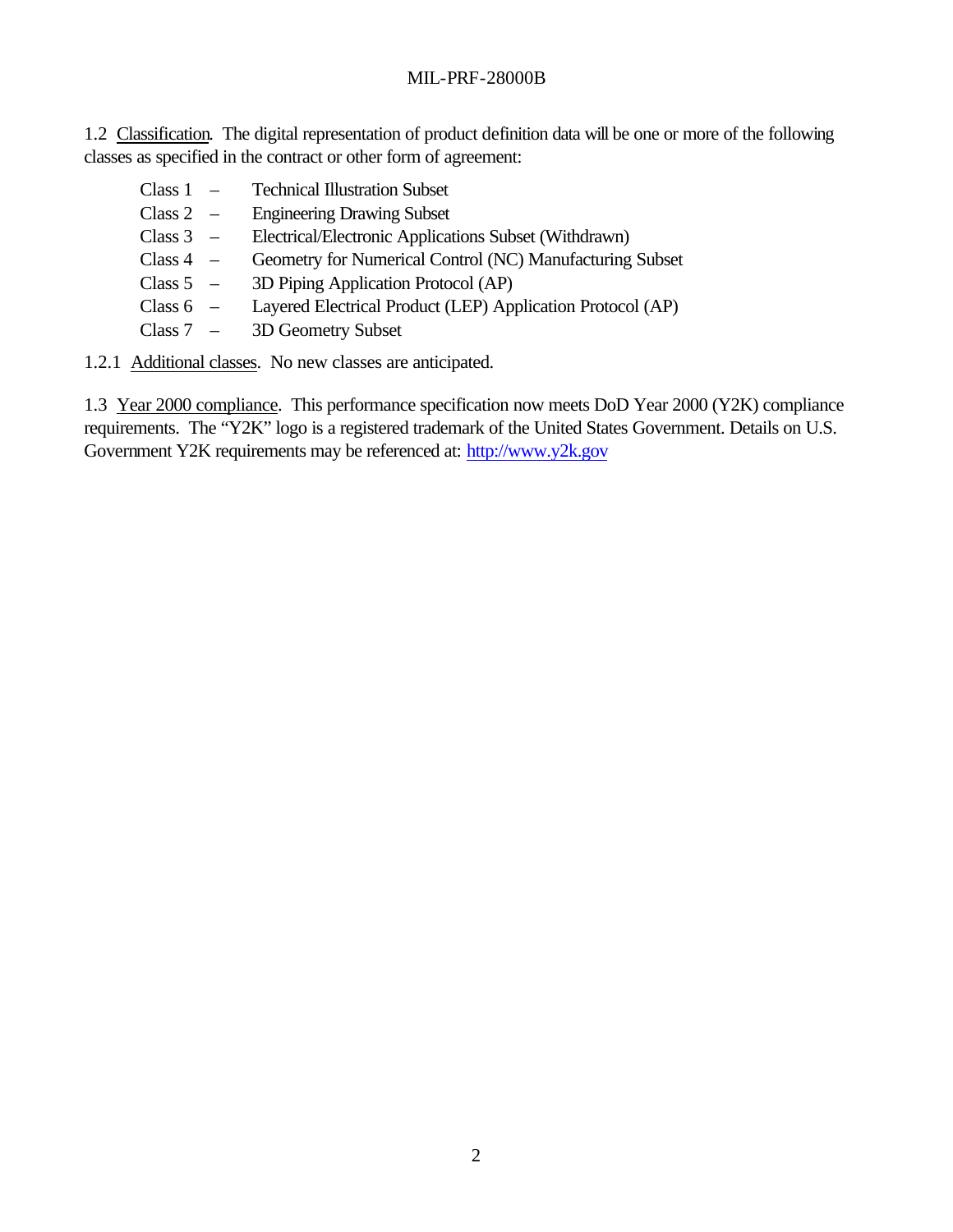# **2. APPLICABLE DOCUMENTS**

2.1 General. The documents listed in this section are specified in sections 3 and 4 of this specification. This section does not include documents cited in other sections of this specification or recommended for additional information or as examples. While every effort has been made to ensure the completeness of this list, document users are cautioned that they must meet all specified requirements documents cited in sections 3 and 4 of this specification, whether or not they are listed in section 2

#### 2.2 Government documents.

2.2.1 Specifications, standards, and handbooks. The following specifications, standards, and handbooks form a part of this document to the extent specified herein. Unless otherwise specified, the issues of these documents are those listed in the issue of the Department of Defense Index of Specifications and Standards (DoDISS) and supplement thereto, cited in the solicitation (see 6.2).

## STANDARDS

## MILITARY STANDARDS

MIL-STD-1840 – Automated Interchange of Technical Information

(Copies of the referenced military specifications and standards are available from the Standardization Documents Order Desk, 700 Robbins Avenue, Building 4D, Philadelphia PA 19111-5094 or http://www.dodssp.daps.mil/ )

2.2.2 Other Government documents, drawings, and publications. The following other Government documents, drawings, and publications form a part of this document to the extent specified herein. Unless otherwise specified, the issues are those cited in the solicitation.

UNITED STATES PRODUCT DATA ASSOCIATION (US PRO)

| ANS US PRO/IPO-100-1993-  | IGES 5.2, Initial Graphics Exchange Specification                                        |
|---------------------------|------------------------------------------------------------------------------------------|
| ANS US PRO/IPO-100-1996-  | IGES 5.3, Initial Graphics Exchange Specification                                        |
| ANS US PRO/IPO-110-1994 - | 3D Piping IGES Application Protocol                                                      |
| ANS US PRO/IPO-111-1997 - | <b>IGES Layered Electrical Product Application Protocol</b><br>(AP)                      |
| <b>NISTIR 4379</b>        | IGES Technical Illustrations Application Guide, July 1991                                |
| <b>NISTIR 4412</b>        | IGES V5.1 Initial Graphics Exchange Specification<br>(IGES, Version 5.1, September 1991) |
| <b>NISTIR 4600</b>        | <b>Recommended Practices Guide</b>                                                       |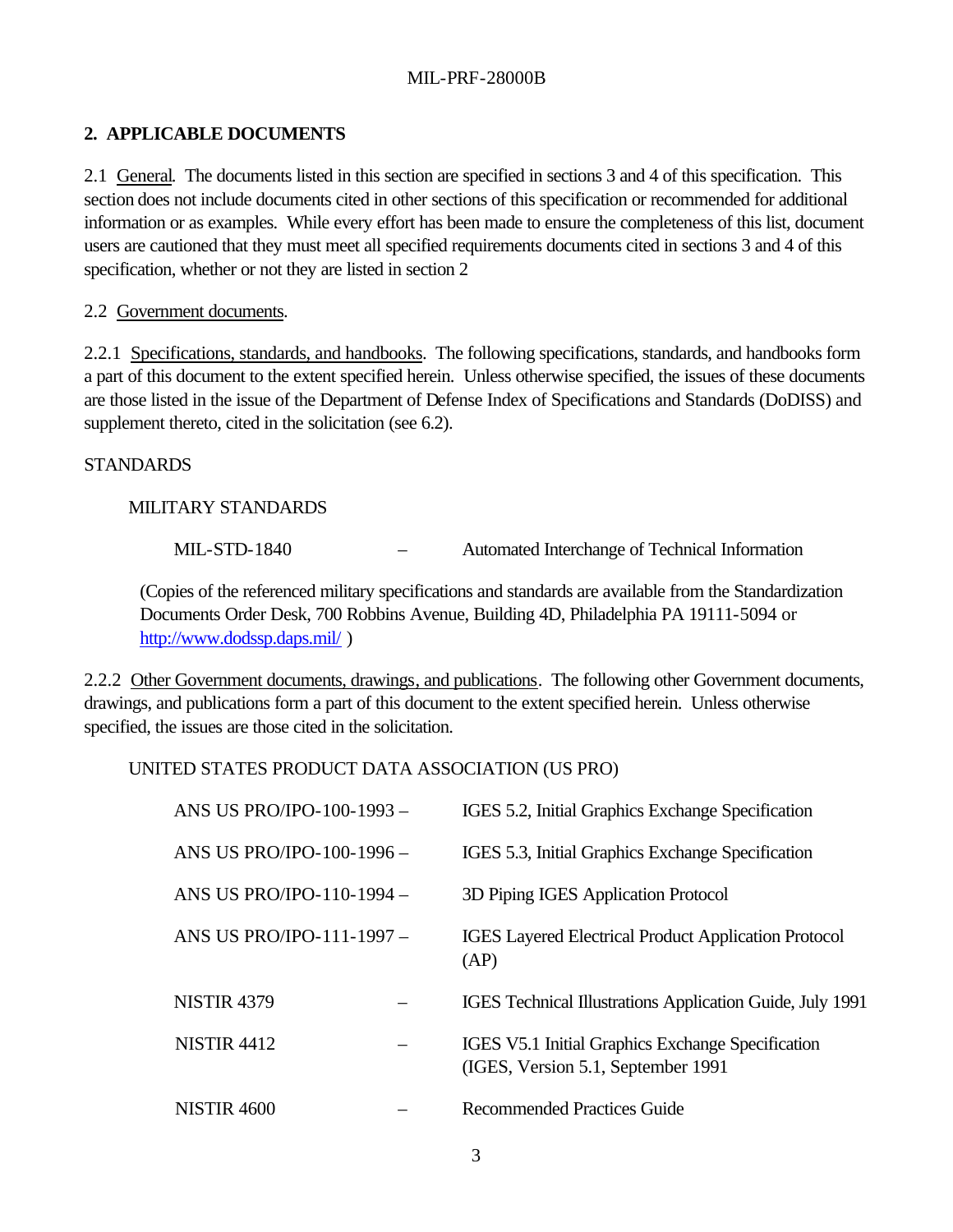(Application for copies of the above documents will be addressed to: US PRO, Trident Research Center, 5300 International Boulevard, Suite 204, North Charleston SC 29418 or https://www.uspro.org/)

2.3 Non-Government publications. This section is not applicable to this specification.

2.4 Order of precedence. In the event of a conflict between the text of this document and the references cited herein, the text of this document takes precedence. Nothing in this document, however, supersedes applicable laws and regulations unless a specific exemption has been obtained.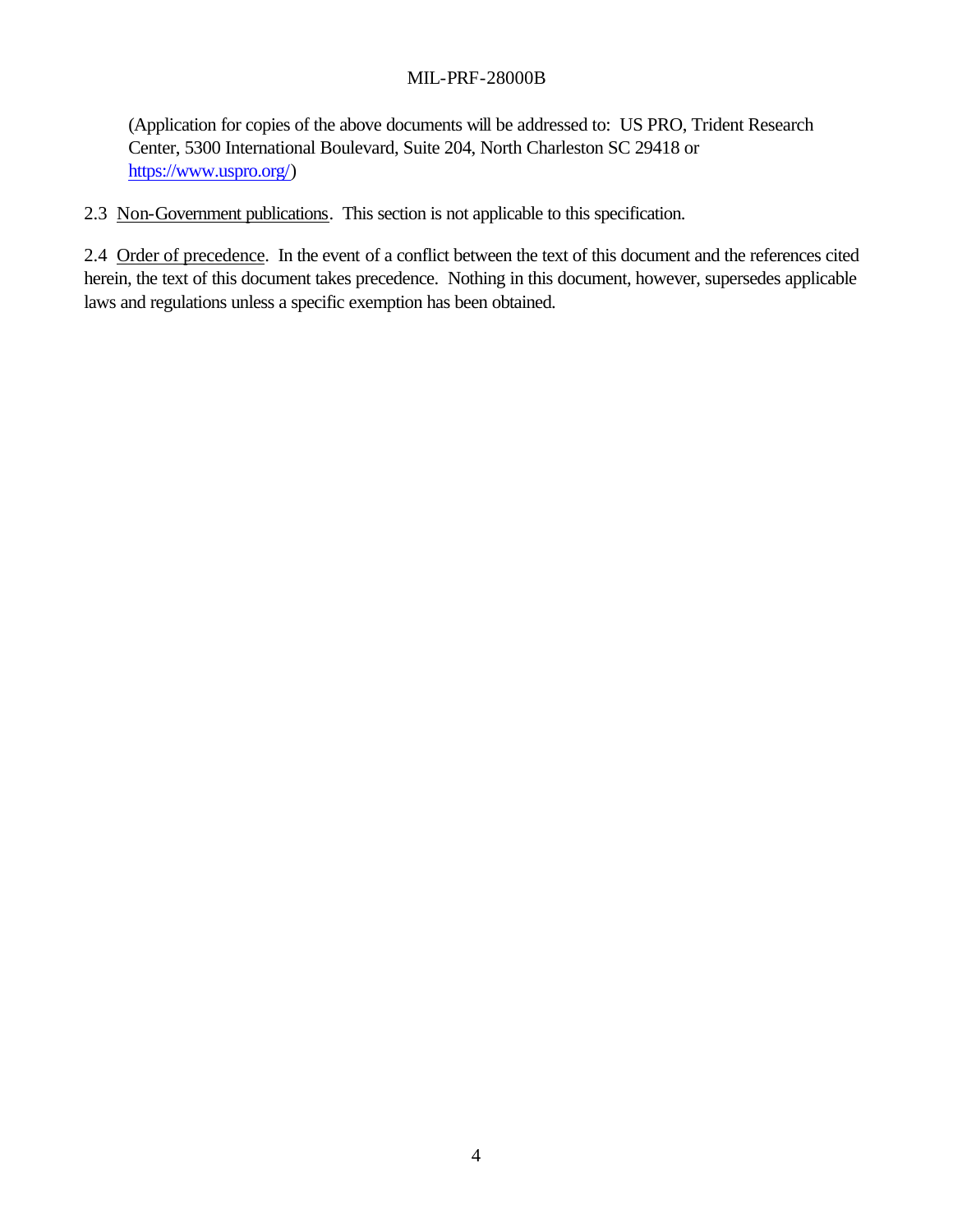# **3. REQUIREMENTS**

3.1 General requirements. All digital product data files complying with this specification shall conform to the identified subset or application protocol class. The specific subset or application protocol class shall be identified by the use of global parameter #26.

3.1.1 Restrictive nature of subsets. A data file complying with this specification shall utilize only those specific entities identified in the referenced subset or application protocol class for representing the product definition. Additional volunteer entity types may be present as long as these entity types are:

- a. Valid IGES entities (V5.3 or greater);
- b. Not necessary to the product data representation; or
- c. Solely for the purpose of regenerating the same development environment when the file is transferred back to the same Computer Aided Design (CAD) system which originally generated the file and may be ignored by other CAD systems.

3.1.1.1 Additional limits. These volunteer entities do not include geometry. Rather, they typically include IGES-defined properties, user-defined properties, and associative or color definition entities. A postprocessor (see 6.7.14) is not required to translate these volunteer entity types into the data base of its CAD/CAM system, but is required to continue processing the remainder of the data file.

3.1.2 Limits on Parameter Data (PD). A data file complying with this specification shall not contain scalar values of PD outside the ranges specified by the identified subset or application protocol class.

3.1.3 Physical file structure. All digital product data files complying with this specification shall be written in the American Standard Code for Information Interchange (ASCII) form. The binary and compressed ASCII forms shall not be used.

3.1.4 Physical media for delivery. Unless otherwise specified in the solicitation all data files complying with this specification shall be delivered in accordance with MIL-STD-1840.

3.1.5 Internet delivery. Files may be transmitted over the internet using the guidelines established by MIL-STD-1840. When transmitting files the guidelines for Multipurpose Internet Mail Extensions (MIME) should be followed. The requirements for MIME file delivery are outlined within MIL-STD-1840.

3.2 Specific requirements. The following subsections define the requirements for each defined subset or application protocol class. A conforming data file shall use the most current IGES version entity types and form numbers for representation of data in the identified class subset. All references to entity types, form numbers, and data fields are references to IGES for class 1-4 and 7. Class 5, the 3D Piping AP, uses ANS US PRO/IPO-100-1993 (IGES 5.2) entities, see ANS US PRO/IPO-110-1994 (3D Piping IGES Application Protocol) for details. Class 6, LEP AP, uses ANS US PRO/IPO-100-1996 (IGES 5.3) entities, and ANS US PRO/IPO-111-1997 (Layered Electrical Product Application Protocol). All IGES references in this specification relate to the most current version of the IGES specification unless otherwise stated.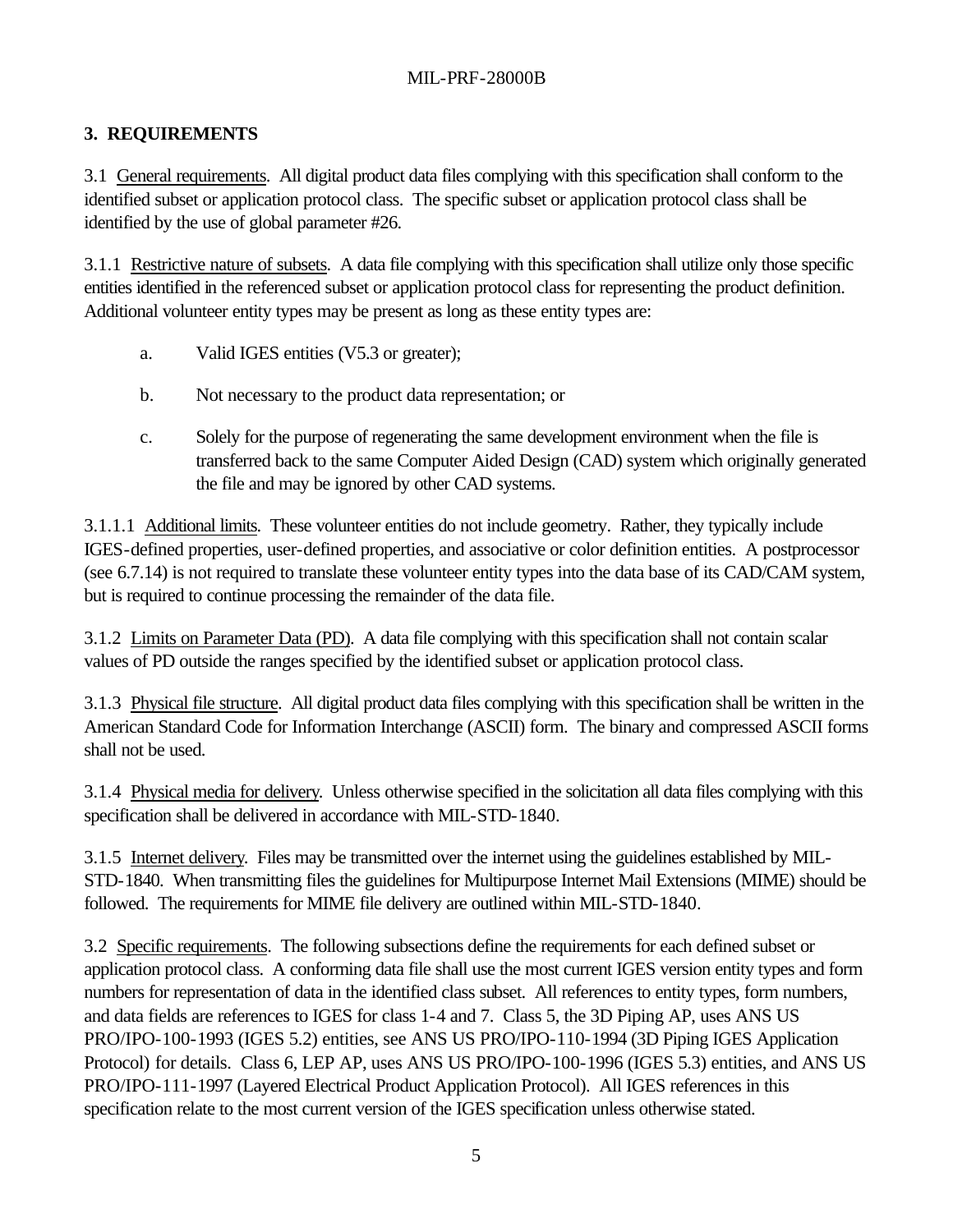3.2.1 Class 1 - technical illustration subset. The technical illustration subset of IGES addresses entities that support the exchange of figures and illustrations normally found in a technical publication. In this application, emphasis is on the visual clarity of figures and illustrations designed for human interpretation. NISTIR 4379 provides additional guidance on this usage of IGES.

## 3.2.1.1 File construction.

3.2.1.1.1 Start section. The following information shall be placed in the start section of the file:

- a. Statement of conformance to this application subset, the applicable revision level of this specification, and the release date of the latest amendment to this specification (or date of the latest revision if no amendment has been issued).
- b. Illustration number or identifier.

3.2.1.1.2 Global section. Fields in the global section shall be restricted to certain ranges. Defaulted values shall be interpreted as "unspecified" except as noted in table I for global parameters 1, 2, 12, 15, and 24.

| <b>Field</b> | <b>Value</b>               | Required | <b>Defaults/Notes</b>                 |
|--------------|----------------------------|----------|---------------------------------------|
| $\perp$      |                            | N        | Default to,                           |
| $\mathbf{2}$ | ۰                          | N        | Default to;                           |
| $3-6$        |                            | Y        |                                       |
| $7 - 11$     |                            | N        |                                       |
| 12           |                            | N        | Default to field 3                    |
| 13           | 1.0                        | Y        |                                       |
| 14           | $1,2,4-11$                 | Y        |                                       |
| 15           |                            | N        | Default to 1                          |
| $16 - 17$    |                            | Y        |                                       |
| 18           |                            | Y        | The year must be shown as YYYY        |
| 19           |                            | Y        |                                       |
| 20           |                            | N        |                                       |
| 21           |                            | N        |                                       |
| 22           |                            | N        |                                       |
| 23           | 11 or greater              | Y        |                                       |
| 24           | $0 - 7$                    | N        | Default to zero                       |
| 25           |                            | N        | If date is provided, the year must be |
|              |                            |          | shown as YYYY                         |
| 26           | 23HMIL-PRF-28000B0,CLASS 1 | Y        |                                       |

**TABLE I. Global section field ranges for Class 1 (Technical Illustration Subset)**

3.2.1.1.3 Directory Entry (DE) section. See Notes in Table II for restrictions placed on the values in the DE section.

3.2.1.1.4 Parameter Data (PD) section. See Notes in Table II for restrictions placed on the parameters in the PD section.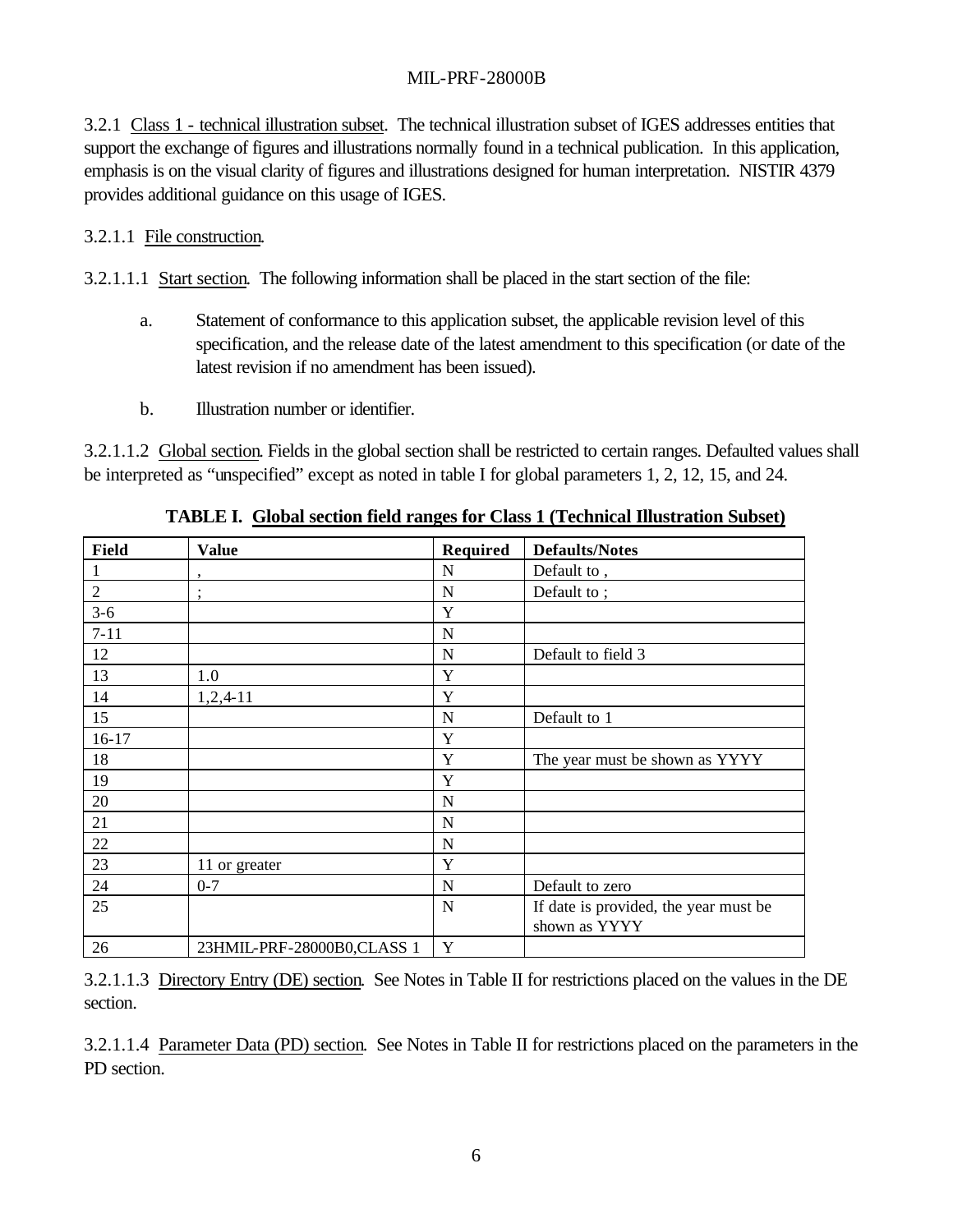3.2.1.2 Information requirements and data functionality. Two-dimensional geometry and annotation entities form the majority of data items although some non-geometric information is required as well. Information requirements for this application subset include (but are not limited to):

- a. Two dimensional geometry in the form of lines, circular arcs, conic arcs, and spline curves.
- b. Non-geometric attributes of line weight and line font.
- c. Annotation entities.
- d. Data relationships, including the concept of subfigures.

3.2.1.3 Data accuracy requirements. All data transformations shall maintain an accuracy of at least 0.001 units on all parametric and coordinate values and all measurable dimensions. The generating system shall document the accuracy of the file in global section field 19.

3.2.1.4 Mapping of information content to IGES subset entities. Illustration geometry shall be mapped into two-dimensional IGES geometry entities and annotation entities. The composite curve, subfigure definition, and subfigure instance entities shall be used to organize the illustration information to preserve any required data relationships. Line weight and line style information shall be represented by the appropriate global and DE parameters. Several entity structures in this subset have been included to keep the file size to acceptable levels. For instance, the use of subfigures greatly reduces file size where illustration details are repeated. Similarly, the general note entity is a compact method of representing annotation entity as compared with the stroking of each character using line and arc geometry. However, there are instances where a system lacks the sophistication of subfigure entity constructs or it is desired to stroke the text for a special appearance not otherwise attainable. Lines, splines, linear curves, arcs, and conic arcs shall not have a zero arc length (zero length curves).

3.2.1.5 User conventions and data organization. A minimum complexity drawing/view entity combination, along with its drawing size property, shall be used to assure an illustration will be created on all receiving systems. The drawing shall be constructed in the positive quadrant. The origin point shall be located at the lower left corner of the illustration.

3.2.1.6 IGES entity subset specification. Table II lists the entities of this subset. Only IGES entities which are enumerated in this table shall be used for representing technical publication illustration product definition data. Other valid IGES entity types may be present in the file as described by 3.1.1. Additional requirements are placed on the global section of a file, and certain field value restrictions are also placed on the range of parameter values in both the Directory Entry (DE) and the PD sections of a valid IGES file.

| <b>ENTITY</b> | <b>FORM</b> | <b>ENTITY NAME</b> | DE<br><b>NOTES</b> | <b>PD</b><br><b>NOTES</b> |
|---------------|-------------|--------------------|--------------------|---------------------------|
| 0             |             | Null               |                    |                           |
| 100           |             | Circular Arc       |                    | −                         |
| 102           |             | Composite Curve    |                    |                           |
| 104           |             | Conic Arc          |                    | 17, 20                    |

**TABLE II. IGES entity content for Class 1 (Technical Illustration Subset)**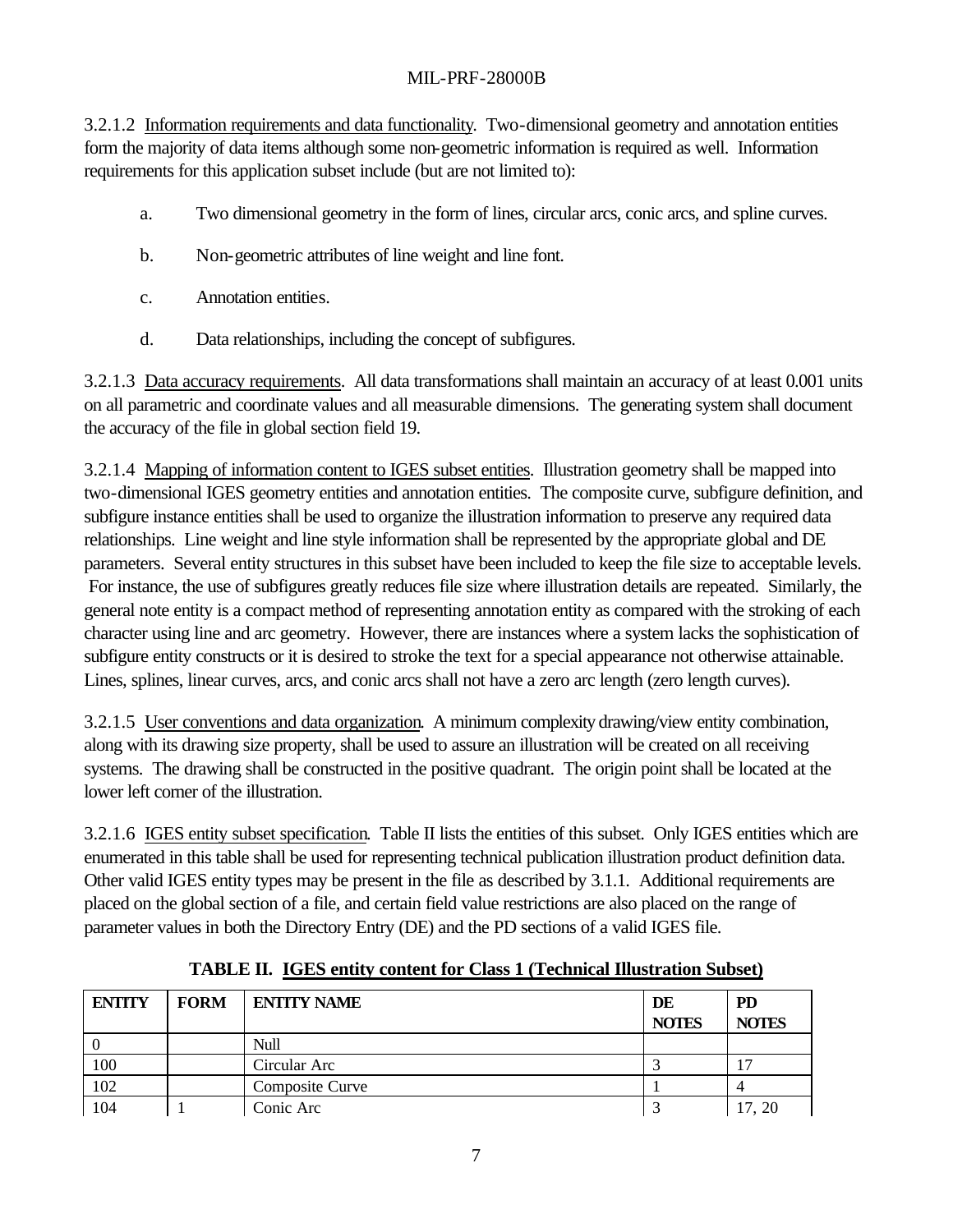| <b>ENTITY</b> | <b>FORM</b>    | <b>ENTITY NAME</b>                     | DE           | <b>PD</b>      |
|---------------|----------------|----------------------------------------|--------------|----------------|
|               |                |                                        | <b>NOTES</b> | <b>NOTES</b>   |
| 104           | $\mathfrak{2}$ | Conic Arc                              | 3            | 17, 20         |
| 104           | 3              | Conic Arc                              | 3            | 17, 20         |
| 106           | 11             | 2D Linear String                       |              | 15             |
| 106           | 63             | Simple Closed Planar Curve             |              | 21             |
| 110           | $\Omega$       | Line                                   |              | $\overline{2}$ |
| 112           |                | Parametric Spline Curve                |              | 2, 5           |
| 124           | $\Omega$       | <b>Transformation Matrix</b>           | 6            | 7              |
| 126           |                | Rational B-spline Curve                |              | 8              |
| 212           |                | <b>General Note</b>                    | 10           | 11, 18         |
| 230           |                | Sectioned Area                         |              | 17             |
| 308           |                | Subfigure Definition                   | 6            | $\overline{4}$ |
| 404           | $\mathbf{0}$   | Drawing                                | $\mathbf Q$  | 9, 19          |
| 406           | 15             | Name Property                          |              | 16             |
| 406           | 16             | Drawing Size Property                  |              |                |
| 406           | 17             | Drawing Units Property                 |              |                |
| $*406$        | 18             | <b>Intercharacter Spacing Property</b> | 12           |                |
| 408           |                | Subfigure Instance                     | 3            | $\overline{2}$ |
| 410           | $\mathbf{0}$   | View                                   | 6            | 13             |
| 412           |                | Rect Array Sub Instance                | 3            | 2, 14          |
| 414           |                | Circ Array Sub Instance                | 3            | 2, 14          |

When the form column in table II is blank for an entity which has multiple form numbers, all forms of that entity are included in the subset.

\*Denotes an IGES untested entity, capability.

Notes for table II:

- 1. DE field 4, line font pattern, shall be 1, 2, 3, 4, or 5. DE field 5, level, shall be 0. DE field 6, view pointer, shall be 0. DE field 7, transformation matrix pointer, shall be 0. DE field 8, label display pointer, shall be 0.
- 2. PD values for Z coordinates shall be 0.0.
- 3. DE field 4, line font pattern, shall be 1, 2, 3, 4, or 5. DE field 5, level, shall be 0. DE field 6, view pointer, shall be 0. DE field 8, label display pointer, shall be 0.
- 4. PD values shall point only to other entity types within this subset.
- 5. PD #3, NDIM, shall be 2 (planar).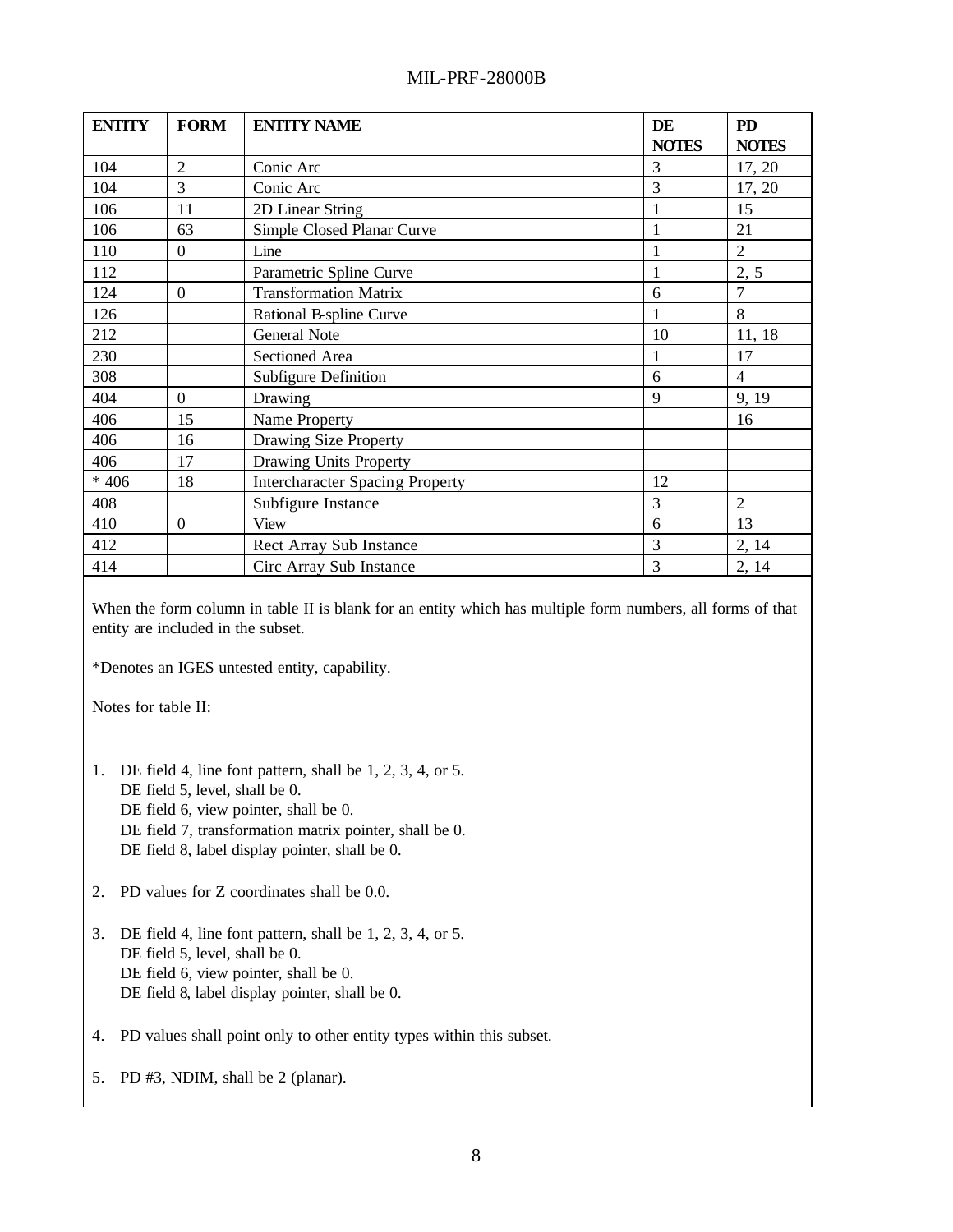- 6. DE field 7, transformation matrix, shall be 0.
- 7. Translation and rotation are restricted to XY plane. PD #R13, #R23, #R31, #R32, and #T3 shall be 0.0, and #R33 shall be 1.0 or -1.0.
- 8. PD #3, PROP1, shall be 1 (planar), ZK shall be 0.0, XNORM and YNORM shall be 0.0, ZNORM shall be 1.0 or -1.0. Rational B-Splines are to be considered functionally and mathematically equivalent to NURBS (Non-Uniform Rational B-Spline) curves.
- 9. PD #1, number of view pointers, shall be 1.
	- PD #5, number of annotation entities, shall be 0.
	- PD #6, number of associativity pointers, shall be 0,
	- PD #7, number of property pointers, shall be 1, 2 or 3.
	- PD #8-#10, a DE pointer to a property (406, form 16) is required, a DE pointer to a property (406, form 15) is optional, and a DE pointer to a property (406, form 17) is optional.
- 10. DE field 5, level, shall be 0. DE field 6, view pointer, shall be 0. DE field 7, transformation matrix pointer, shall be 0. DE field 8, label display pointer, shall be 0.
- 11. PD #5, font code, shall be 1, 1001, 1002, 1003, or 3001, the Latin-1 character set. If a pointer to a property entity (406, form 18) is used to control intercharacter spacing, then any IGES font value may be used.
- 12. DE field 5, level, shall be 0.
- 13. PD #2, scale, shall be 1.0. PD #3-#8 shall be 0.
- 14. PD values shall not point to entity type 412, entity type 414, or an entity 308 which points to a 412 or 414, and shall only point to other entity types within this subset.
- 15. N (the number of points, PD #2) shall be 3 or more.
- 16. The name property entity shall take precedence over a name in DE field 18, entity label, for any entity which has a name property.
- 17. PD value for ZT coordinate shall be 0.0.
- 18. PD value for  $ZS(n)$  shall be 0.0, where  $n=1...N$ .
- 19. Drawing origin shall be the lower left-hand corner, no negative coordinates are allowed once all appropriate offsets and rotations are applied.
- 20. Conic coefficient B (PD #2) shall be zero (0.0). An associated matrix shall be used to rotate/translate the conic to its position in space.
- 21. PD #2, number of n-tuples, shall be greater than 2.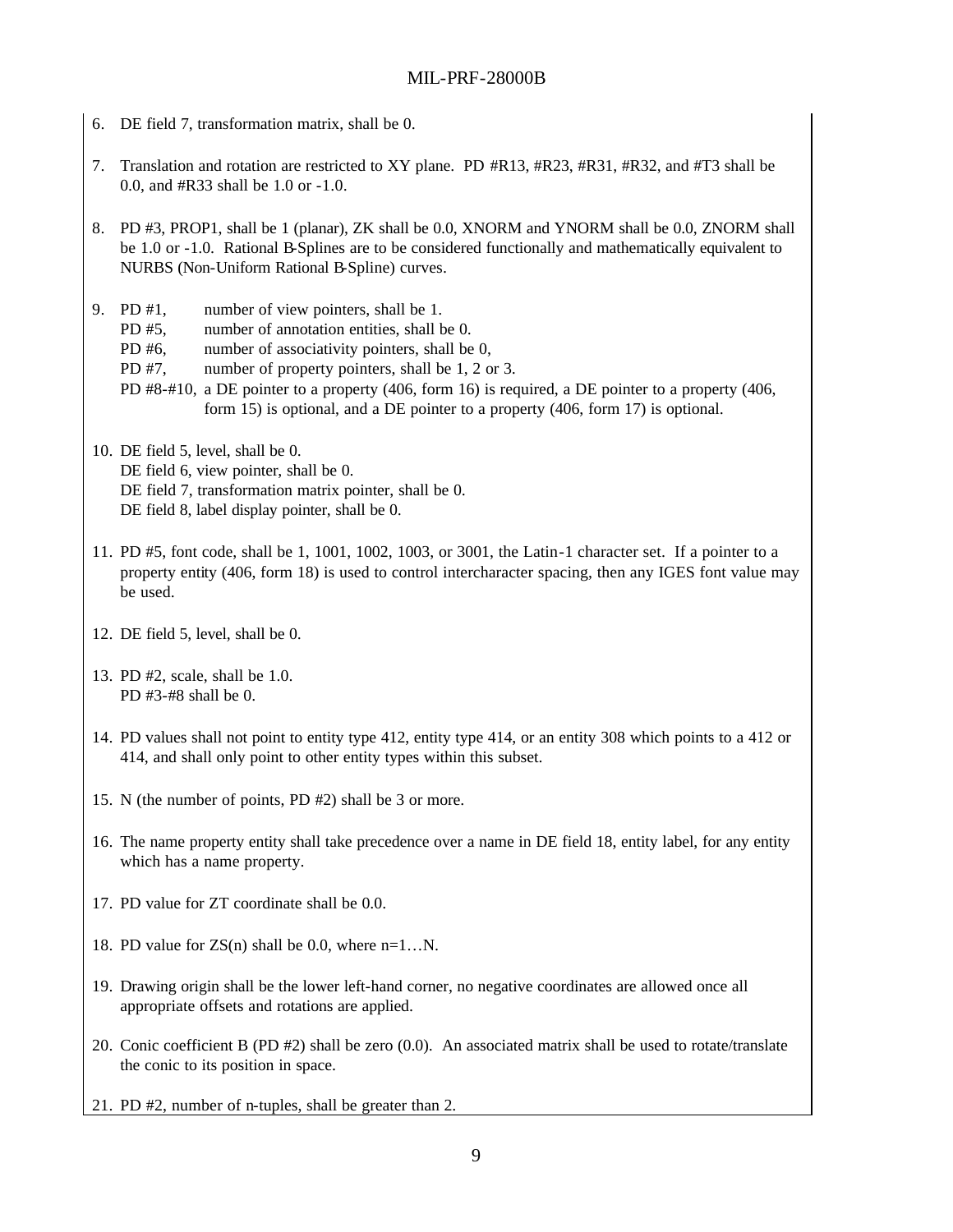3.2.2 Class 2 - engineering drawing subset. This engineering drawing subset of IGES shall be used to encode product data being acquired for delivery in digital form. Exchange emphasis is on completeness, visual equivalency for human interpretation, and functionality of the received drawing model, including the requirements of style and content for the document used to develop the drawing.

#### 3.2.2.1 File construction.

3.2.2.1.1 Start section. The following information shall be given in the start section of the file:

- a. Statement of conformance to this application subset, the applicable revision level of this specification, and the release date of the latest amendment to this specification (or date of the latest revision if no amendment has been issued).
- b. Revision letters of most recent change to each drawing sheet in the file.
- c. Performing organization, date of the IGES file preprocessing and contract number.
- d. Intended drawing size letter and number of drawing sheets in this file.
- e. Data organization method with contents of each level, for example:

| Level | Description    |
|-------|----------------|
|       | model entities |
| 201   | dimension      |
| 202   | crosshatching  |

3.2.2.1.2 Global section. Fields in the global section shall be restricted to certain ranges. Defaulted values shall be interpreted as "unspecified" except as noted in table III for global parameters 1, 2, 12, and 24.

| <b>Field</b>   | <b>Value</b>  | <b>Required</b> | <b>Default/Notes</b>           |
|----------------|---------------|-----------------|--------------------------------|
|                | ,             | N               | Default to,                    |
| $\overline{2}$ | ۰             | N               | Default to;                    |
| $3 - 11$       |               | Y               |                                |
| 12             |               | N               | Default to field 3             |
| 13             | 1.0           | Y               |                                |
| 14             | $1 - 11$      | Y               |                                |
| $15 - 17$      |               | Y               |                                |
| 18             |               | Y               | The year must be shown as YYYY |
| 19             |               | Y               |                                |
| 20             |               | N               |                                |
| 21             |               | Y               |                                |
| 22             |               | Y               |                                |
| 23             | 11 or greater | Y               |                                |
| 24             | $0 - 7$       | N               | Default to zero                |

**TABLE III. Global section field ranges for Class 2 (Engineering Drawing Subset)**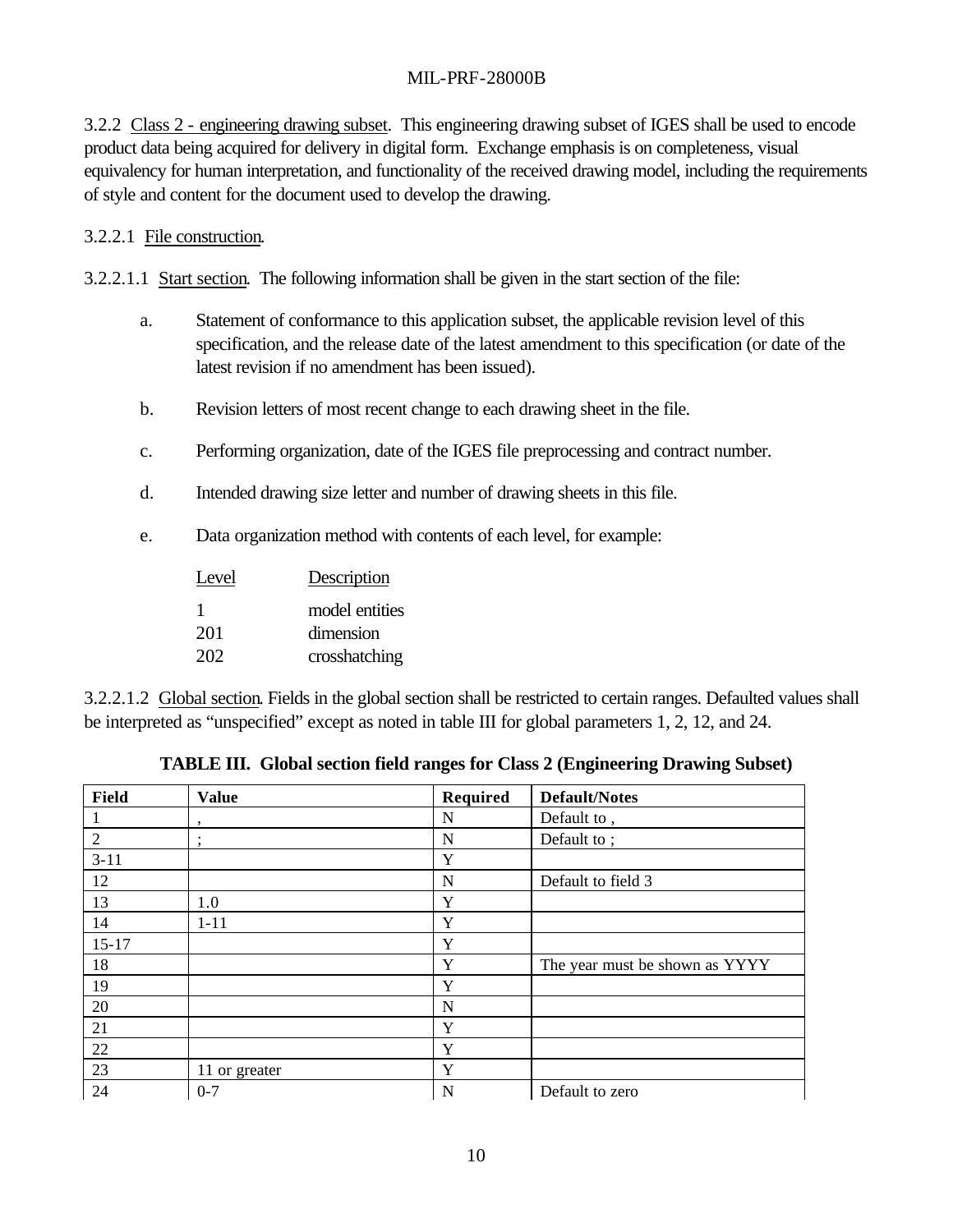| Field | Value                      | Required | Default/Notes                         |
|-------|----------------------------|----------|---------------------------------------|
|       |                            | N        | If date is provided, the year must be |
|       |                            |          | shown as YYYY                         |
| 26    | 23HMIL-PRF-28000B0.CLASS 2 |          |                                       |

3.2.2.1.3 Directory Entry (DE) section. See notes for table IV for restrictions placed on the values in the DE section. In addition, the following capabilities shall be provided and shall be supported for all entities as required by IGES. IGES defines the actions of the preprocessors and postprocessors for the DE section values on an entity specific basis:

- a. Line font pattern.
- b. The level number field shall be zero or positive except where necessary to maintain the meaning of the referenced entity.
- c. View pointer.
- d. Translation matrix.
- e. Blank status flag.
- f. Subordinate entity switch.
- g. Entity use flag.
- h. Hierarchy status flag.
- i. Line weight number.
- j. Color number.
- k. Form number.

3.2.2.1.4 Parameter Data (PD) section. See notes for table IV for restrictions placed on the parameters in the PD section.

3.2.2.2 Information requirements and data functionality. Currently, engineering drawings form the mainstay of product definition and form the accepted medium for viewing computer-generated data. Geometry and annotation entities form the majority of data items. Extensive use is made of dimensions, sectioned areas, text notes, and feature control symbols. Non-geometric information in the form of color, line weight, line font, and level is needed as well. Finally, relationships among the data help to structure the large quantities of data. Information requirements for this application subset include (but are not limited to):

- a. Simple geometry in the form of points, lines, circular arcs, conic arcs, and spline curves.
- b. Non-geometric attributes of color, line weight, and line font.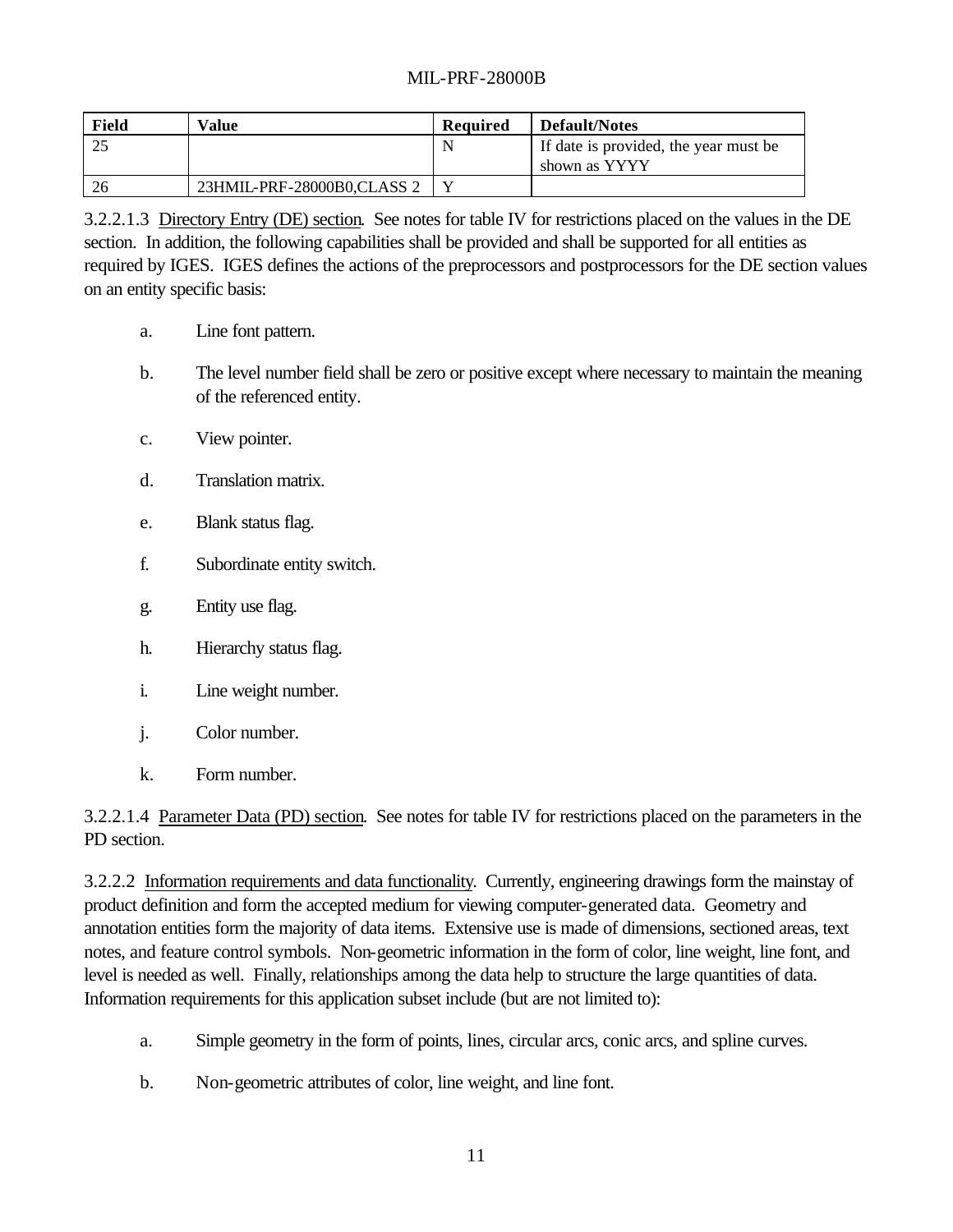- c. Data relationships, including the concept of subfigures.
- d. Data organization methods such as level.
- e. Part name, drawing number, formal identification, and drawing revision.
- f. Annotation entities represented by the corresponding IGES entity type thus retaining its intended functionality.

3.2.2.3 Data accuracy requirements. All data transformations shall maintain an accuracy of  $1.0 \times 10^{-6}$  units on all parametric and coordinate values and all measurable dimensions.

3.2.2.4 Mapping of information content to IGES subset entities. Engineering drawing geometry shall be mapped into IGES geometry entities and organized as necessary with the composite curve, subfigure definition, and subfigure instance entities. Text shall be represented by the general note entities and shall not be represented as geometry. Geometry that also happens to be text, such as a company's logo printed on a PC board, is not held to this restriction. Annotation entities shall not be represented as geometry. Use of IGES constructs such as the dotted line font (DE field 4-5) is encouraged to reduce file lengths (see 6.4).

3.2.2.5 User conventions and data organization. A minimum complexity drawing and view entity combination shall be used to assure a part model being created on all destination systems. A drawing size property shall be used to define drawing limits. As specified in the contract or other form of agreement, data shall be organized as one drawing per file with multiple sheets permitted, or shall be restricted to one sheet per file.

3.2.2.6 IGES entity subset specification. Table IV lists the entities of this subset. Only IGES entities which are enumerated in this table shall be used for representing engineering drawing product definition data. Other valid IGES entity types may be present in the file as described by 3.1.1. Additional requirements are placed on the global section of a file, and certain field value restrictions are placed on the range of parameter values in both the DE and the PD sections of a valid IGES file.

| <b>ENTITY</b>    | <b>FORM</b> | <b>ENTITY NAME</b>                        | DE<br><b>NOTES</b> | <b>PD</b><br><b>NOTES</b> |
|------------------|-------------|-------------------------------------------|--------------------|---------------------------|
| $\boldsymbol{0}$ |             | Null                                      |                    |                           |
| 100              |             | Circular Arc                              |                    |                           |
| 102              |             | Composite Curve                           |                    | 2                         |
| 104              |             | Conic Arc                                 |                    | 5                         |
| 104              | 2           | Conic Arc                                 |                    | 5                         |
| 104              | 3           | Conic Arc                                 |                    | 5                         |
| 106              | 11          | 2D Linear String                          |                    | 6                         |
| 106              | 12          | 3D Linear String                          |                    | 6                         |
| 106              | 20          | <b>Centerline Through Points</b>          |                    |                           |
| 106              | 21          | Centerline Through Circle Centers         |                    |                           |
| 106              | 31          | Section (parallel line segments)          |                    |                           |
| 106              | 32          | Section (parallel line segments in pairs) |                    |                           |

**TABLE IV. IGES entity content for Class 2 (Engineering Drawing Subset)**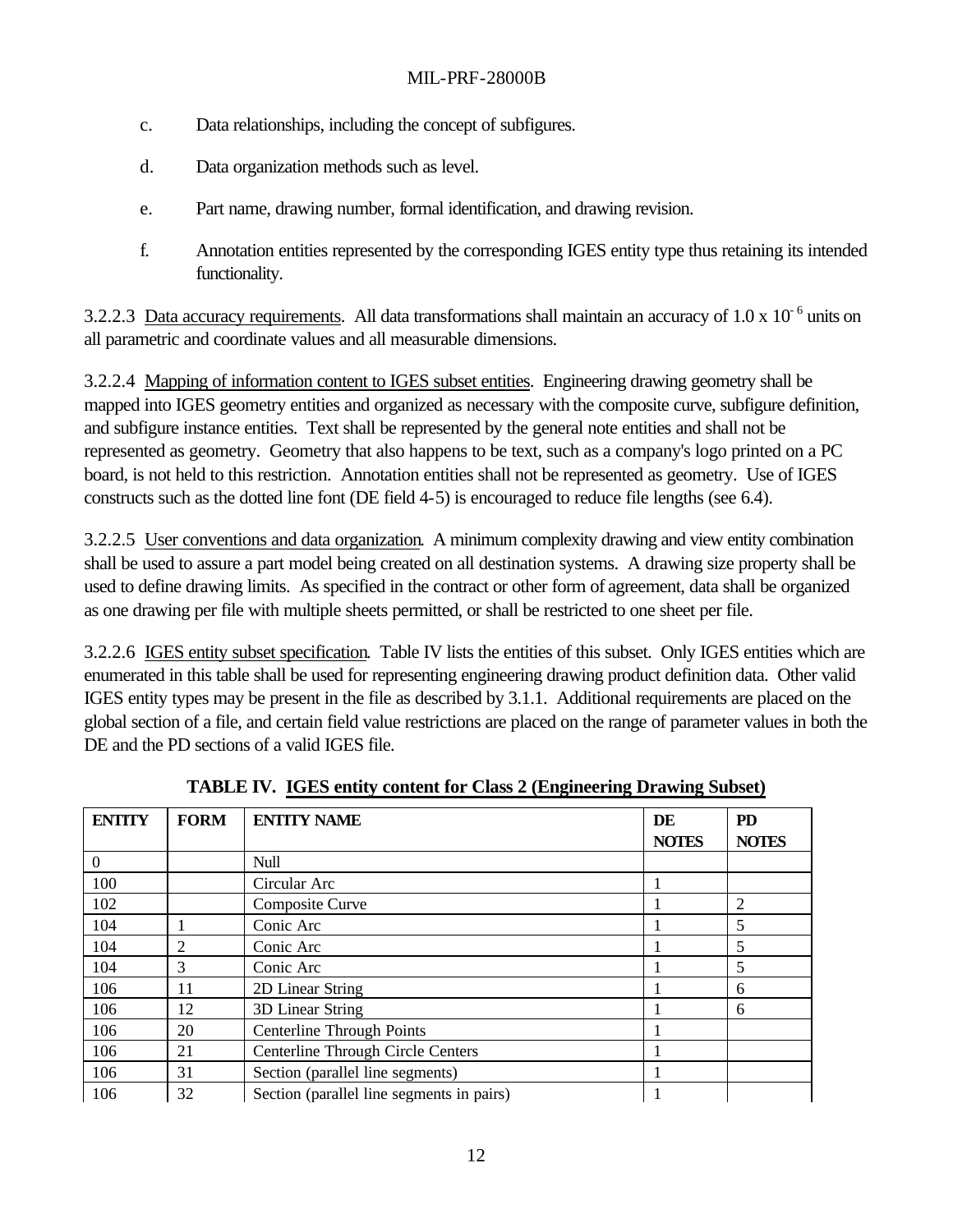| <b>ENTITY</b> | <b>FORM</b>      | <b>ENTITY NAME</b>                                                                      | DE<br><b>NOTES</b> | <b>PD</b><br><b>NOTES</b> |
|---------------|------------------|-----------------------------------------------------------------------------------------|--------------------|---------------------------|
| 106           | 33               | Section (alternating solid $&$ dash segments)                                           | 1                  |                           |
| 106           | 34               | Section (parallel lines in quad.)                                                       | $\mathbf{1}$       |                           |
| 106           | 35               | Section (triples of parallel lines)                                                     | $\mathbf{1}$       |                           |
| 106           | 36               | Section (parallel sets of dash segments)                                                | $\mathbf{1}$       |                           |
| 106           | 37               | Section (two perpendicular sets of parallel lines)                                      | $\mathbf{1}$       |                           |
| 106           | 38               | Section (two perpendicular sets of parallel lines -<br>principal solid & second dashed) | $\mathbf{1}$       |                           |
| 106           | 40               | <b>Witness Line</b>                                                                     | 1                  | 11                        |
| 106           | 63               | Simple Closed Planar Curve                                                              | $\mathbf{1}$       | 6                         |
| 108           | $\boldsymbol{0}$ | <b>Unbounded Plane</b>                                                                  | $\mathbf{1}$       | $\overline{7}$            |
| 108           | 1                | <b>Bounded Plane</b>                                                                    | 1                  | 14                        |
| 110           |                  | Line                                                                                    | $\mathbf{1}$       |                           |
| 112           |                  | Parametric Spline Curve                                                                 | 1                  | 8, 16                     |
| 114           |                  | Parametric Spline Surface                                                               | 1                  | 8, 16                     |
| 116           |                  | Point                                                                                   | 1                  |                           |
| 118           |                  | <b>Ruled Surface</b>                                                                    | 1                  | $\overline{2}$            |
| 120           |                  | Surface of Revolution                                                                   | 1                  | $\overline{2}$            |
| 122           |                  | <b>Tabulated Cylinder</b>                                                               | $\mathbf{1}$       | $\overline{2}$            |
| 124           | $\boldsymbol{0}$ | <b>Transformation Matrix</b>                                                            | 1                  |                           |
| 124           | $\mathbf{1}$     | <b>Transformation Matrix</b>                                                            | $\mathbf{1}$       |                           |
| 126           |                  | Rational B-spline Curve                                                                 | $\mathbf{1}$       | 16                        |
| 128           |                  | Rational B-spline Surface                                                               | 1                  | 16                        |
| 130           |                  | <b>Offset Curve</b>                                                                     | 1                  | $\overline{2}$            |
| 140           |                  | <b>Offset Surface</b>                                                                   | $\mathbf{1}$       | $\overline{2}$            |
| 141           |                  | Boundary                                                                                |                    |                           |
| 142           |                  | Curve on a Parametric Surface                                                           | 1                  | $\overline{2}$            |
| 143           |                  | <b>Bounded Surface</b>                                                                  |                    |                           |
| 144           |                  | <b>Trimmed Parametric Surface</b>                                                       | 1                  | $\overline{2}$            |
| 202           |                  | <b>Angular Dimension</b>                                                                | 1                  |                           |
| 206           |                  | <b>Diameter Dimension</b>                                                               | 1                  |                           |
| 210           |                  | <b>General Label</b>                                                                    | 1                  |                           |
| 212           |                  | <b>General Note</b>                                                                     | $\mathbf{1}$       | 3                         |
| 214           |                  | Leader Arrow                                                                            | 1                  | 9                         |
| 216           |                  | <b>Linear Dimension</b>                                                                 | 1                  |                           |
| 218           |                  | <b>Ordinate Dimension</b>                                                               | 1                  |                           |
| 220           |                  | Point Dimension                                                                         | 1                  | 12                        |
| 222           | $\boldsymbol{0}$ | <b>Radius Dimension</b>                                                                 | 1                  |                           |
| $*222$        | 1                | <b>Radius Dimension</b>                                                                 | 1                  |                           |
| 228           | $\boldsymbol{0}$ | General Symbol                                                                          | 1, 10              | $\overline{2}$            |
| $*228$        | $\mathbf{1}$     | General Symbol                                                                          | 1, 10              | $\overline{2}$            |
| $*228$        | $\overline{c}$   | General Symbol                                                                          | 1, 10              | $\mathbf{2}$              |
| $*228$        | 3                | General Symbol                                                                          | 1, 10              | 2                         |
| 230           |                  | <b>Sectioned Area</b>                                                                   | 1                  | $\overline{2}$            |
| 304           |                  | Line Font Definition                                                                    |                    |                           |
| 308           |                  | Subfigure Definition                                                                    | 1, 13              | $\overline{c}$            |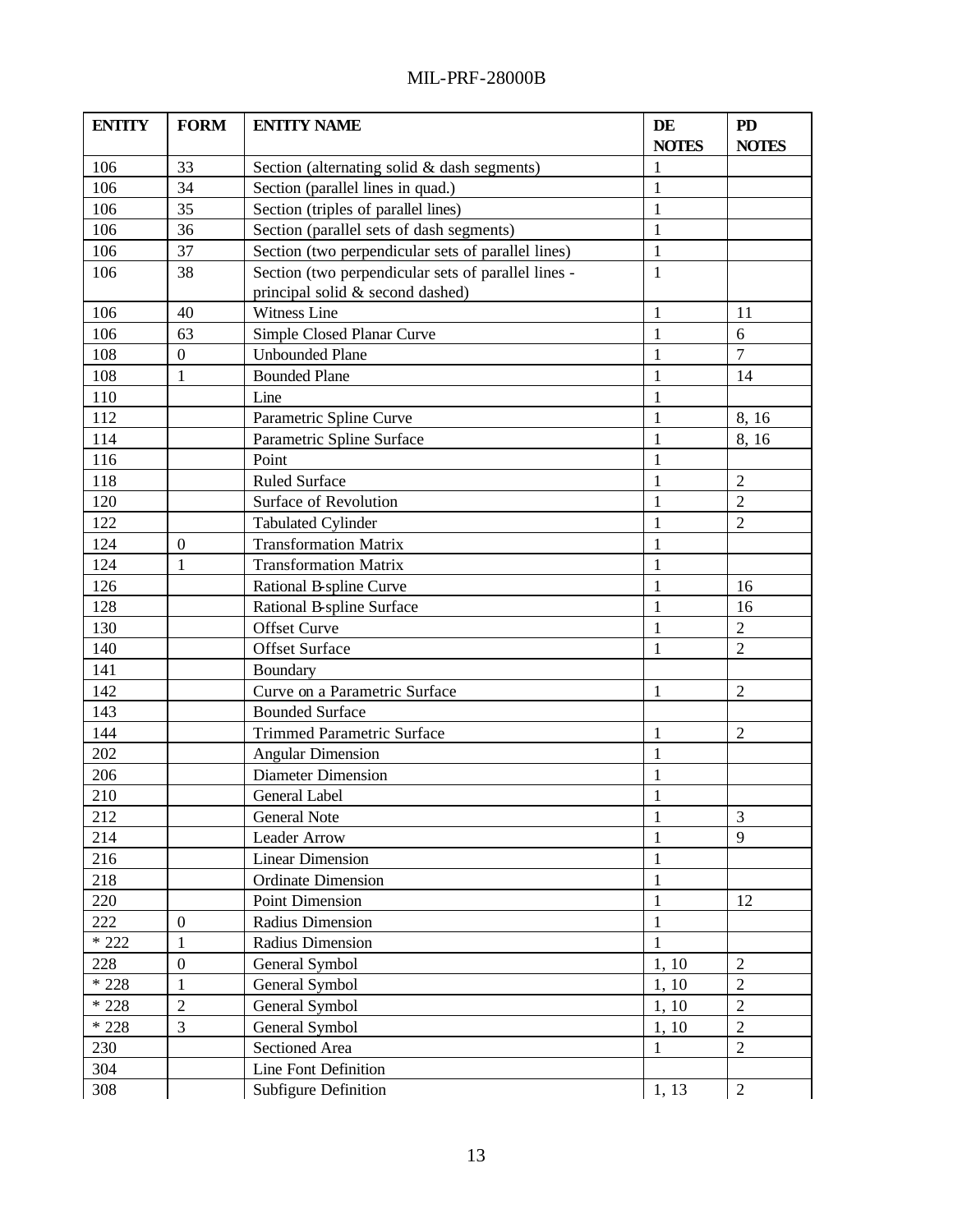| <b>ENTITY</b> | <b>FORM</b>    | <b>ENTITY NAME</b>                              | DE           | <b>PD</b>    |
|---------------|----------------|-------------------------------------------------|--------------|--------------|
|               |                |                                                 | <b>NOTES</b> | <b>NOTES</b> |
| 314           |                | <b>Color Definition</b>                         |              |              |
| 402           | 3              | <b>Views Visible Associativity</b>              |              |              |
| 402           | $\overline{4}$ | Views Visible, Color, Line Weight Associativity |              |              |
| 402           | $\tau$         | Group Without Back Pointers Associativity       |              |              |
| 402           | 21             | Dimensioned Geometry Associativity              |              |              |
| 404           |                | Drawing                                         |              | 4, 15        |
| 406           | 1              | <b>Definition Levels Property</b>               |              |              |
| 406           | 3              | <b>Level Function Property</b>                  |              |              |
| 406           | 15             | Name Property                                   |              |              |
| 406           | 16             | Drawing Size Property                           |              |              |
| 406           | 17             | Drawing Units Property                          |              |              |
| 406           | 28             | <b>Dimension Units Property</b>                 |              |              |
| 406           | 29             | <b>Dimension Tolerance Property</b>             |              |              |
| 406           | 30             | <b>Dimension Display Property</b>               |              |              |
| 406           | 31             | <b>Basic Dimension Property</b>                 |              |              |
| 408           |                | Subfigure Instance                              |              |              |
| 410           |                | View                                            |              |              |

When the form column in table IV is blank for an entity, which has multiple form numbers, all forms of that entity are included in the subset.

\* Denotes an IGES untested entities capability.

Notes for table IV:

- 1. DE field 8, label display pointer, shall be 0.
- 2. PD pointer values shall point only to other entity types within this subset.
- 3. PD #5, font code, shall be 1, 1001, 1002, 1003, or 3001, the Latin-1 character set.
- 4. Drawing origin shall be the lower left-hand corner, no negative coordinates are allowed once all appropriate offsets and rotations are applied.
- 5. Conic coefficient B (PD #2) shall be zero (0.0). An associated matrix shall be used to rotate/translate the conic to its position in space.
- 6. N (the number of points, PD #2) shall be 3 or more.
- 7. Shall only appear in the file if it is used with an entity type 410 as a clipping plane.
- 8. CTYPE (PD #1) shall be 2 or 3.
- 9. Shall have at least one segment. Neither arrowhead height (PD #2) nor width (PD #3) shall be zero except for form 4 where both shall be zero and form 9 where the height can be zero.
- 10. May be used only for annotation entity.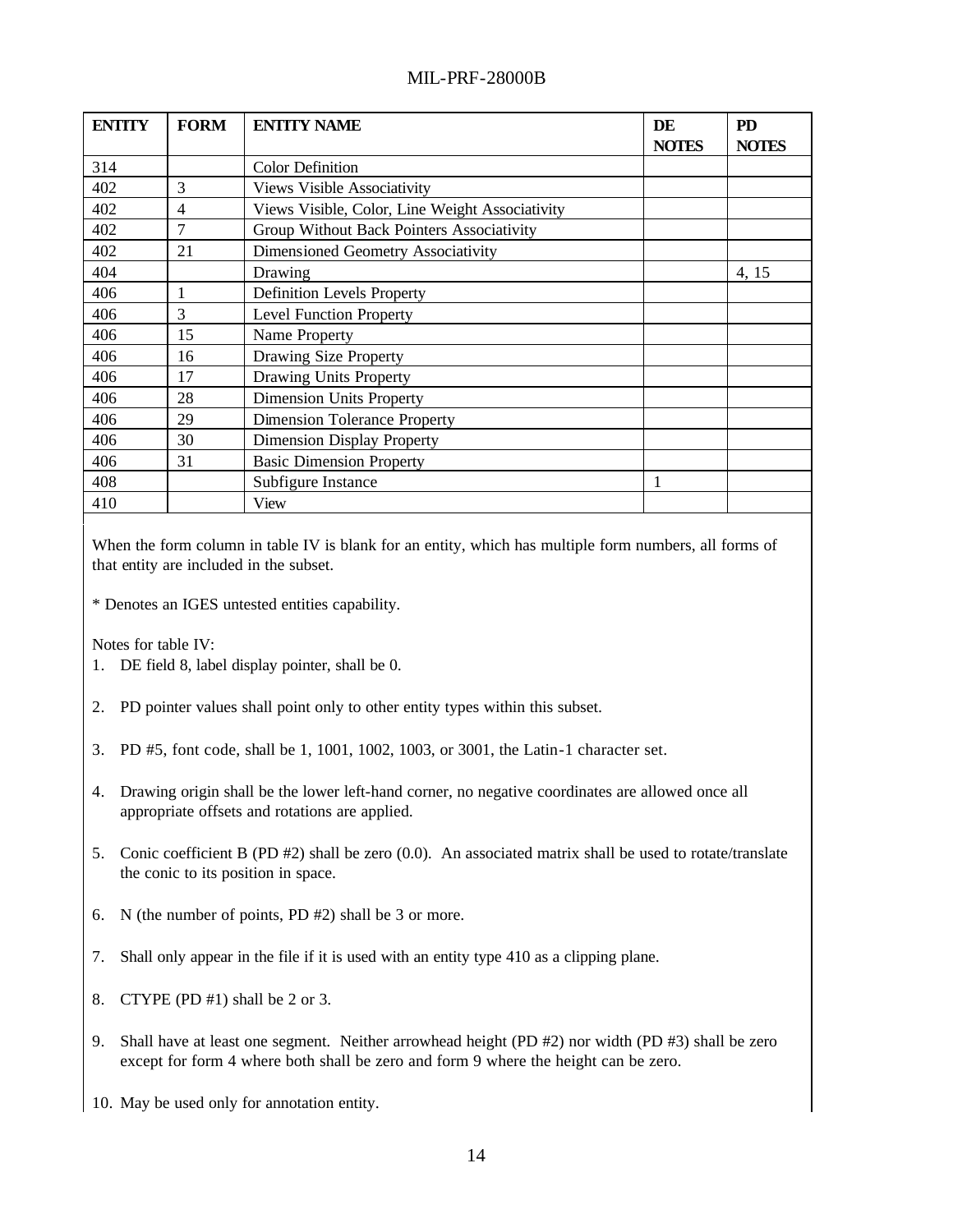- 11. Shall contain at least two segments. Only first segment can be zero length.
- 12. Leader shall be form 4.
- 13. DE field 7 shall be 0.
- 14. Shall always point to a boundary curve. PD # 6-9 shall be ignored.
- 15. One or more drawing entities is required.
- 16. Due to computation stability, the use of the 126 and 128 entities is encouraged instead of the use of the 112 and 114 entities. Rational B-Splines are to be considered functionally and mathematically equivalent to NURBS (Non-Uniform Rational B-Spline) curves and surfaces.

3.2.2.7 Entity construction. The following entities (in entity number order) have particular meanings when used for engineering drawings. The requirements in this section shall be met in all conforming data files and by all translator implementations for IGES subset class 2.

**102** Composite Curve. Composite curves are intended for showing connectivity and continuity among a number of component geometry entities. They shall contain a minimum of two entities one of which shall be a curve and only entities in this subset may be referenced.

**124** Transformation Matrix. Defining matrices are used to position an entity into model space from its definition space. When entities share the same plane of definition, they shall use the same transformation matrix to avoid multiple identical matrices being included in the file. If an entity contains translation information in its PD section, a transformation matrix shall not be used to translate the entity.

**126** Rational B-spline Curve. The rational B-spline curve is used to represent free-form edges of a part. It shall not be used to represent linear, circular, or conic edges of a part since more appropriate entities exist for these shapes.

**202** Angular Dimension. This entity shall have two leaders, and a vertex point. The Z displacement of the vertex point can be obtained from any of the subordinates.

**206** Diameter Dimension. This entity shall specify its arc center (may not be defaulted). The Z displacement of the arc center can be obtained from the subordinates. The arc center shall be valid. If multiple leaders occur, the first segment of each leader shall be collinear and opposite in direction.

**212** General Note. General notes shall use a font code to minimize the number of text strings in the note. At least one string is required, but the number of different strings shall be minimized. Form numbers plus position information on each string shall be used. The rotation angle field shall contain the string angle. Transformation matrices shall not be used for string angles. Null strings are allowed and may be used to pattern a note into one of the standard forms.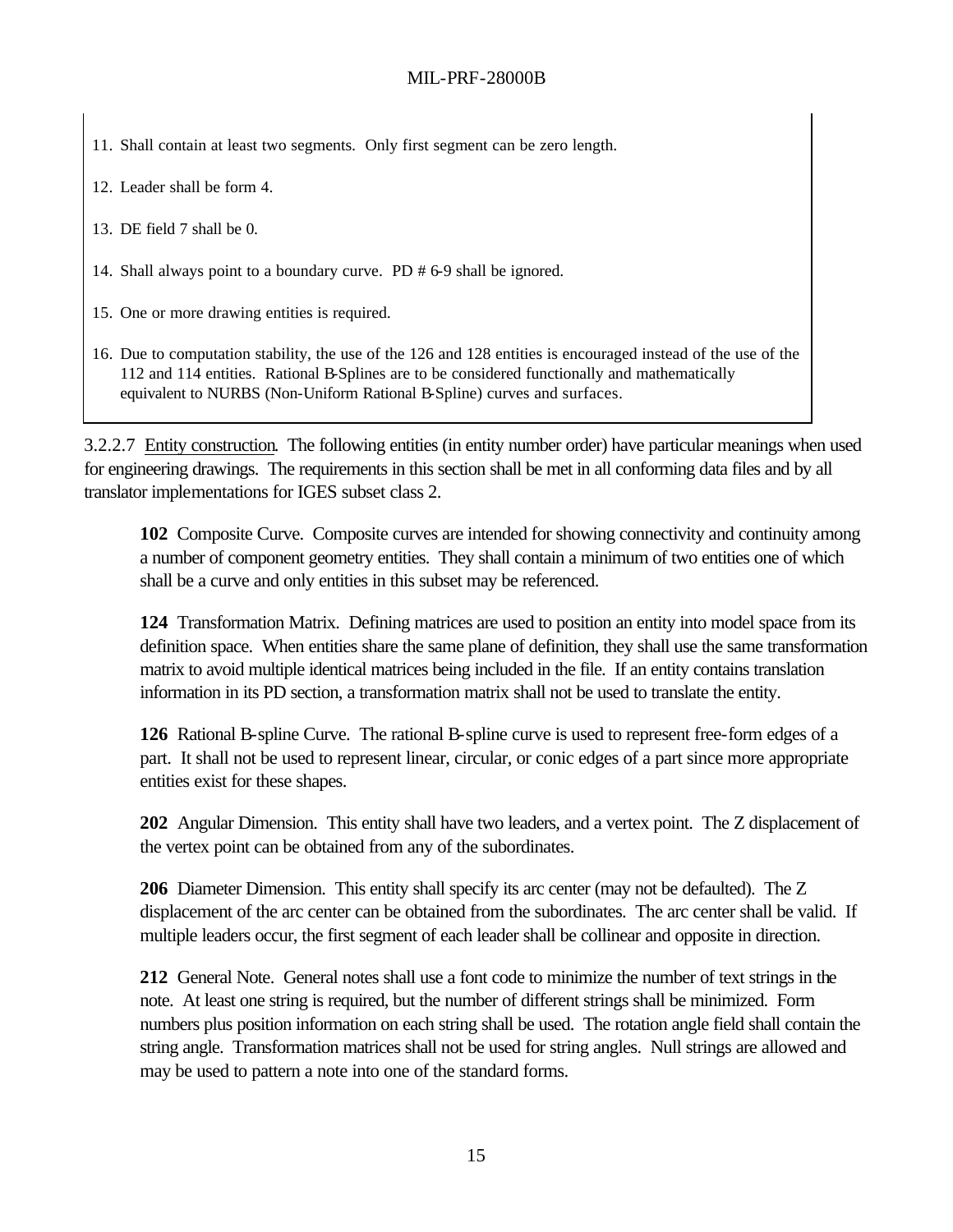**216** Linear Dimension. When there are two witness lines, they shall be parallel to each other.

**218** Ordinate Dimension. This entity shall not be used in place of the general label. The leader shall contain only one segment.

**222** Radius Dimension. This entity shall specify its arc center (may not be defaulted). Z displacement of the arc center can be obtained from any of its subordinates. Arc center shall be valid. If multiple leaders occur, the first segment of each shall be collinear. If two leaders are used, one and only one shall be of form 4.

**228** General Symbol. This entity shall be used for annotation entity. Entity use flag in the subordinate entities (even geometry) shall be set to annotation entity. This entity shall not be used in place of a subfigure or group. All subordinate entities to the general symbol entity shall be coplanar.

**230** Sectioned Area. This entity is used to provide for area fills. The normal distance between lines is constant and shall not be zero. Wider spaces between lines are to be considered blank lines with regard to normal distances. Boundary curve and islands are closed and not self-intersecting. Island interiors are mutually disjoint. Islands lie in the interior of the boundary curve. Boundary curve and islands can be logically dependent. Their entity use flag do not need to be set as annotation entities if they are not annotation entities.

**404** Drawing. The drawing entity defines the basic engineering drawing format for each sheet. One drawing entity shall exist in the file for each sheet, or collection of sheets, of an engineering drawing. An example of a collection of sheets would be several B size sheets placed in an H size engineering drawing. All entities pointed to by the drawing entity shall be physically dependent and shall have its usage flagged as annotation.

**406** Form 15 Name. This entity is used to convey the drawing name. A drawing name using entity 406, form 15 is required. If there is no name available in the architecture of the system, the preprocessor shall insert one, a reasonable value being global parameter 3 as the default for the PD attribute name.

**406** Form 16 Drawing Size. A drawing size property shall be included for each drawing entity in the file. If drawing size is not in the architecture of the system, the preprocessor shall insert one and the drawing size for each sheet shall match the drawing size letter defined in the start section (see 3.2.2.1.1).

**406** Form 17 Drawing Units. A drawing units property shall be included for each drawing entity in the file. If drawing units is not in the architecture of the system, the preprocessor shall use the defaults given in global parameters 14 and 15 as the defaults for the PD attributes units flag and units name, respectively.

3.2.2.7.1 Simplest entity. The simplest entity type shall be used to represent each piece of geometry, and zero size entities shall not be used. For instance, a B-spline curve shall not be used to represent a circular arc. A zero length line entity or a zero diameter circle shall not occur in the file.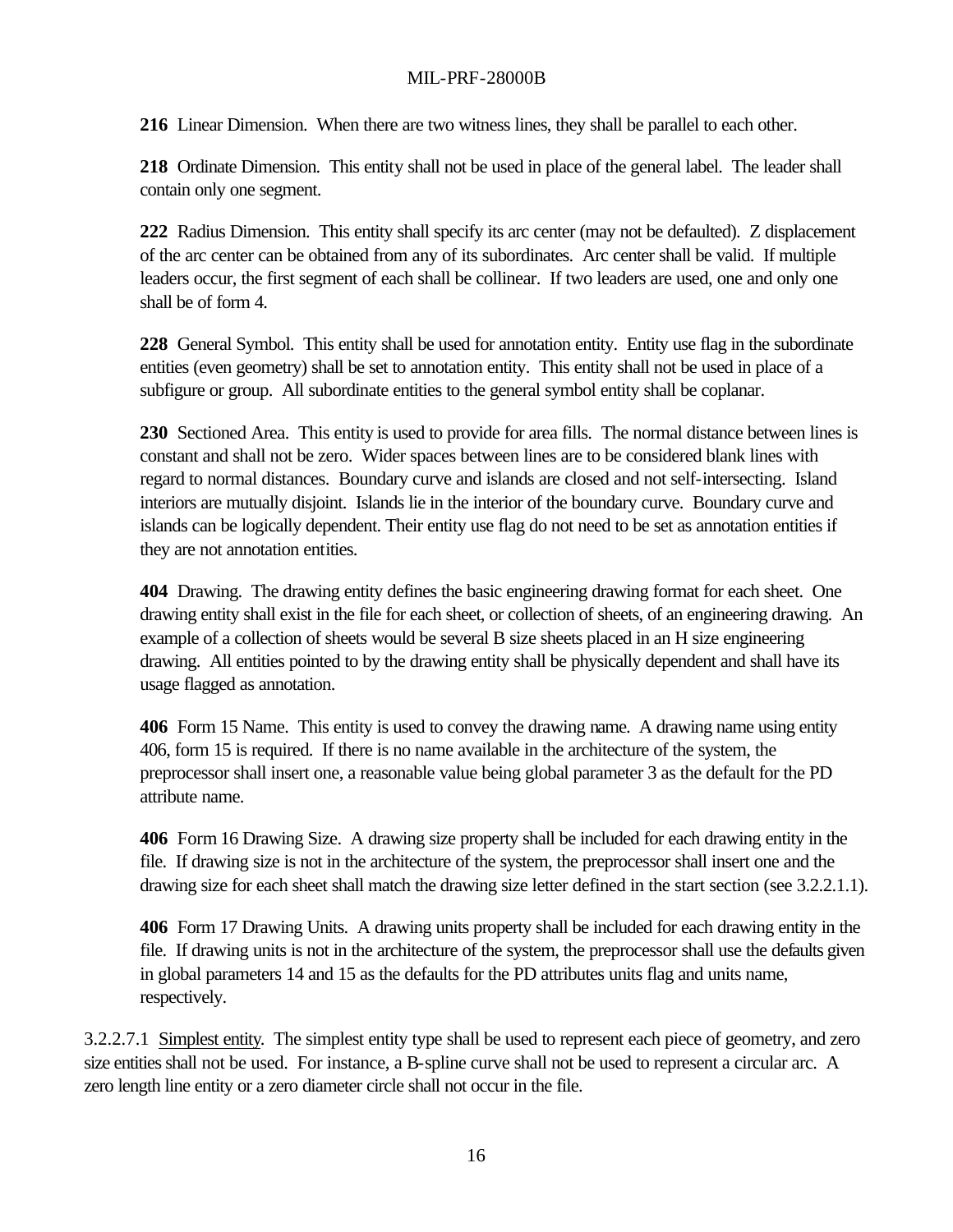3.2.2.7.2 200 series entities. All 200 series entities shall be flagged as annotation entities and shall be parallel to the viewing plane, except for crosshatching. All dependent entities with parent 200 entities shall be flagged as annotation entities and shall be coplanar with their parent. The only exception is for geometry entities associated with the sectioned area (230 and 106 forms 31-38). Any annotation entity which points to multiple leaders and multiple witness lines shall order those leaders and witness lines so that leader-1 corresponds logically to witness-1 and leader-2 to witness-2.

3.2.3 Class 3 - electrical/electronic applications subset. The class 3 subset has been withdrawn in MIL-PRF-28000B, and replaced by class 6, LEP AP.

3.2.4 Class 4 - geometry for Numerical Control (NC) manufacturing subset. The NC machining subset of IGES is used to encode product data for the subsequent purposes of manufacturing. As such, it is designed to directly support the geometry data needs of process planning and NC cutter path generation. The data exchange shall preserve the precision and accuracy of all wire frames and surface geometry as well as the first order continuity between geometry entities. Exchange emphasis is on completeness and functionality of the received part model.

## 3.2.4.1 File construction.

3.2.4.1.1 Start section. The following information shall be given in the start section of the file:

- a. Statement of conformance to this application subset, the applicable revision level of this specification, and the release date of the latest amendment to this specification (or date of the latest revision if no amendment has been issued).
- b. Revision level of the file.
- c. Performing organization, date of the IGES file preprocessing, and contract number.
- d. Data organization method with contents of each level, for example:

| Level | Description    |
|-------|----------------|
|       | model entities |
| 201   | dimension      |

3.2.4.1.2 Global section. Fields in the global section shall be restricted to certain ranges. Defaulted values shall be interpreted as "unspecified" except as noted in table V for global parameters 1, 2, 12, and 24.

| <b>Field</b> | <b>Value</b> | <b>Required</b> | <b>Default/Notes</b> |
|--------------|--------------|-----------------|----------------------|
|              |              |                 | Default to,          |
|              |              |                 | Default to ;         |
| $3 - 11$     |              |                 |                      |
| 12           |              |                 | Default to field 3   |
| 13           | . U          |                 |                      |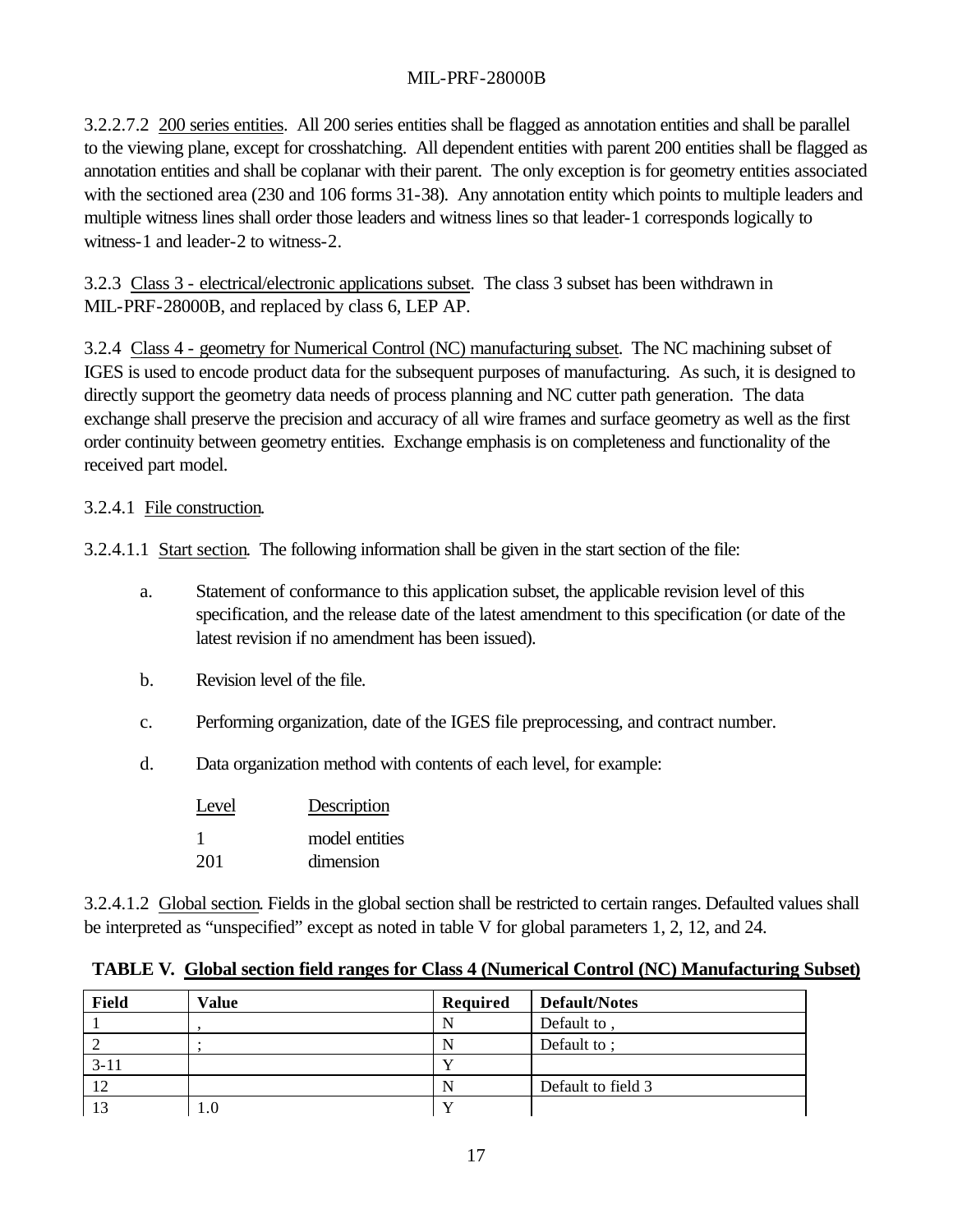| <b>Field</b> | <b>Value</b>               | Required | <b>Default/Notes</b>                  |
|--------------|----------------------------|----------|---------------------------------------|
| 14           | $1 - 11$                   | Y        |                                       |
| $15 - 17$    |                            | Y        |                                       |
| 18           |                            | Y        | The year must be shown as YYYY        |
| 19           |                            | Y        |                                       |
| 20           |                            | N        |                                       |
| 21           |                            | Y        |                                       |
| 22           |                            | Y        |                                       |
| 23           | 11 or greater              | Y        |                                       |
| 24           | $0 - 7$                    | N        | Default to zero                       |
| 25           |                            | N        | If date is provided, the year must be |
|              |                            |          | shown as YYYY                         |
| 26           | 23HMIL-PRF-28000B0,CLASS 4 | Y        |                                       |

3.2.4.1.3 Directory Entry (DE) section. See notes for table VI for restrictions placed on the values in the DE section. In addition, the following capabilities shall be provided and shall be supported for all entities as required by IGES. IGES defines the actions of the preprocessors and postprocessors for the DE section values on an entity specific basis:

## a. Line font pattern.

- b. The level number field shall be zero or positive except where necessary to maintain the meaning of the referenced entity.
- c. View pointer
- d. Translation matrix.
- e. Blank status flag.
- f. Subordinate entity switch.
- g. Entity use flag.
- h. Hierarchy status flag.
- i. Line weight number.
- j. Color number.
- k. Form number.

3.2.4.1.4 Parameter Data (PD) section. See notes for table VI for restrictions placed on the parameters in the PD section.

3.2.4.2 Information requirements and data functionality. Geometry and annotation entities form the majority of the data items. Geometry data are used to describe the nominal shape of the product either as a 2D wire frame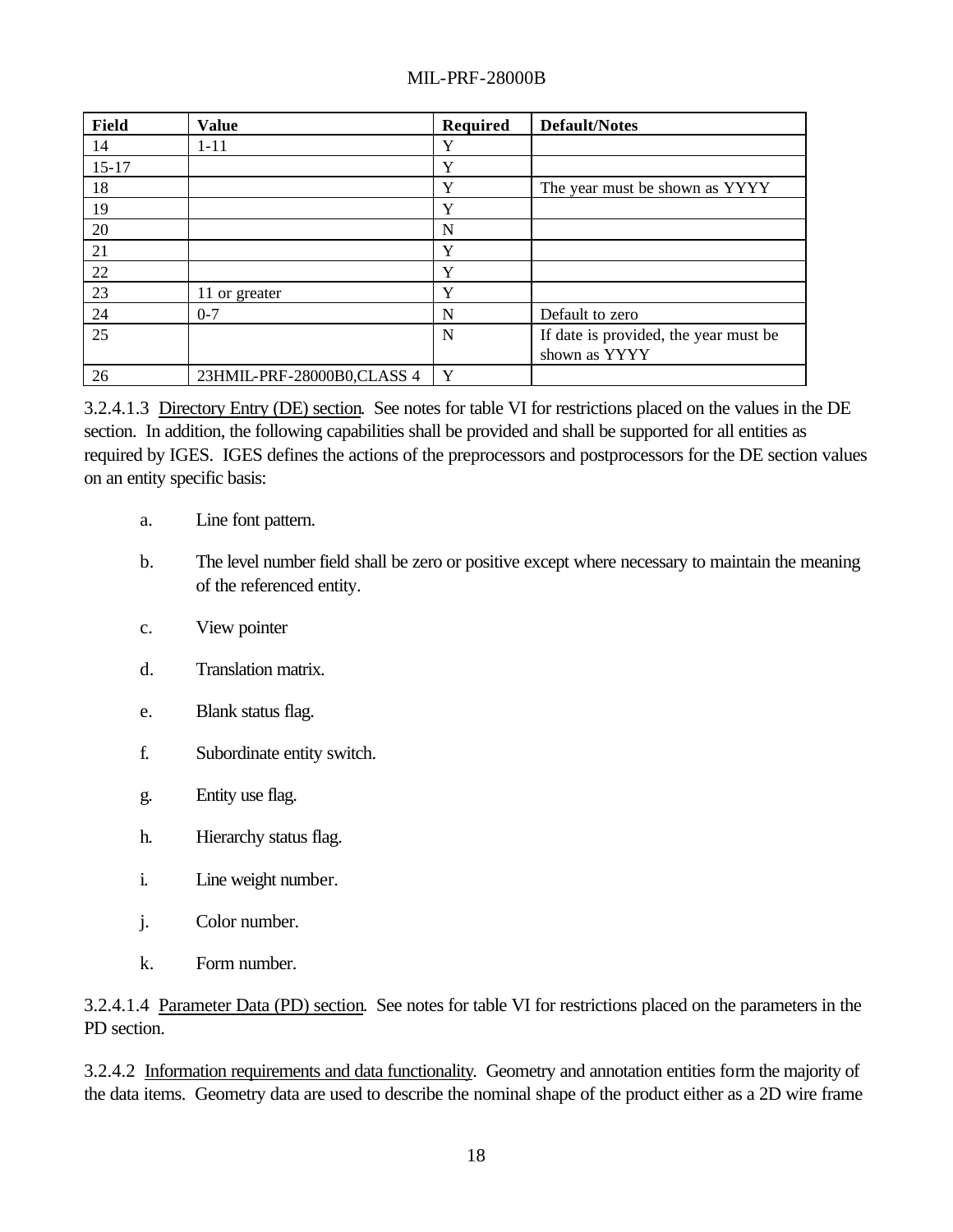or as a 3D wire frame model with surfaces. (Note: As used herein, nominal is defined as an attribute set which describes the size for specification or design purposes, but does not describe the actual or true size. The designation 2 x 4, as used in the lumber industry, is an example of such an attribute.) 2D descriptions are used to describe the profile of turned parts or of 2D parts such as found in sheet metal work. 3D descriptions are used for multi-axis machining.

3.2.4.2.1 Annotation entity. Nominal dimensions given in annotation entity shall agree with the corresponding values in the geometry data description. A major purpose of annotation entities shall be to represent tolerances on the geometry. Annotation entities are also used to describe material specifications and administrative data. Non-geometric information in the form of color, line weight, line font, and level is needed as well. Finally, relationships among the data are defined to help structure the large quantities of product data.

3.2.4.3 Data accuracy requirements. All data transformations shall maintain an accuracy of  $1.0 \times 10^{-6}$  units on all parametric and coordinate values and all measurable dimensions.

3.2.4.4 Mapping of information content to IGES subset entities. NC manufacturing geometry shall be mapped into IGES geometry entities and linked together as necessary with composite curve entities. Text shall be represented by the general note entities and shall not be represented as geometry. Annotation entities, including dimensions, labels, and centerlines shall be represented by their named IGES entity and shall not be represented as geometry. Line weight, color, and line font information shall be represented by the appropriate global and DE values. Level attributes shall be represented by the appropriate DE value.

3.2.4.5 User conventions and data organization. A minimum complexity drawing and view entity combination shall be used to assure a part model being created on all destination systems. A drawing size property shall be used to define drawing limits. As specified in the contract or other form of agreement, data shall be organized as one drawing per file with multiple sheets permitted, or shall be restricted to one sheet per file.

3.2.4.6 IGES entity subset specification. Table VI lists the entities of this subset. Only IGES entities which are enumerated in this table shall be used for representing geometry for NC manufacturing. Other valid IGES entity types may be present in the file as described by 3.1.1. Additional requirements are placed on the global section of a file, and certain field value restrictions are placed on the range of parameter values in both the DE and the PD sections of a valid IGES file.

| <b>ENTITY</b> | <b>FORM</b> | <b>ENTITY NAME</b>        | DE           | <b>PD</b>    |
|---------------|-------------|---------------------------|--------------|--------------|
|               |             |                           | <b>NOTES</b> | <b>NOTES</b> |
| $\Omega$      |             | Null                      |              |              |
| 100           |             | Circular Arc              |              | 16           |
| 102           |             | Composite Curve           |              | 16           |
| 104           |             | Conic Arc                 |              | 2, 16        |
| 104           | 2           | Conic Arc                 |              | 2, 16        |
| 104           | 3           | Conic Arc                 |              | 2, 16        |
| 106           |             | Coordinate Pairs          | 15           | 3            |
| 106           | 2           | <b>Coordinate Triples</b> | 15           | 3, 11        |
| 106           | 11          | 2D Linear String          |              | 4            |

**TABLE VI. IGES entity content of geometry for Class 4 (NC Manufacturing Subset)**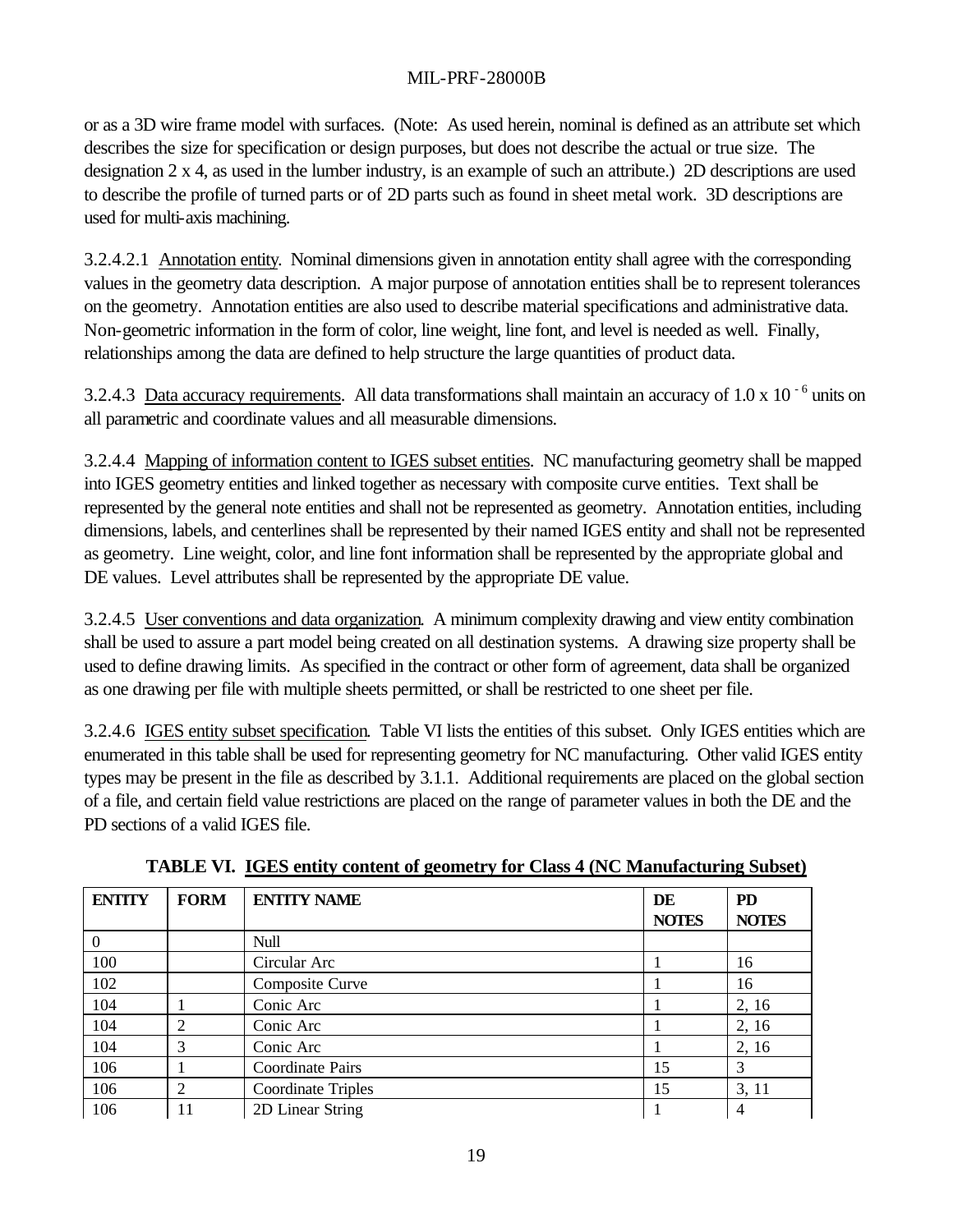| <b>ENTITY</b> | <b>FORM</b>      | <b>ENTITY NAME</b>                              | DE           | <b>PD</b>      |
|---------------|------------------|-------------------------------------------------|--------------|----------------|
|               |                  |                                                 | <b>NOTES</b> | <b>NOTES</b>   |
| 106           | 12               | 3D Linear String                                | 1            | 4, 11          |
| 106           | 20               | <b>Centerline Through Points</b>                | $\mathbf{1}$ |                |
| 106           | 21               | Centerline Through Circle Centers               | $\mathbf{1}$ |                |
| 106           | 40               | Witness Line                                    | $\mathbf{1}$ |                |
| 106           | 63               | Simple Closed Planar Curve                      | 1            | $\overline{4}$ |
| 108           | $\overline{0}$   | Plane - Unbounded                               | 15           |                |
| 108           | $-1, 1$          | Plane - Bounded                                 | $\mathbf{1}$ |                |
| 110           |                  | Line                                            | $\mathbf{1}$ | 12             |
| 116           |                  | Point                                           | 1            | 5, 11          |
| 118           | $\mathbf{1}$     | <b>Ruled Surface</b>                            | $\mathbf{1}$ | 11             |
| 120           |                  | Surface of Revolution                           | $\mathbf{1}$ |                |
| 122           |                  | <b>Tabulated Cylinder</b>                       | $\mathbf{1}$ | 11             |
| 124           | 0, 1             | <b>Transformation Matrix</b>                    | 6            |                |
| 126           |                  | Rational B-spline Curve                         | 1            | 18             |
| 128           |                  | Rational B-spline Surface                       | $\mathbf{1}$ | 11, 18         |
| 130           |                  | Offset Curve                                    | $\mathbf{1}$ | 15             |
| 140           |                  | <b>Offset Surface</b>                           | 1            | 15             |
| 141           |                  | Boundary                                        |              |                |
| 142           |                  | Curve on a Parametric Surface                   | 17           |                |
| 143           |                  | <b>Bounded Surface</b>                          |              |                |
| 144           |                  | <b>Trimmed Parametric Surface</b>               | 17           |                |
| 202           |                  | <b>Angular Dimension</b>                        | $\mathbf{1}$ |                |
| 206           |                  | Diameter Dimension                              | $\mathbf{1}$ |                |
| 210           |                  | General Label                                   | $\mathbf{1}$ | $\overline{7}$ |
| 212           |                  | <b>General Note</b>                             | $\mathbf{1}$ | 8              |
| 214           | $\mathbf{1}$     | Leader Arrow, Wedge                             | 1, 9         | 10             |
| 214           | $\overline{2}$   | Leader Arrow, Triangle                          | 1, 9         | 10             |
| 214           | $\overline{3}$   | Leader Arrow, Filled Triangle                   | 1, 9         | 10             |
| 214           | 11               | Leader Arrow, Open Triangle                     | 1, 9         | 10             |
| 216           |                  | <b>Linear Dimension</b>                         | $\mathbf{1}$ |                |
| 218           |                  | <b>Ordinate Dimension</b>                       | $\mathbf{1}$ |                |
|               |                  |                                                 |              |                |
| 220           |                  | Point Dimension                                 | 1            |                |
| 222           | $\boldsymbol{0}$ | Radius Dimension                                | 1            |                |
| $*222$        | 1                | Radius Dimension                                | 1            |                |
| 228           | $\boldsymbol{0}$ | General Symbol                                  | 1            |                |
| $*228$        | $\mathbf{1}$     | General Symbol                                  | $\mathbf{1}$ |                |
| $*228$        | $\mathbf{2}$     | General Symbol<br>1                             |              |                |
| $*228$        | $\overline{3}$   | General Symbol<br>$\mathbf{1}$                  |              |                |
| 402           | 3                | Views Visible Associativity                     |              |                |
| 402           | $\overline{4}$   | Views Visible, Color, Line Weight Associativity |              |                |
| 402           | $\overline{7}$   | Group Without Back Pointers Associativity<br>1  |              |                |
| 402           | 21               | Dimensioned Geometry Associativity              |              |                |
| 404           |                  | Drawing                                         |              |                |
| 406           | 15               | Name Property                                   |              | 13             |
| 406           | 16               | Drawing Size Property                           |              |                |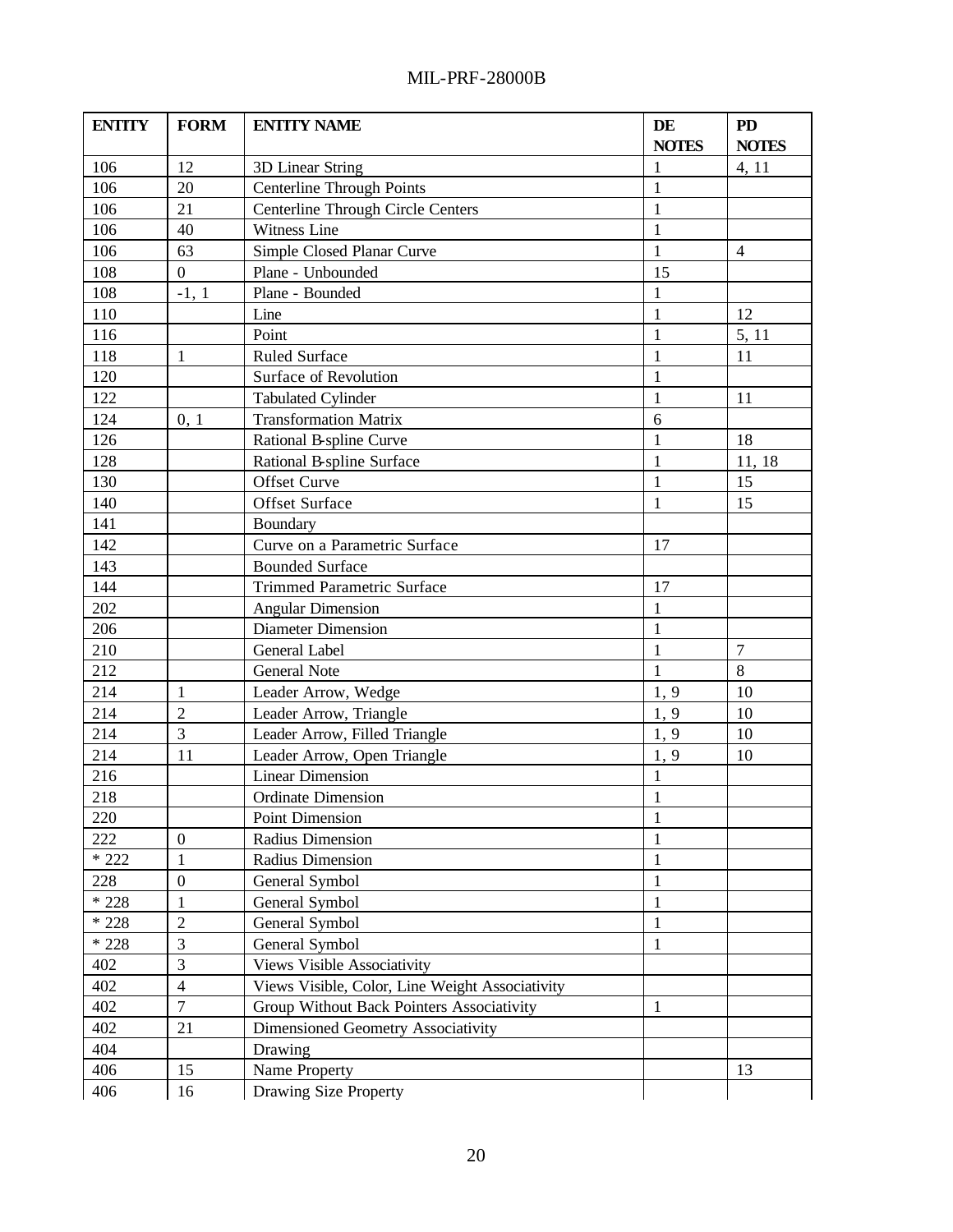| <b>ENTITY</b> | <b>FORM</b> | <b>ENTITY NAME</b>                  | DE<br><b>NOTES</b> | <b>PD</b><br><b>NOTES</b> |
|---------------|-------------|-------------------------------------|--------------------|---------------------------|
| 406           | 17          | Drawing Units Property              |                    |                           |
| 406           | 28          | <b>Dimension Units Property</b>     |                    |                           |
| 406           | 29          | <b>Dimension Tolerance Property</b> |                    |                           |
| 406           | 30          | Dimension Display Data Property     |                    |                           |
| 406           | 31          | <b>Basic Dimension Property</b>     |                    |                           |
| 410           |             | View                                |                    |                           |

When the form column in table VI is blank for an entity which has multiple form numbers, all forms of that entity are included in the subset.

\*Denotes an IGES untested entities capability.

Notes for table VI:

- 1. DE field 4, line font pattern, shall be 1, 2, 3, 4, or 5. DE field 9c, entity use, shall be 00, 01, 02, 03, or 05.
- 2. Conic coefficient B (PD #2) shall be zero (0.0). An associated matrix shall be used to rotate/translate the conic to its position in space.
- 3. PD #2, number of n-tuples, shall be greater than 1.
- 4. PD #2, number of n-tuples, shall be greater than 2.
- 5. PD #4, PTR, shall be 0.
- 6. DE field 7, transformation matrix, shall be 0.
- 7. PD #2, number of leaders, shall be non-zero. All of the pointer fields, DENOTE and DE1 through DEN, are required to be present and shall point to valid entities.
- 8. PD #5, font code, shall be 1, 1001, 1002, or 1003.
- 9. DE field 9b, subordinate status, shall be 01. DE field 7, transformation matrix, shall be 0.
- 10. PD #4, ZT, shall be 0.0.
- 11. If 2D wireframe descriptions are used, Z-coordinates of this entity shall be 0.0.
- 12. If 2D wireframe descriptions are used, Z-coordinates of this entity shall be 0.0, unless this entity is being used as the axis of revolution for a surface of revolution entity.
- 13. The name property entity shall take precedence over a name in DE field 18, entity label, for any entity which has a name property.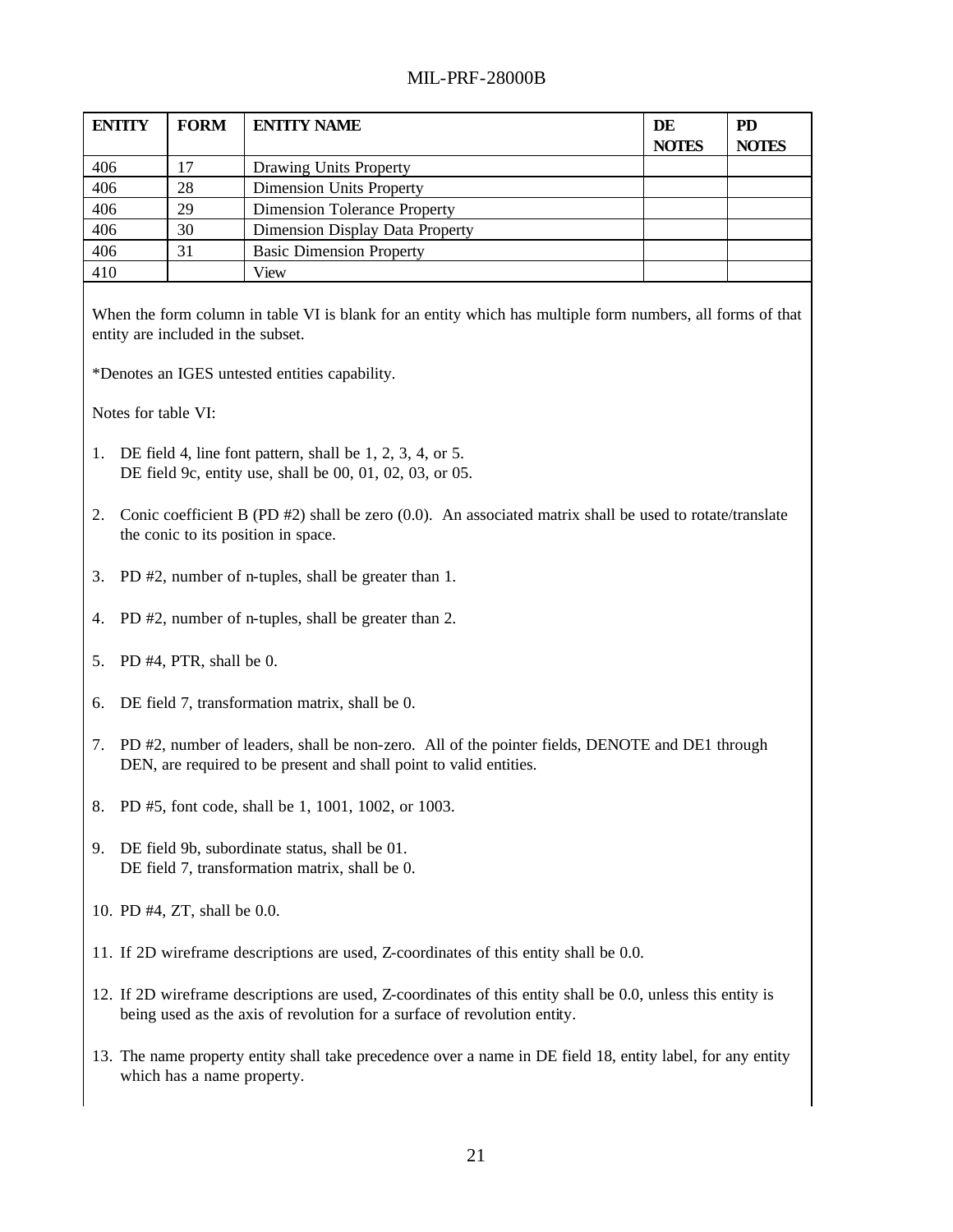- 14. If 2D wireframe descriptions are used, PD #12, VZ, shall be 0.0.
- 15. DE field 9c, entity use, shall be 00, 01, 02, 03, or 05.
- 16. If 2D wire frame descriptions are used, ZT-coordinates shall be 0.0.

17. DE field 4, line font pattern, shall be 1, 2, 3, 4, or 5.

18. Rational B-Splines are to be considered functionally and mathematically equivalent to NURBS (Non-Uniform Rational B-Spline) curves and surfaces.

3.2.4.7 Entity construction. The following entities (in entity number order) have particular meanings when used for NC manufacturing. The requirements in this section shall be met in all conforming data files and by all translator implementations for IGES subset class 4.

**100** Circular Arc. The circular arc is used to represent circular edges of a part. When using the circular arc to represent a complete circle, the start point and the terminate point shall be the same and shall be on the positive XT axis (PD #5 and #7 shall be identical, and PD #4 and #6 shall be identical).

**102** Composite Curve. Composite curves are intended for showing connectivity and continuity among a number of component geometry entities. They shall contain a minimum of two entities one of which shall be a curve and only entities in this subset may be referenced.

**104** Conic Arc. The conic arc is used to represent elliptical, hyperbolic, and parabolic edges of the part. When using the conic arc to represent a full ellipse, the start point and the terminate point shall be the same and shall be on the positive XT axis. (PD #9 and #11 shall be 0.0, and PD #8 and #10 shall be identical).

**124** Transformation Matrix. Defining matrices are used to position an entity into model space from its definition space. When entities share the same plane of definition, they shall use the same transformation matrix to avoid multiple identical matrices being included in the file. If an entity contains translation information in its PD section, a transformation matrix shall not be used to translate the entity.

**126** Rational B-spline Curve. The rational B-spline curve is used to represent free-form edges of a part. It shall not be used to represent linear, circular, or conic edges of a part since more appropriate entities exist for these shapes.

**202** Angular Dimension. This entity shall have two leaders and a vertex point. The Z displacement of the vertex point can be obtained from any of the subordinates.

**206** Diameter Dimension. This entity shall specify its arc center (may not be defaulted). The Z displacement of the arc center can be obtained from the subordinates. The arc center shall be valid. If multiple leaders occur, the first segment of each leader shall be collinear and opposite in direction.

**212** General Note. General notes shall use a font code to minimize the number of text strings in the note. At least one string is required, but the number of different strings shall be minimized. Form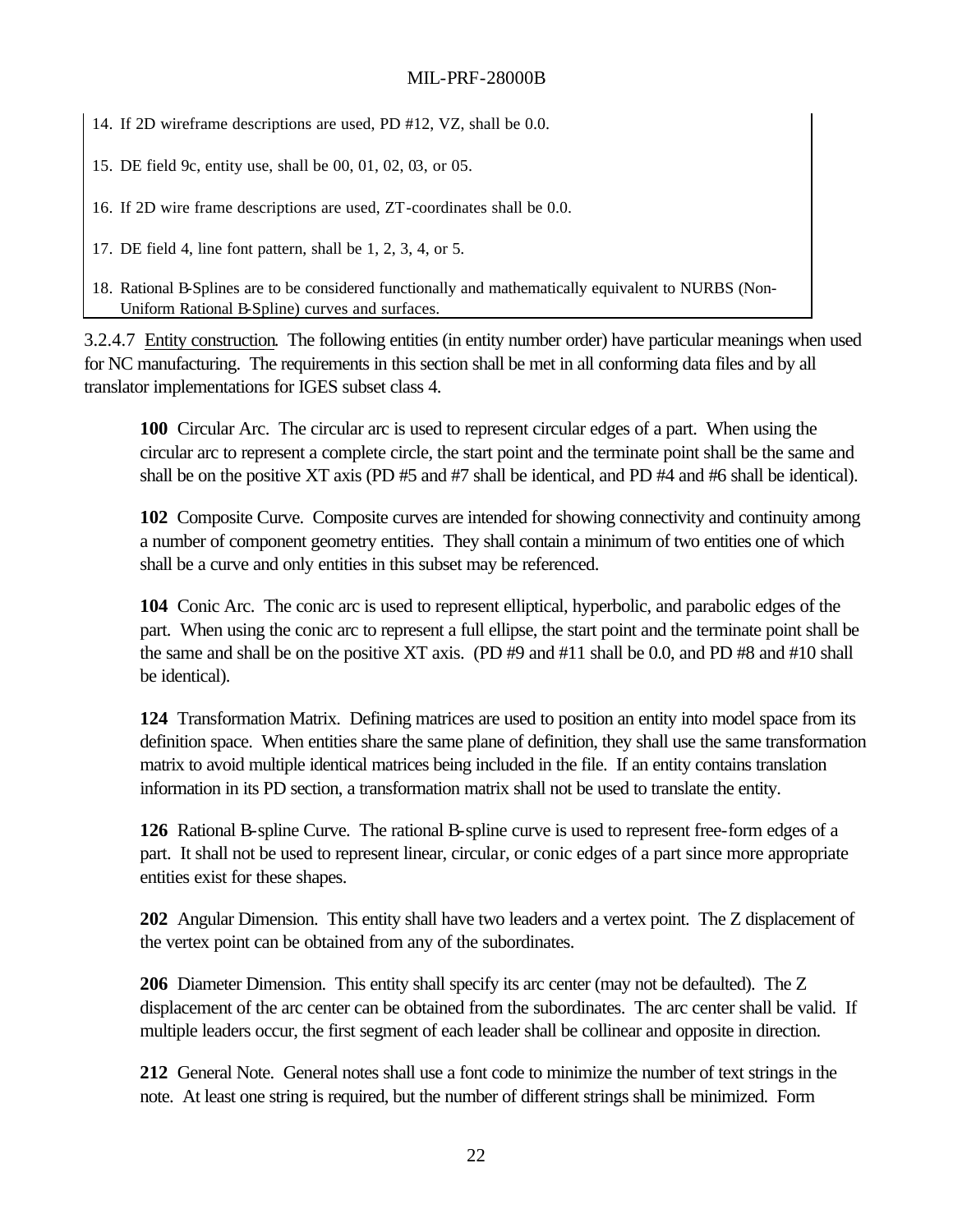numbers plus position information on each string shall be used. The rotation angle field shall contain the string angle. Transformation matrices shall not be used for string angles. Null strings are allowed and may be used to pattern a note into one of the standard forms.

**216** Linear Dimension. When there are two witness lines, they shall be parallel.

**218** Ordinate Dimension. This entity shall not be used in place of the general label. The leader shall contain only one segment.

**222** Radius Dimension. This entity shall specify its arc center (may not be defaulted). Z displacement of the arc center can be obtained from any of its subordinates. Arc center shall be valid. If multiple leaders occur, the first segment of each shall be collinear. If two leaders are used, one and only one shall be form 4.

**404** Drawing. The drawing entity defines the basic engineering drawing format for each sheet. One drawing entity shall exist in the file for each sheet of an engineering drawing.

**406** Form 15 Name. This entity is used to convey the drawing name. A drawing name using entity 406, form 15 is required. If there is no name available in the architecture of the system, the preprocessor shall insert one, a reasonable default being global parameter 3.

**406** Form 16 Drawing Size. A drawing size property shall be included for each drawing entity in the file. If drawing size is not in the architecture of the system, the preprocessor shall insert one.

**406** Form 17 Drawing Units. A drawing units property shall be included for each drawing entity in the file. If drawing units is not in the architecture of the system, the preprocessor shall use the defaults given in global parameters 14 and 15.

3.2.4.7.1 Simplest entity. In general, the simplest entity type shall be used to represent each piece of geometry, and zero size entities shall not be used. For instance, a B-spline curve shall not be used to represent a circular arc. A zero length line entity or a zero diameter circle shall not occur in the file.

3.2.4.7.2 200 series entities. All 200 series entities shall be flagged as annotation entity and shall be parallel to the viewing plane. All dependent entities with parent 200 entities shall be flagged as annotation entity and shall be coplanar with their parent. Any annotation entity which points to multiple leaders and multiple witness lines shall order those leaders and witness lines so that leader-1 corresponds logically to witness-1 and leader-2 to witness-2.

3.2.5 Class 5 - 3D piping Application Protocol (AP). The 3D Piping IGES AP addresses the representation of three-dimensional piping and related equipment models, and the exchange of these models from one piping modeling application to another. In this application, emphasis is on exchange requirements for the fabrication and assembly of piping systems. It should be noted that this protocol uses some entities from NISTIR 4412 (1991), which are not included in earlier versions of IGES. A class 5 file shall be created in accordance with ANS US PRO/IPO-110-1994 or subsequent version.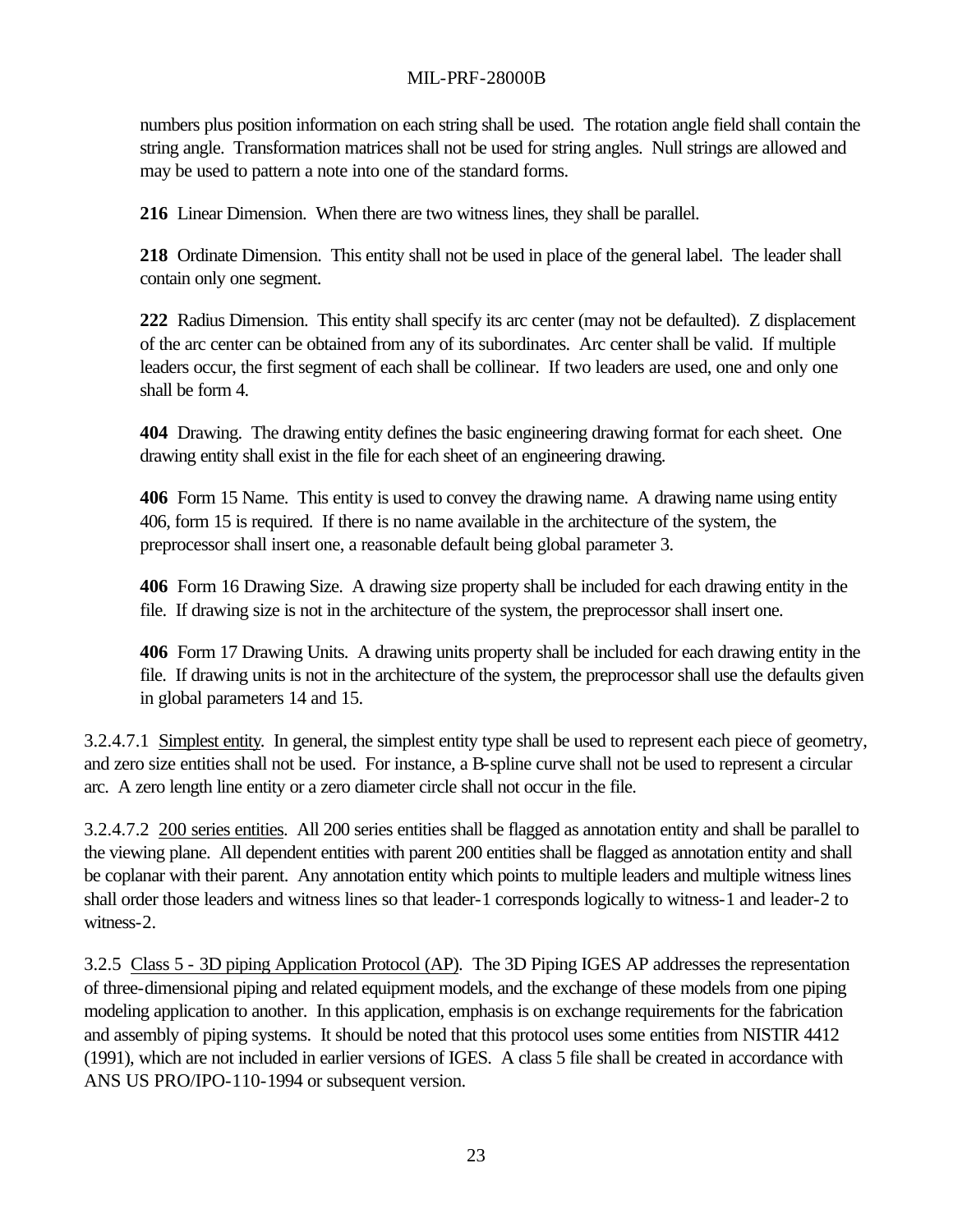## 3.2.5.1 File construction.

3.2.5.1.1 Start section. The following information shall be given in the start section of the file:

- a. Statement of conformance to this application subset, the applicable revision level of this specification, and the release date of the latest amendment to this specification (or date of the latest revision if no amendment has been issued).
- b. Revision level of the file.
- c. Performing organization, date of the IGES file preprocessing, and contract number.
- d. Data organization method with contents of each level, for example:

| Level | Description    |
|-------|----------------|
|       | model entities |
| 201   | dimension      |

3.2.5.1.2 Global section. Fields in the global section shall be restricted to certain ranges. Defaulted values shall be interpreted as "unspecified" except as noted in table VII for global parameters 1, 2, 12, and 24.

| <b>Field</b>   | <b>Value</b>  | <b>Required</b> | Default/Notes                                                                   |
|----------------|---------------|-----------------|---------------------------------------------------------------------------------|
| $\mathbf{1}$   |               | N               | Default to,                                                                     |
| $\overline{2}$ | ٠             | N               | Default to;                                                                     |
| $3-11$         |               | Y               |                                                                                 |
| 12             |               | N               | Default to field 3                                                              |
| 13             | 1.0           | Y               |                                                                                 |
| 14             | $1 - 11$      | Y               |                                                                                 |
| $15 - 17$      |               | Y               |                                                                                 |
| 18             |               | Y               | The year must be shown as YYYY                                                  |
| 19             |               | Y               |                                                                                 |
| 20             |               | N               |                                                                                 |
| 21             |               | Y               |                                                                                 |
| $22\,$         |               | Y               |                                                                                 |
| 23             | 11 or greater | Y               |                                                                                 |
| 24             | $0 - 7$       | N               | Default to zero                                                                 |
| 25             |               | N               | If date is provided, the year must be<br>shown as YYYY                          |
| 26             |               | See AP          | For field #26 values refer to the latest<br>version of the Class 5 3D Piping AP |

3.2.5.1.3 Directory Entry (DE) section. In addition, the following capabilities shall be provided and shall be supported for all entities as required by IGES. IGES defines the actions of the preprocessors and postprocessors for the DE section values on an entity specific basis: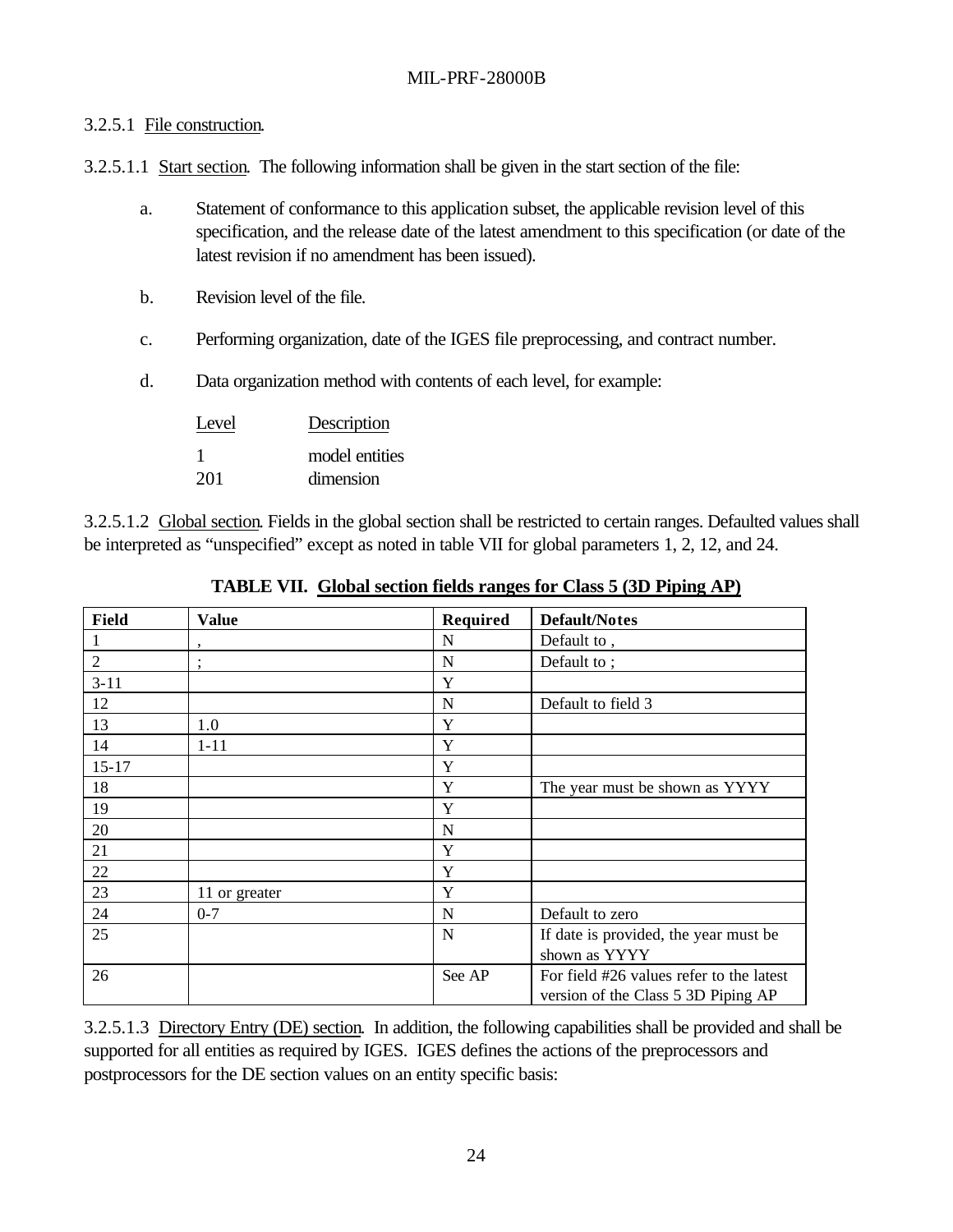- a. Line font pattern.
- b. The level number field shall be zero or positive except where necessary to maintain the meaning of the referenced entity.
- c. View pointer.
- d. Translation matrix.
- e. Blank status flag.
- f. Subordinate entity switch.
- g. Entity use flag.
- h. Hierarchy status flag.
- i. Line weight number.
- j. Color number.
- k. Form number.

3.2.6 Class 6 - Layered Electrical Product (LEP) Application Protocol (AP). The LEP AP class 6 replaces class 3, but maintains the key functionality of class 3. The LEP models electrical components to support the exchange of these models from one electrical modeling application to another. In this application, emphasis is on exchange requirements for the fabrication and assembly of electronic systems. A class 6 file shall be created in accordance with ANS US PRO/IPO-111-1997 or subsequent version.

#### 3.2.6.1 File construction.

3.2.6.1.1 Start section. The following information shall be given in the start section of the file:

- a. Statement of conformance to this application subset, the applicable revision level of this specification, and the release date of the latest amendment to this specification (or date of the latest revision if no amendment has been issued).
- b. Revision level of the file.
- c. Performing organization, date of the IGES file preprocessing, and contract number.
- d. Data organization method with contents of each level, for example:

| Level | Description    |
|-------|----------------|
|       | model entities |
| 201   | dimension      |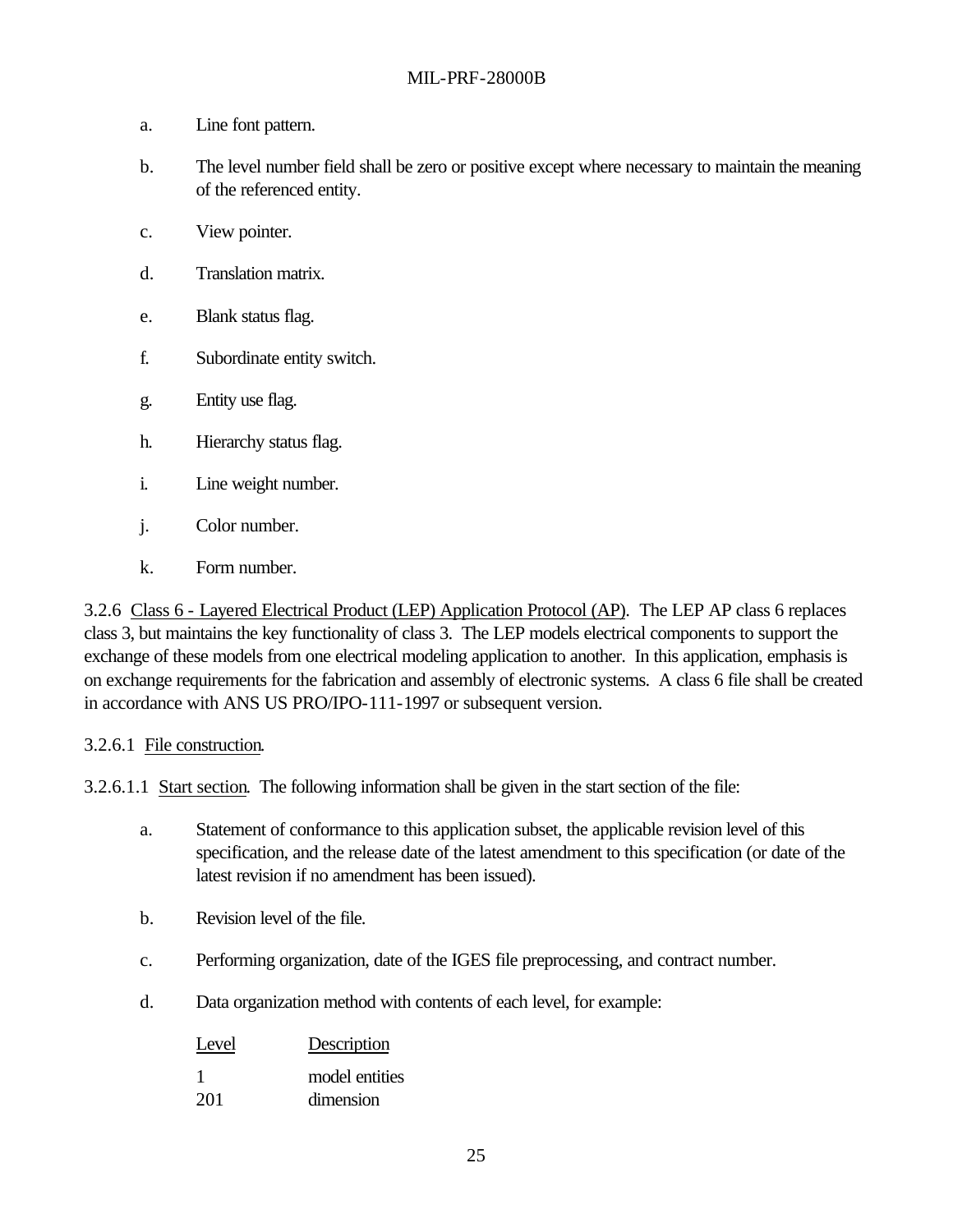3.2.6.1.2 Global section. Fields in the global section shall be restricted to certain ranges. Defaulted values shall be interpreted as "unspecified" except as noted in table VIII for global parameters 1, 2, 12, and 24.

| <b>Field</b>   | <b>Value</b>  | Required | <b>Default/Notes</b>                                                      |
|----------------|---------------|----------|---------------------------------------------------------------------------|
|                |               | N        | Default to,                                                               |
| $\mathfrak{2}$ | ۰             | N        | Default to;                                                               |
| $3 - 11$       |               | Y        |                                                                           |
| 12             |               | N        | Default to field 3                                                        |
| 13             | 1.0           | Y        |                                                                           |
| 14             | $1 - 11$      | Y        |                                                                           |
| $15 - 17$      |               | Y        |                                                                           |
| 18             |               | Y        | The year must be shown as YYYY                                            |
| 19             |               | Y        |                                                                           |
| 20             |               | N        |                                                                           |
| 21             |               | Y        |                                                                           |
| 22             |               | Y        |                                                                           |
| 23             | 11 or greater | Y        |                                                                           |
| 24             | $0 - 7$       | N        | Default to zero                                                           |
| 25             |               | N        | If date is provided, the year must be<br>shown as YYYY                    |
| 26             |               | See AP   | For field #26 values refer to the latest<br>version of the Class 6 LEP AP |

**TABLE VIII. Global section fields ranges for Class 6 (Layered Electrical Product (LEP) AP)**

3.2.6.1.3 Directory Entry (DE) section. In addition, the following capabilities shall be provided and shall be supported for all entities as required by IGES. IGES defines the actions of the preprocessors and postprocessors for the DE section values on an entity specific basis:

- a. Line font pattern.
- b. The level number field shall be zero or positive except where necessary to maintain the meaning of the referenced entity.
- c. View pointer.
- d. Translation matrix.
- e. Blank status flag.
- f. Subordinate entity switch.
- g. Entity use flag.
- h. Hierarchy status flag.
- i. Line weight number.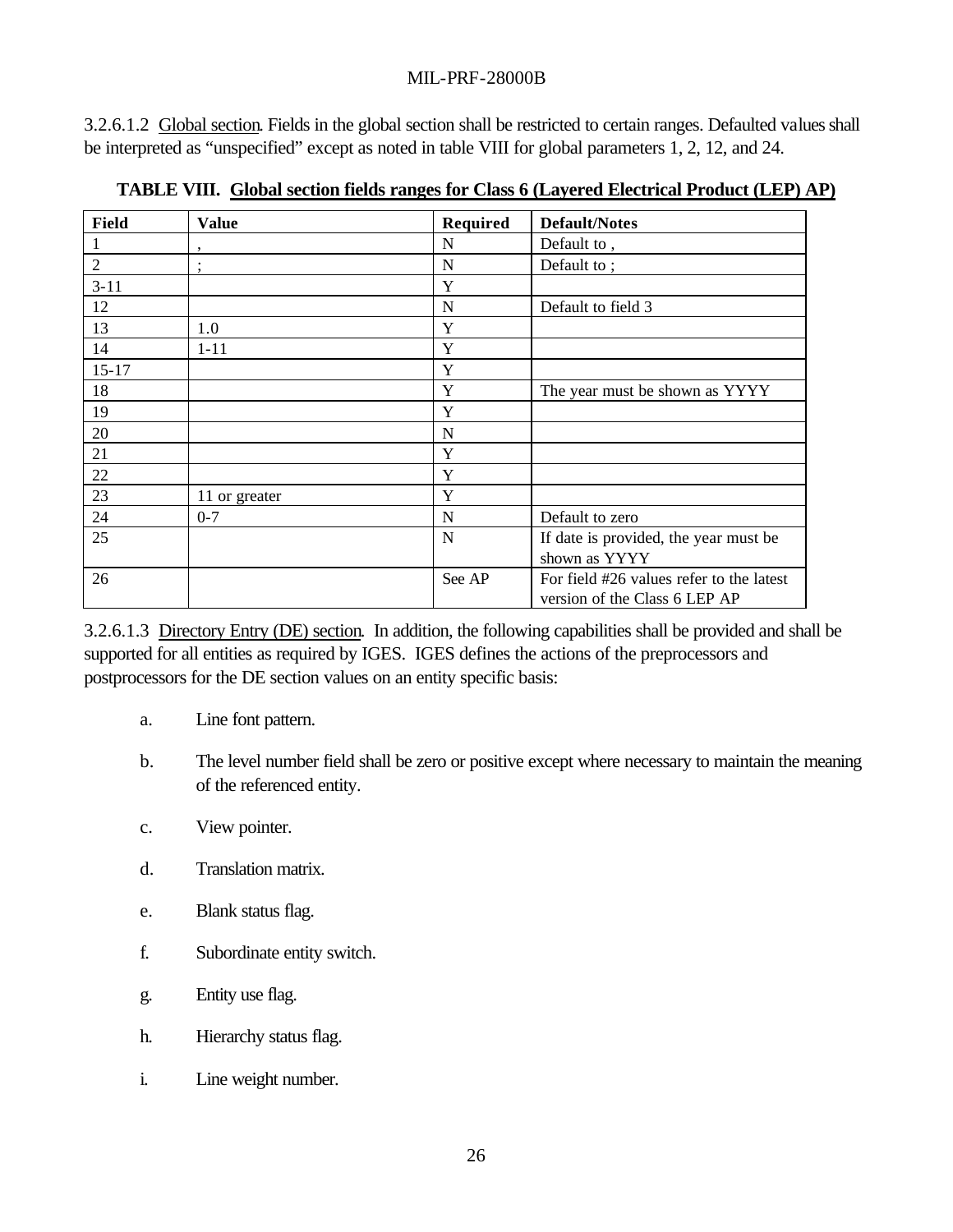- j. Color number.
- k. Form number

3.2.7 Class 7 - 3D geometry subset. This 3D geometry subset of IGES shall be used to encode product data for the subsequent purposes of manufacturing by NC and other 3D model applications. As such, it is designed to directly support the geometry data needs of process planning and NC cutter path generation. The data exchange shall preserve the precision and accuracy of all wire frame and surface geometry as well as the first order continuity between geometry entities. Exchange emphasis is on completeness and functionality of the received part model.

# 3.2.7.1 File construction.

3.2.7.1.1 Start section. The following information shall be given in the start section of the file:

- a. Statement of conformance to this application subset, the applicable revision level of this specification, and the release date of the latest amendment to this specification (or date of the latest revision if no amendment has been issued).
- b. Revision level of the file.
- c. Performing organization, date of the IGES file preprocessing, and contract number.
- d. Data organization method with contents of each level, for example:

| Level | Description    |
|-------|----------------|
|       | model entities |

3.2.7.1.2 Global section. Fields in the global section shall be restricted to certain ranges. Defaulted values shall be interpreted as "unspecified" except as noted in table IX for global parameters 1, 2, 12, and 24.

| <b>Field</b> | <b>Value</b> | <b>Required</b> | <b>Default/Notes</b>           |
|--------------|--------------|-----------------|--------------------------------|
|              |              | N               | Default to,                    |
| 2            |              | N               | Default to;                    |
| $3 - 11$     |              | Y               |                                |
| 12           |              | N               | Default to field 3             |
| 13           | 1.0          | Y               |                                |
| 14           | $1 - 11$     | Y               |                                |
| $15 - 17$    |              | Y               |                                |
| 18           |              | Y               | The year must be shown as YYYY |
| 19           |              | Y               |                                |
| 20           |              | N               |                                |
| 21           |              | Y               |                                |
| 22           |              | Y               |                                |

**TABLE IX. Global section field ranges for Class 7 (3D Geometry Subset)**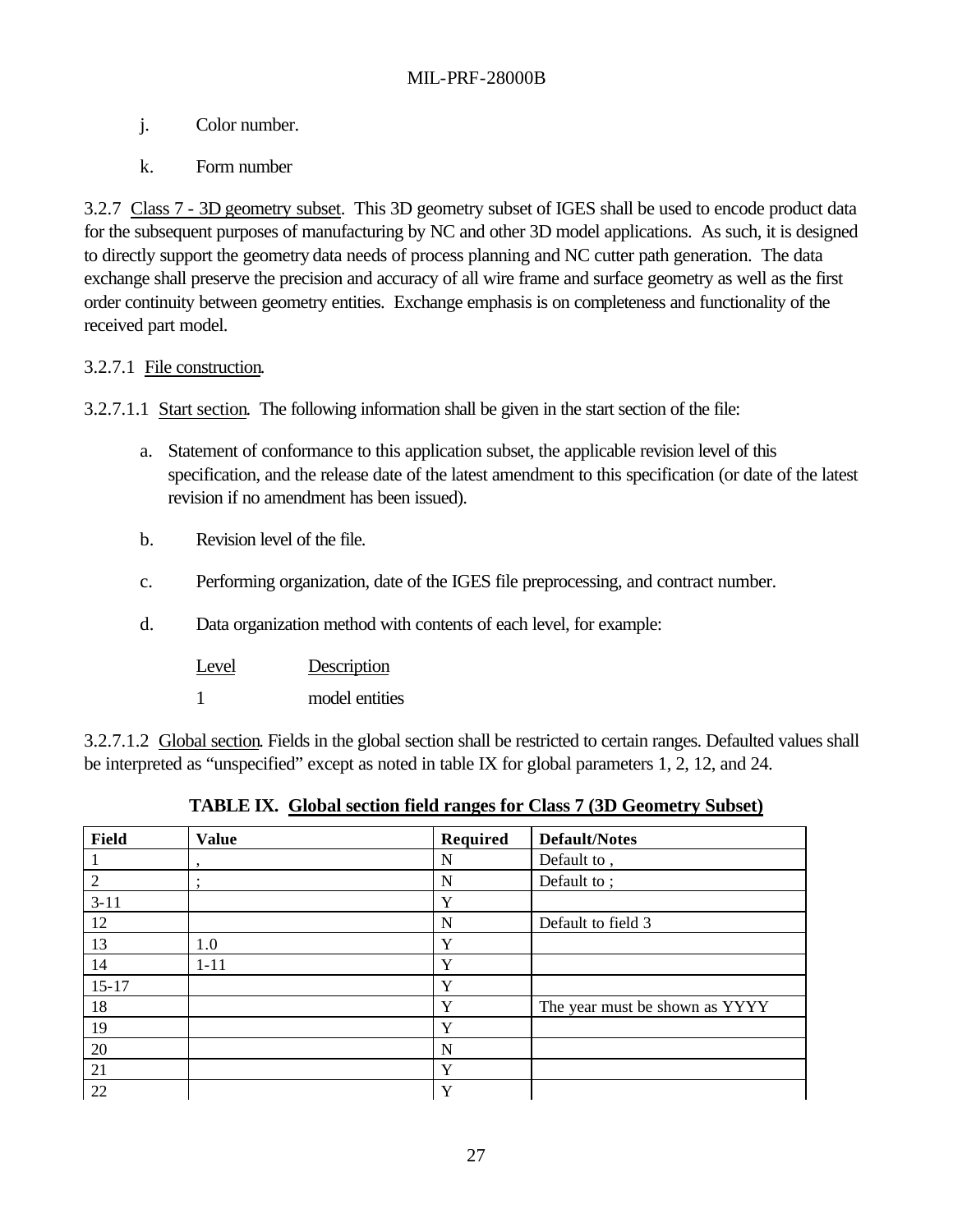| Field | Value                      | Required | Default/Notes                         |
|-------|----------------------------|----------|---------------------------------------|
| 23    | 11 or greater              |          |                                       |
| 24    | $0 - 7$                    |          | Default to zero                       |
| 25    |                            |          | If date is provided, the year must be |
|       |                            |          | shown as YYYY                         |
| 26    | 23HMIL-PRF-28000B0,CLASS 7 |          |                                       |

3.2.7.1.3 Directory Entry (DE) section. See notes for table X for restrictions placed on the parameters in the DE section. In addition, the following capabilities shall be provided and shall be supported for all entities as required by IGES. IGES defines the actions of the preprocessors and postprocessors for the DE section values on an entity specific basis:

- a. Line font pattern.
- b. The level number field shall be zero or positive except where necessary to maintain the meaning of the referenced entity.
- c. View pointer.
- d. Translation matrix.
- e. Blank status flag.
- f. Subordinate entity switch.
- g. Entity use flag.
- h. Hierarchy status flag.
- i. Line weight number.
- j. Color number.
- k. Form number.

3.2.7.1.4 Parameter Data (PD) section. See notes for table X for restrictions placed on the parameters in the PD section.

3.2.7.2 Information requirements and data functionality. Geometry forms all of the data items. Geometry data is used to describe the nominal shape of the product either as a 3D wireframe or as a 3D wireframe model with surfaces. (Note: As used herein, nominal is defined as an attribute set which describes the size for specification or design purposes, but does not describe the actual or true size. The designation, "2 x 4", as used in the lumber industry, is an example of such an attribute.) 3D descriptions are used to describe the profile of turned parts or of 3D parts such as found in sheet metal work. 3D descriptions are used for multi-axis machining.

3.2.7.3 Data accuracy requirements. All data transformations shall maintain an accuracy of  $1.0 \times 10^{-6}$  units on all parametric and coordinate values and all measurable dimensions.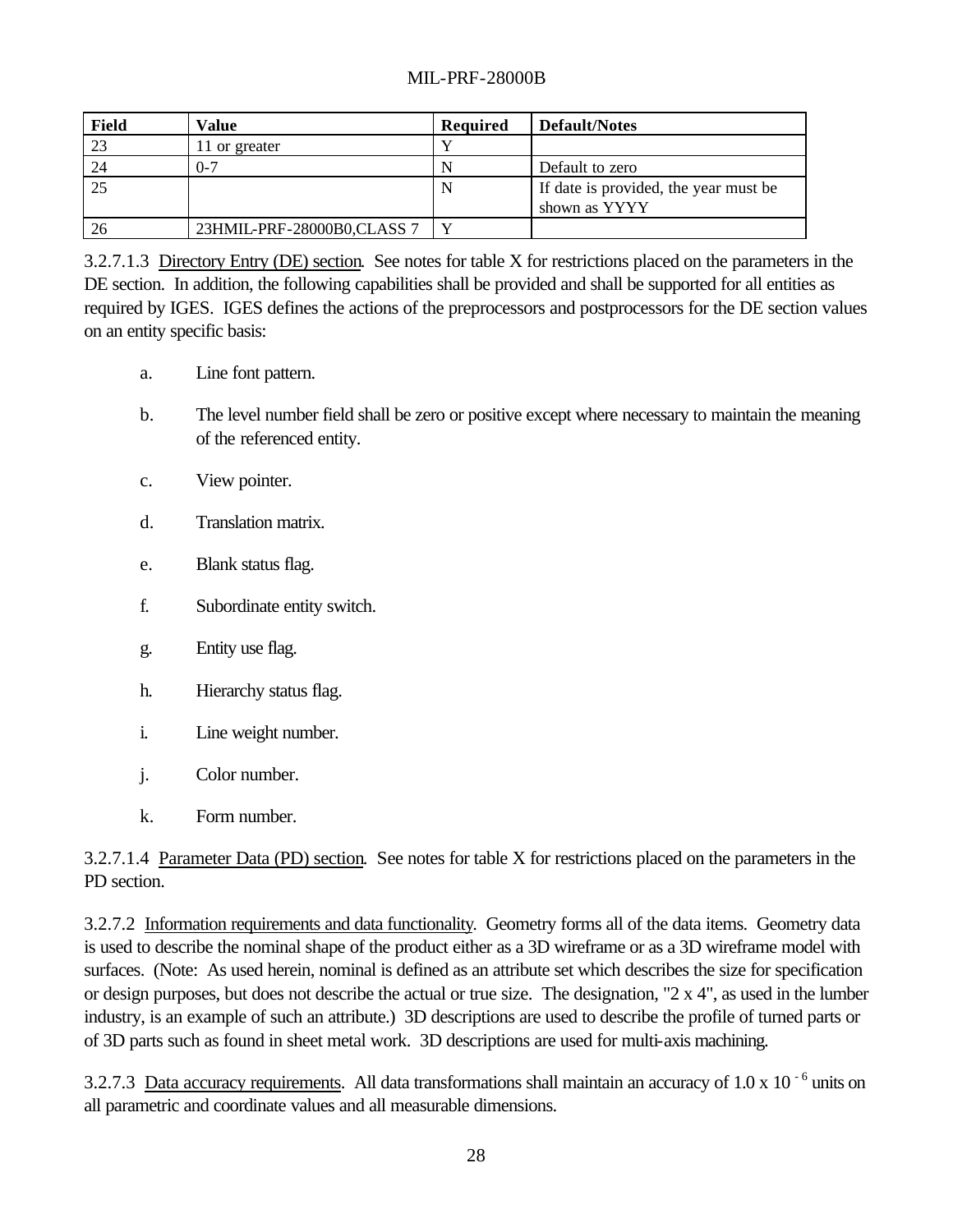3.2.7.4 Mapping of information content to IGES subset entities. 3D geometry shall be mapped into IGES geometry entities and linked together as necessary with composite curve entities. Level attributes shall be represented by the appropriate DE parameter.

3.2.7.5 User conventions and data organization. A minimum complexity drawing and view entity combination shall be used to assure a part model being created on all destination systems. A drawing size property shall be used to define drawing limits. As specified in the contract or other form of agreement, data shall be organized as one drawing per file with multiple sheets permitted, or shall be restricted to one sheet per file.

3.2.7.6 IGES entity subset specification. Table X lists the entities of this subset. Only IGES entities, which are enumerated in this table, shall be used for representing geometry for 3D geometry. Other valid IGES entity types may be present in the file as described in 3.1.1. Additional requirements are placed on the global section of a file, and certain field value restrictions are placed on the range of parameter values in both the DE and the PD sections of a valid IGES file.

| <b>ENTITY</b> | <b>FORM</b>    | <b>ENTITY NAME</b>                | DE           | <b>PD</b>      |
|---------------|----------------|-----------------------------------|--------------|----------------|
|               |                |                                   | <b>NOTES</b> | <b>NOTES</b>   |
| $\mathbf{0}$  |                | Null                              |              |                |
| 100           |                | Circular Arc                      | $\mathbf{1}$ |                |
| 102           |                | <b>Composite Curve</b>            | $\mathbf{1}$ |                |
| 104           | 1              | Conic Arc                         | 1            | $\overline{2}$ |
| 104           | $\overline{2}$ | Conic Arc                         | $\mathbf{1}$ | $\overline{2}$ |
| 104           | $\overline{3}$ | Conic Arc                         | $\mathbf{1}$ | $\overline{2}$ |
| 106           | $\mathbf{1}$   | <b>Coordinate Pairs</b>           |              | $\overline{3}$ |
| 106           | $\overline{2}$ | <b>Coordinate Triples</b>         |              | $\overline{3}$ |
| 106           | 11             | 2D Linear String                  | $\mathbf{1}$ | $\overline{4}$ |
| 106           | 12             | 3D Linear String                  | 1            | $\overline{4}$ |
| 106           | 63             | Simple Closed Planar Curve        | $\mathbf{1}$ | $\overline{4}$ |
| 108           | $\overline{0}$ | Plane - Unbounded                 |              |                |
| 108           | $-1, 1$        | Plane - Bounded                   | 1            |                |
| 110           |                | Line                              | $\mathbf{1}$ |                |
| 116           |                | Point                             | $\mathbf{1}$ | 5              |
| 118           | $\mathbf{1}$   | <b>Ruled Surface</b>              | $\mathbf{1}$ |                |
| 120           |                | Surface of Revolution             | 1            |                |
| 122           |                | <b>Tabulated Cylinder</b>         | $\mathbf{1}$ |                |
| 124           | 0, 1           | <b>Transformation Matrix</b>      | 6            |                |
| 126           |                | Rational B-spline Curve           | $\mathbf{1}$ | 9              |
| 128           |                | <b>Rational B-spline Surface</b>  | 1            | 9              |
| 130           |                | <b>Offset Curve</b>               | $\mathbf{1}$ |                |
| 140           |                | <b>Offset Surface</b>             | $\mathbf{1}$ |                |
| 141           |                | Boundary                          |              |                |
| 142           |                | Curve on a Parametric Surface     |              |                |
| 143           |                | <b>Bounded Surface</b>            |              |                |
| 144           |                | <b>Trimmed Parametric Surface</b> |              |                |
| 308           |                | Subfigure Definition              | 8            |                |

**TABLE X. IGES entity content for Class 7 (3D Geometry Subset)**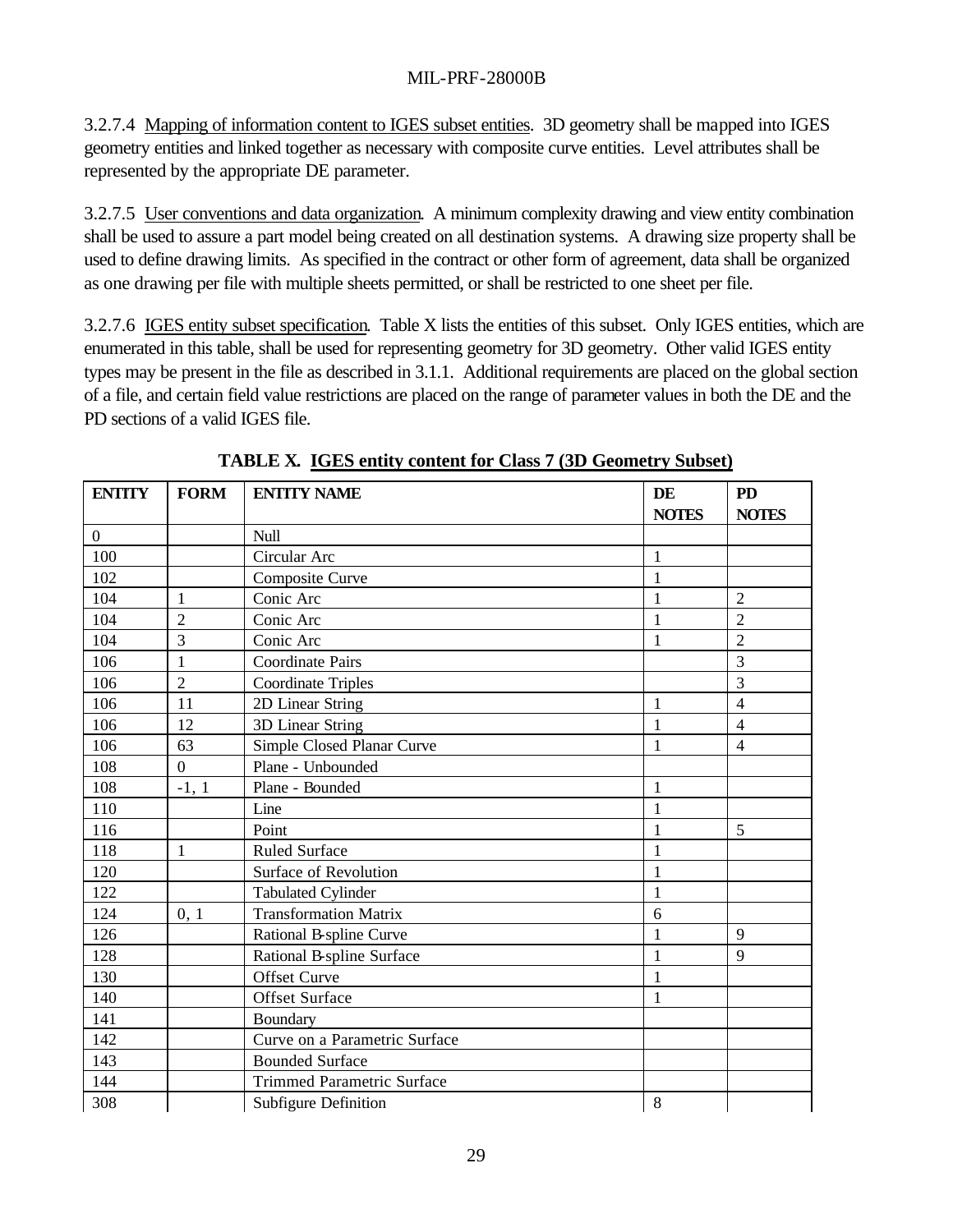| <b>ENTITY</b> | <b>FORM</b> | <b>ENTITY NAME</b>                               | DE<br><b>NOTES</b> | PD<br><b>NOTES</b> |
|---------------|-------------|--------------------------------------------------|--------------------|--------------------|
| 402           |             | <b>Group Without Back Pointers Associativity</b> |                    |                    |
| 406           |             | Name Property                                    |                    |                    |
| 408           |             | Singular Subfigure Instance                      |                    |                    |

When the form column in table X is blank for an entity which has multiple form numbers, all forms of that entity are included in the subset.

\*Denotes an IGES untested entities, capability.

Notes for table X:

- 1. DE field 4, line font pattern, shall be 1, 2, 3, 4, or 5. DE field 9c, entity use, shall be 00, 02, 03, or 05. (01 Usage Annotation is not allowed)
- 2. Conic coefficient B (PD  $#2$ ) shall be zero (0.0). An associated matrix shall be used to rotate/translate the conic to its position in space.
- 3. PD #2, number of n-tuples, shall be greater than 1.
- 4. PD #2, number of n-tuples, shall be greater than 2.
- 5. PD #4, PTR, shall be 0.
- 6. DE field 7, transformation matrix, shall be 0.
- 7. The name property entity shall take precedence over a name in DE field 18, entity label, for any entity which has a name property.
- 8. When the Hierarchy is set to Global Defer (01), all the following are ignored and may be defaulted: Line Font Pattern, Line Weight, Color Number, Level, View, and Blank Status.
- 9. Rational B-Splines are to be considered functionally and mathematically equivalent to NURBS (Non-Uniform Rational B-Spline) curves and surfaces.

3.2.7.7 Entity construction. The following entities (in entity number order) have particular meanings when used for 3D geometry. The requirements in this section shall be met in all conforming data files and by all translator implementations for IGES subset class 7.

**100** Circular Arc. The circular arc is used to represent circular edges of a part. When using the circular arc to represent a complete circle, the start point and the terminate point shall be the same and shall be on the positive XT axis (PD #5 and #7 shall be identical, and PD #4 and #6 shall be identical).

**102** Composite Curve. Composite curves are intended for showing connectivity and continuity among a number of component geometry entities. They shall contain a minimum of two entities one of which shall be a curve and only entities in this subset may be referenced.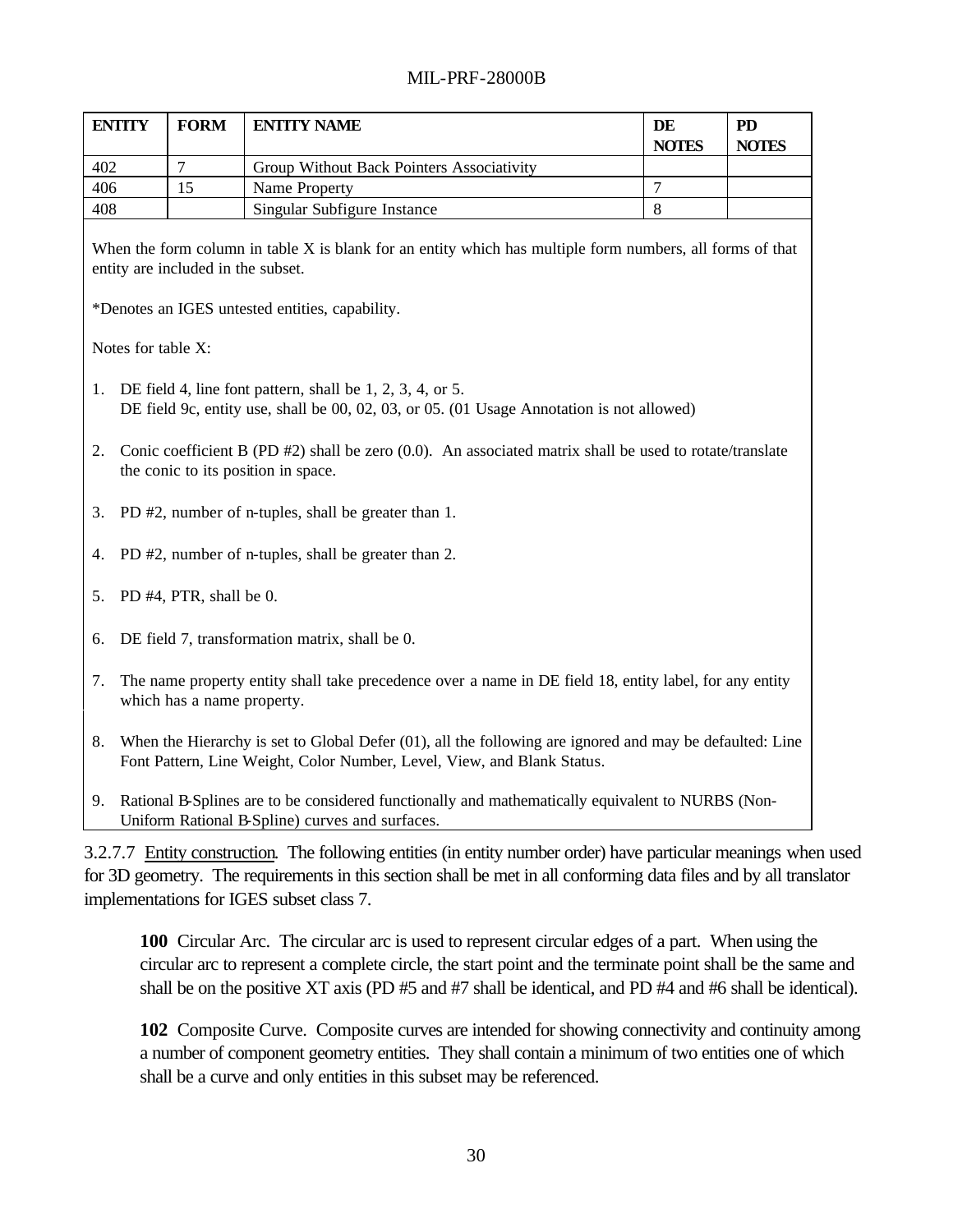**104** Conic Arc. The conic arc is used to represent elliptical, hyperbolic, and parabolic edges of the part. When using the conic arc to represent a full ellipse, the start point and the terminate point shall be the same and shall be on the positive XT axis. (PD #9 and #11 shall be 0.0, and PD #8 and #10 shall be identical).

**124** Transformation Matrix. Defining matrices are used to position an entity into model space from its definition space. When entities share the same plane of definition, they shall use the same transformation matrix to avoid multiple identical matrices being included in the file. If an entity contains translation information in its PD section, a transformation matrix shall not be used to translate the entity.

**126** Rational B-spline Curve. The rational B-spline curve is used to represent free-form edges of a part. It shall not be used to represent linear, circular, or conic edges of a part since more appropriate entities exist for these shapes.

**308** This entity supports multiple instantiation of a defined collection of entities.

**406** Form 15 Names. This entity is used to convey a name.

**408** This entity defines the occurrence of a single instance of the defined subfigure (Type 308).

3.2.7.7.1 Simplest entity. In general, the simplest entity type shall be used to represent each piece of geometry, and zero size entities shall not be used. For instance, a B-spline curve shall not be used to represent a circular arc. A zero length line entity or a zero diameter circle shall not occur in the file.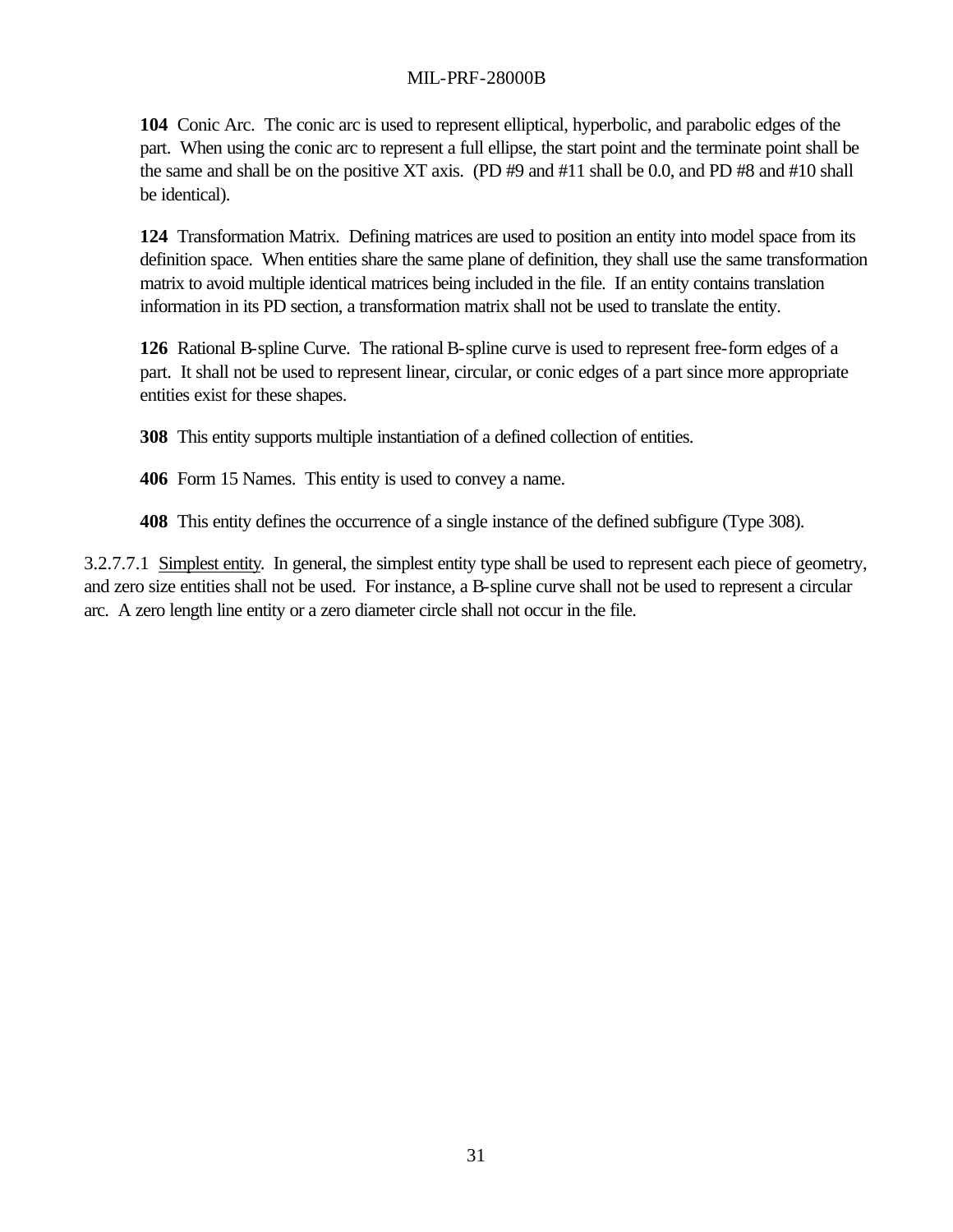# **4. VERIFICATION**

4.1 Classification of inspections. The inspection requirements specified herein are classified as follows:

- a. First article inspection (see 4.2).
- b. Conformance inspection (see 4.3).

4.2 First article inspection. This section is not applicable to this specification.

4.3 Conformance inspection. Conformance inspection is described in detail for each class.

4.3.1 Class 1 - technical illustration subset. Start, global, DE, PD, and terminate sections shall each be analyzed for conformance to the specified IGES version with an appropriate software utility. The start section shall be displayed and checked visually with requirements of 3.2.1.1.1. The global section shall be displayed and compared against the requirements of 3.2.1.1.2. Entities in the DE section shall be checked against table II by an appropriate software utility. Ranges of parameter values shall be compared against requirements of table II. A conforming MIL-PRF-28000 class 1 preprocessor shall translate native CAD file constructs into the appropriate class 1 entities. A conforming MIL-PRF-28000 class 1 postprocessor shall translate all MIL-PRF-28000 class 1 entities into the appropriate native CAD file constructs. For example, translating a circle into many straight-line segments would not be acceptable.

4.3.2 Class 2 - engineering drawing subset. Start, global, DE, PD, and terminate sections shall each be analyzed for conformance to the specified IGES version with an appropriate software utility. The start section shall be displayed and checked visually with requirements of 3.2.2.1.1. The global section shall be compared against the requirements of 3.2.2.1.2. Entities in the DE section shall be checked against table IV by an appropriate software utility. Ranges of parameter values shall be compared against requirements of table IV. A conforming MIL-PRF-28000 class 2 preprocessor shall translate native CAD file constructs into the appropriate class 2 entities. A conforming MIL-PRF-28000 class 2 postprocessor shall translate all MIL-PRF-28000 class 2 entities into the appropriate native CAD file constructs. For example, translating a circle into many straight-line segments would not be acceptable.

4.3.3 Class 3 - electrical/electronic applications subset. Not supported in this release of the specification.

4.3.4 Class 4 - geometry for Numerical Control (NC) manufacturing subset. Start, global, DE, PD, and terminate sections shall each be analyzed for conformance to the specified IGES version with an appropriate software utility. The start section shall be displayed and checked visually with requirements of 3.2.2.1.1. The global section shall be compared against the requirements of 3.2.4.1.2. Entities in the DE section shall be checked against table VI by an appropriate software utility. Ranges of parameter values shall be compared against requirements of table VI. A conforming MIL-PRF-28000 class 4 preprocessor shall translate native CAD file constructs into the appropriate class 4 entities. A conforming MIL-PRF-28000 class 4 postprocessor shall translate all MIL-PRF-28000 class 4 entities into the appropriate native CAD file constructs. For example, translating a circle into many straight-line segments would not be acceptable.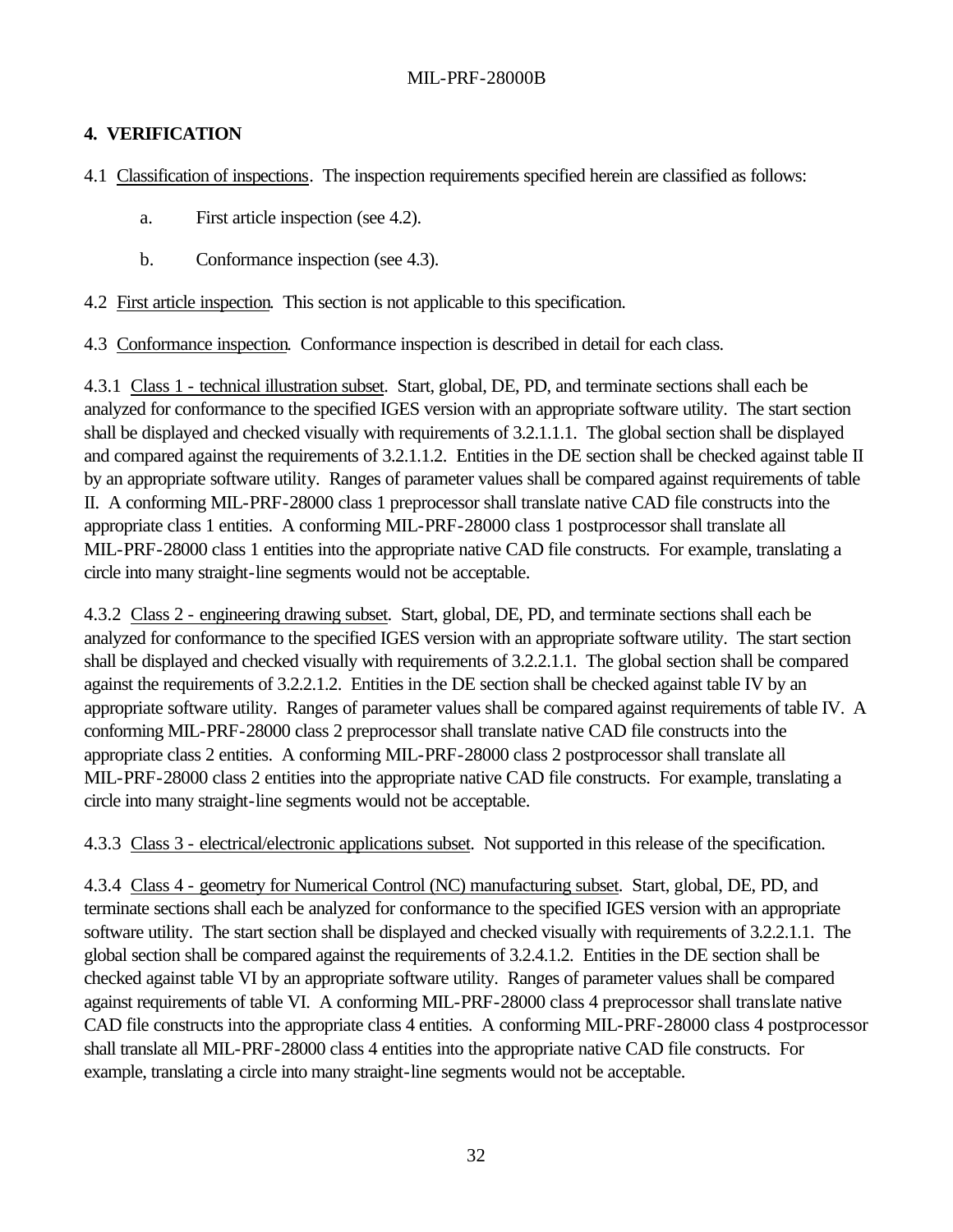4.3.5 Class 5 - 3D piping Application Protocol (AP). Start, global, DE, PD, and terminate sections shall each be analyzed for conformance to the requirements of ANS US PRO/IPO-110-1994 or subsequent version. Processors must completely support the functionality defined in ANS US PRO/IPO-110-1994 to claim conformance to this AP. An AP compliant preprocessor must convert each piping construct of the Application Reference Model (ARM) into the specified IGES constructs of the Application Interpreted Model (AIM), with the required attributes and values. An AP compliant postprocessor must convert each IGES construct of the AIM into native constructs which match the geometry, attributes, and relationships of the piping constructs specified in the ARM. The functionality of the piping constructs shall be preserved. (See the Implementation and Conformance Testing Guidelines section of ANS US PRO/IPO-110-1994.)

4.3.6 Class 6 - Layered Electrical Product (LEP) Application Protocol (AP). Start, global, DE, PD, and terminate sections shall each be analyzed for conformance to the requirements of ANS US PRO/IPO-100-1996 or subsequent version. Processors must completely support the functionality defined in ANS US PRO/IPO-100-1996 to claim conformance to this AP. An AP compliant preprocessor must convert each electrical construct of the ARM into the specified IGES constructs of the AIM, with the required attributes and values. An AP compliant postprocessor must convert each IGES construct of the AIM into native constructs, which match the geometry, attributes, and relationships of the electrical constructs specified in the ARM. The functionality of the electrical constructs shall be preserved. (See the Implementation and Conformance Testing Guidelines section of ANS US PRO/IPO-111-1997.)

4.3.7 Class 7 - 3D geometry subset. Start, global, DE, PD, and terminate sections shall each be analyzed for conformance to the specified IGES version with an appropriate software utility. The start section shall be displayed and checked visually with requirements of 3.2.7.1.1. The global section shall be compared against the requirements of 3.2.7.1.2. Entities in the DE section shall be checked against table X by an appropriate software utility. Ranges of parameter values shall be compared against requirements of table X. A conforming MIL-PRF-28000 class 7 preprocessor shall translate native CAD file constructs into the appropriate class 7 entities. A conforming MIL-PRF-28000 class 7 postprocessor shall translate all MIL-PRF-28000 class 7 entities into the appropriate native CAD file constructs. For example, translating a circle into many straight-line segments would not be acceptable.

4.4 Responsibility for inspection. Unless otherwise specified in the contract or other form of agreement, the contractor is responsible for the performance of all inspection requirements (examinations and tests) in accordance with this specification. Except as otherwise specified in the contract or other form of agreement, the contractor may use his own or any other facilities appropriate for the performance of the inspection requirements herein, unless disapproved by the Government. The Government reserves the right to perform any of the inspections set forth in the specification where such inspections are deemed necessary to ensure supplies and services conform to prescribed requirements.

4.5 Responsibility for compliance. All items shall meet all requirements of sections 3 and 5. The inspection set forth in this specification shall become a part of the contractor's overall inspection system or quality program. The absence of any inspection requirements in the specification shall not relieve the contractor of the responsibility of ensuring that all products or supplies submitted to the Government for acceptance comply with all requirements of the contract. Sampling in quality conformance does not authorize submission of known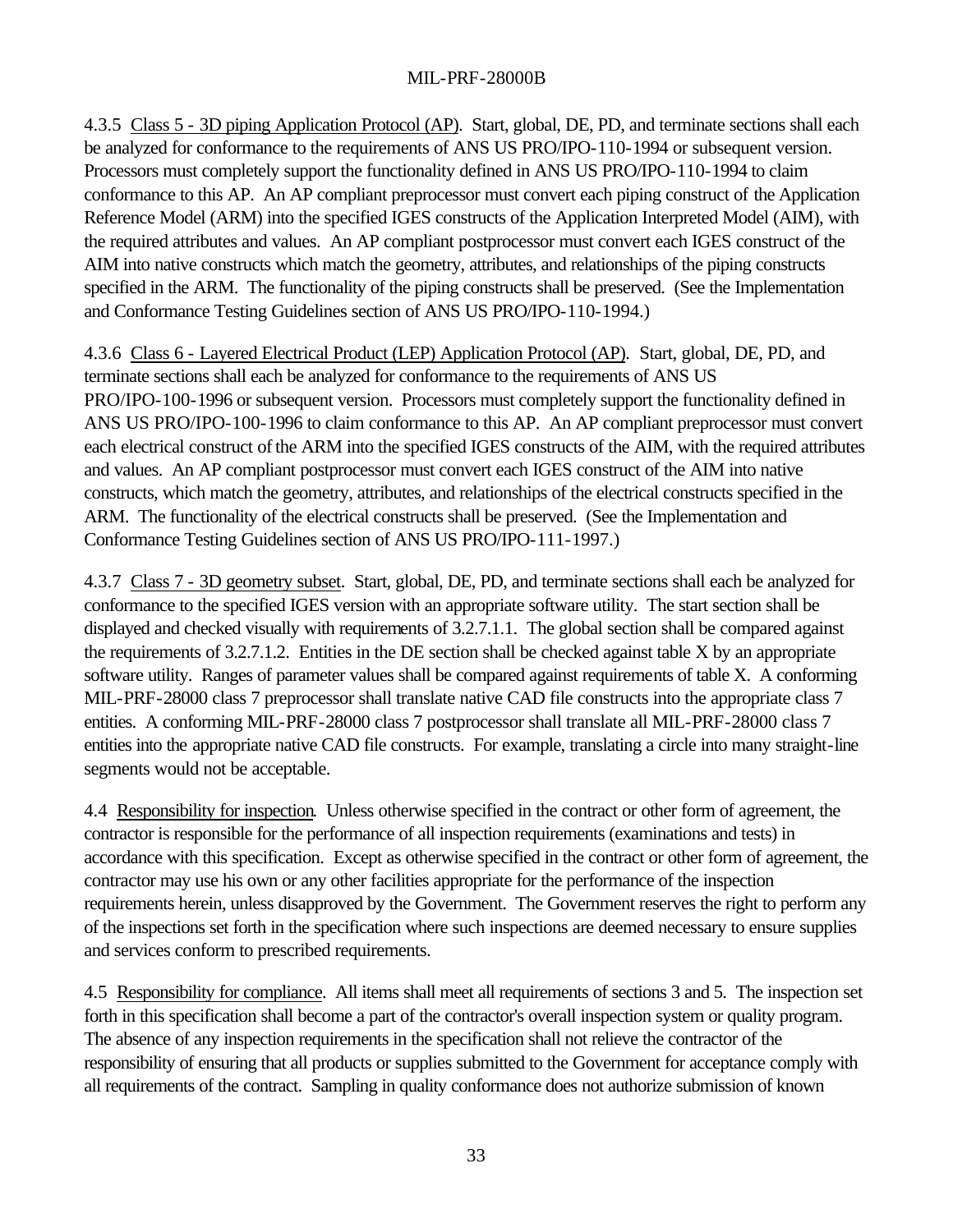defective material, either indicated or actual, nor does it commit the Government to acceptance of defective material.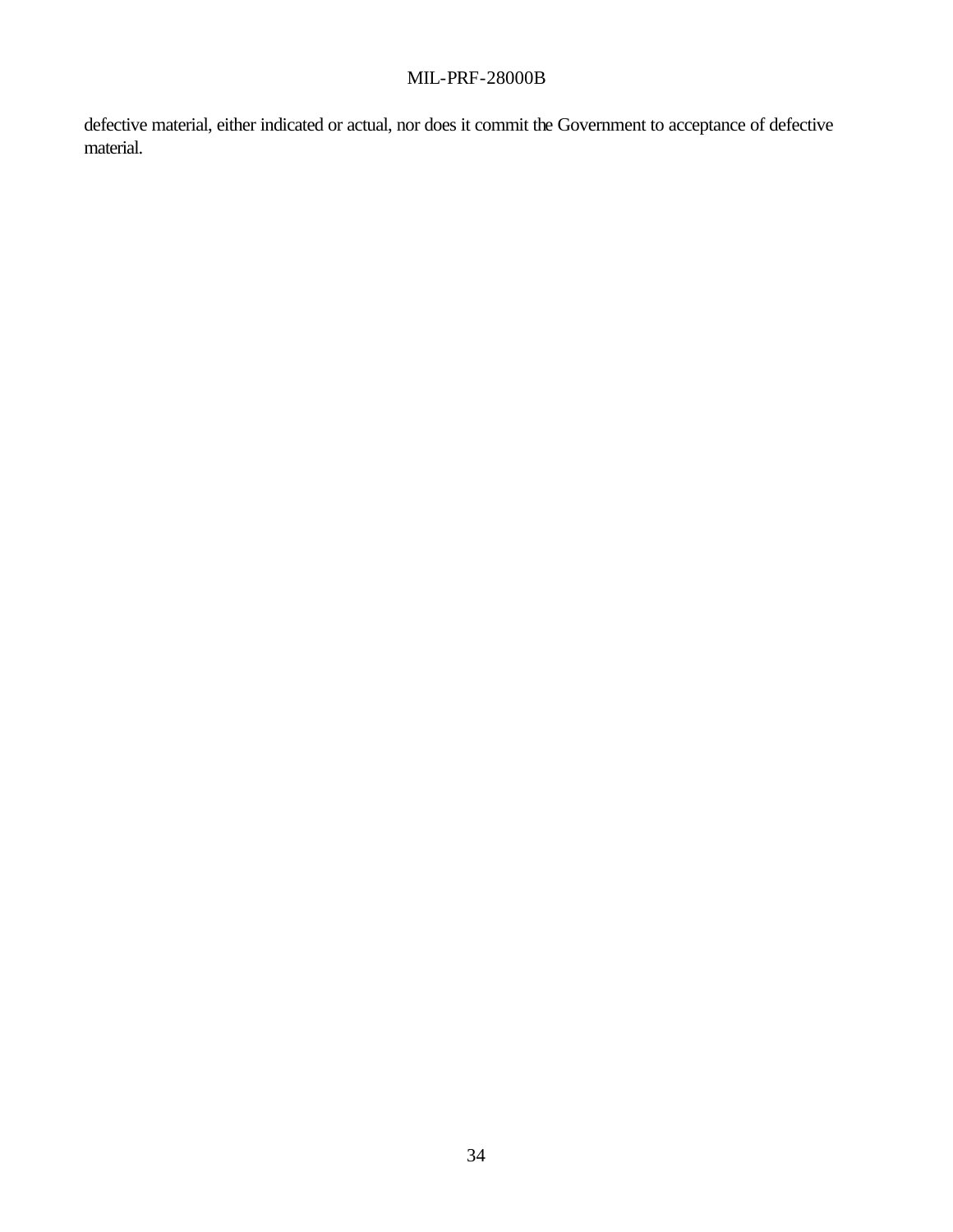# **5. PACKAGING**

5.1 Packaging. For acquisition purposes, the packaging requirements shall be as specified in the contract or order (see 6.2). When actual packaging of material is to be performed by DoD personnel, these personnel need to contact the responsible packaging activity to ascertain requisite packaging requirements. Packaging requirements are maintained by the Inventory Control Point's packaging activity within the Military Department or Defense Agency, or within the Military Department's System Command. Packaging data retrieval is available from the managing Military Department or Defense Agency's automated packaging files, CD-ROM products, or by contacting responsible packaging activity.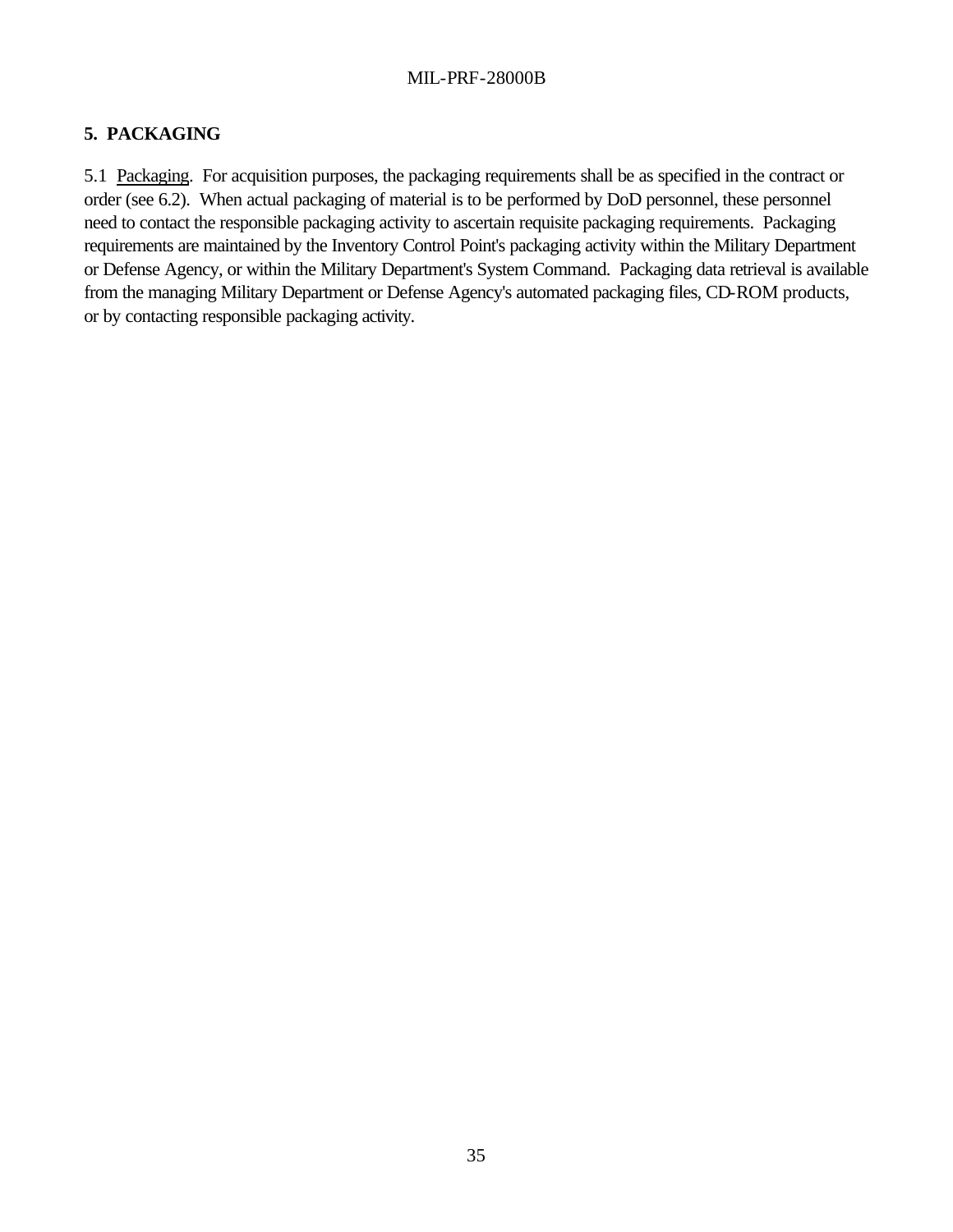# **6. NOTES**

(This section contains information of a general or explanatory nature that may be helpful, but is not mandatory.)

6.1 Intended use. This specification is designed to be incorporated into a contract to define the technical requirements to be met when it is desired to purchase product definition data or product data in digital form. IGES is a specification for representing digital product definition data in a neutral, public domain format. IGES provides a neutral format for the representation and transfer of vector graphics data used for illustration purposes between CAD systems and application programs. Information is transferred by entities that represent geometry, annotation entity, attribute, and logical relationships of the product model. IGES files are composed of five sections: start, global, DE, PD, and terminate.

6.1.1 Application subsets. This specification defines the technical requirements for the exchange of digital product data in specific application subsets of IGES. The essential content and general requirements of application subsets are given by this specification and specific application subsets are identified. The definition of the class 5 3D Piping and class 6 LEP APs are identified by this specification. In particular the definition and use of the following specific application areas are defined:

- a. Class 1 technical illustration subset
- b. Class 2 engineering drawing subset
- c. Class 3 electrical/electronic applications subset (Withdrawn)
- d. Class 4 geometry for NC manufacturing subset
- e. Class 5 3D piping application protocol (AP)
- f. Class 6 Layered Electrical Product (LEP) Application Protocol (AP
- g. Class 7 3D geometry subset

6.1.2 Application subsets or protocols in development. No new IGES APs are planned. All future IGES APs will be continued in STEP.

6.1.3 Application Protocol (AP). Assuring completeness of information exchange with the subset concept relies on a careful encoding of the information into the IGES entities. This specification used the subset concept as a first attempt at this encoding. A more rigorous method has been developed called an application protocol. It involves a formal information model with the rigorous mapping to the IGES entities; see ANS US PRO/IPO for further details.

6.2 Acquisition requirements. Acquisition documents must specify the following:

a. Title, number, and date of this specification.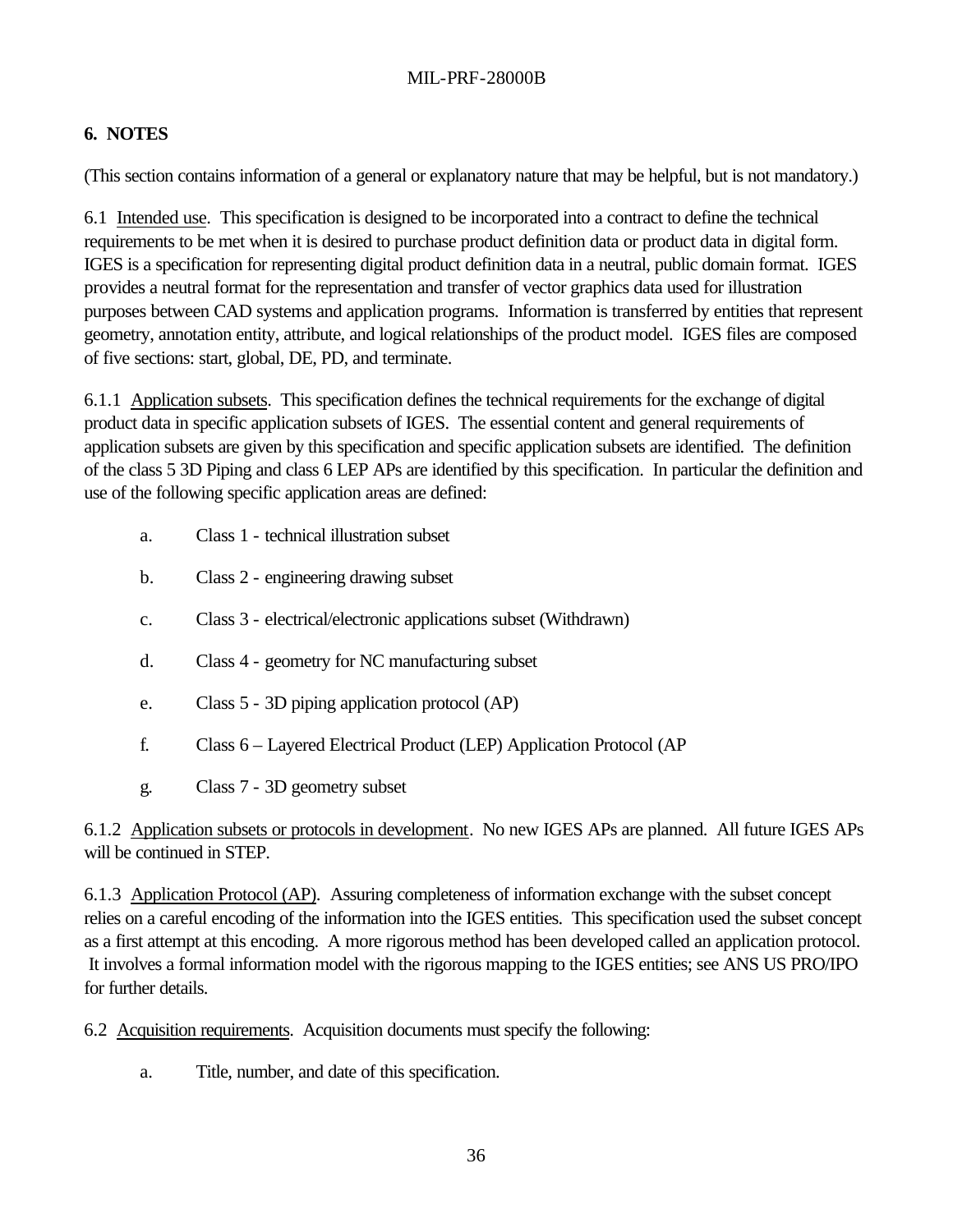- b. Issue of the DoDISS to be cited in the solicitation, and if required, the specific issue of individual documents referenced (see 2).
- c. Packaging requirements (see 5.1).
- d. The type of product data being procured as class 1, class 2, class 4, class 5, class 6, or class 7 (see 1.2).
- e. The physical media to be used if not magnetic tape (see 3.1.4).
- f. For class 2, engineering drawings, specify:
	- 1. One drawing per file with multiple sheets per file permitted (see 3.2.2.5).
	- 2. One sheet per file (see 3.2.2.5).

#### 6.3 Associated documents. Not applicable

6.4 File size and efficiency considerations. IGES files are often quite large, and implementers are urged to make use of the most efficient entity constructs.

6.4.1 Entity constructs. Several of the entity constructs included in the subset classes of this specification were selected to keep the file sizes to acceptable levels. For instance, the use of subfigures greatly reduces file size where details are repeated; however, more verbose entity constructs may be essential, such as stroking text characters to obtain special appearance like proportional spacing or using multiple line segments to provide a dotted line font.

6.4.2 Efficient constructs. Use of more efficient constructs like the dotted line font (classes 2, 3, and 4) or the intercharacter spacing property (class 1) for proportional text spacing is encouraged to reduce file sizes.

6.5 Summary of start section requirements. The start section of an IGES data file is used to contain human-readable notes to aid in interpreting the data in the file. This specification makes use of such capability, and requirements are stated in appropriate places in the class subset descriptions. Specifically, the following paragraphs reference notes to be placed in the start section:

3.1 3.2.1.1.1 3.2.2.1.1 3.2.4.1.1 3.2.5.1.1 3.2.6.1.1 3.2.7.1.1

6.5.1 Format or appearance of notes. The format or appearance of the notes is not specified. However, for explanation a sample start section is shown in figure 1.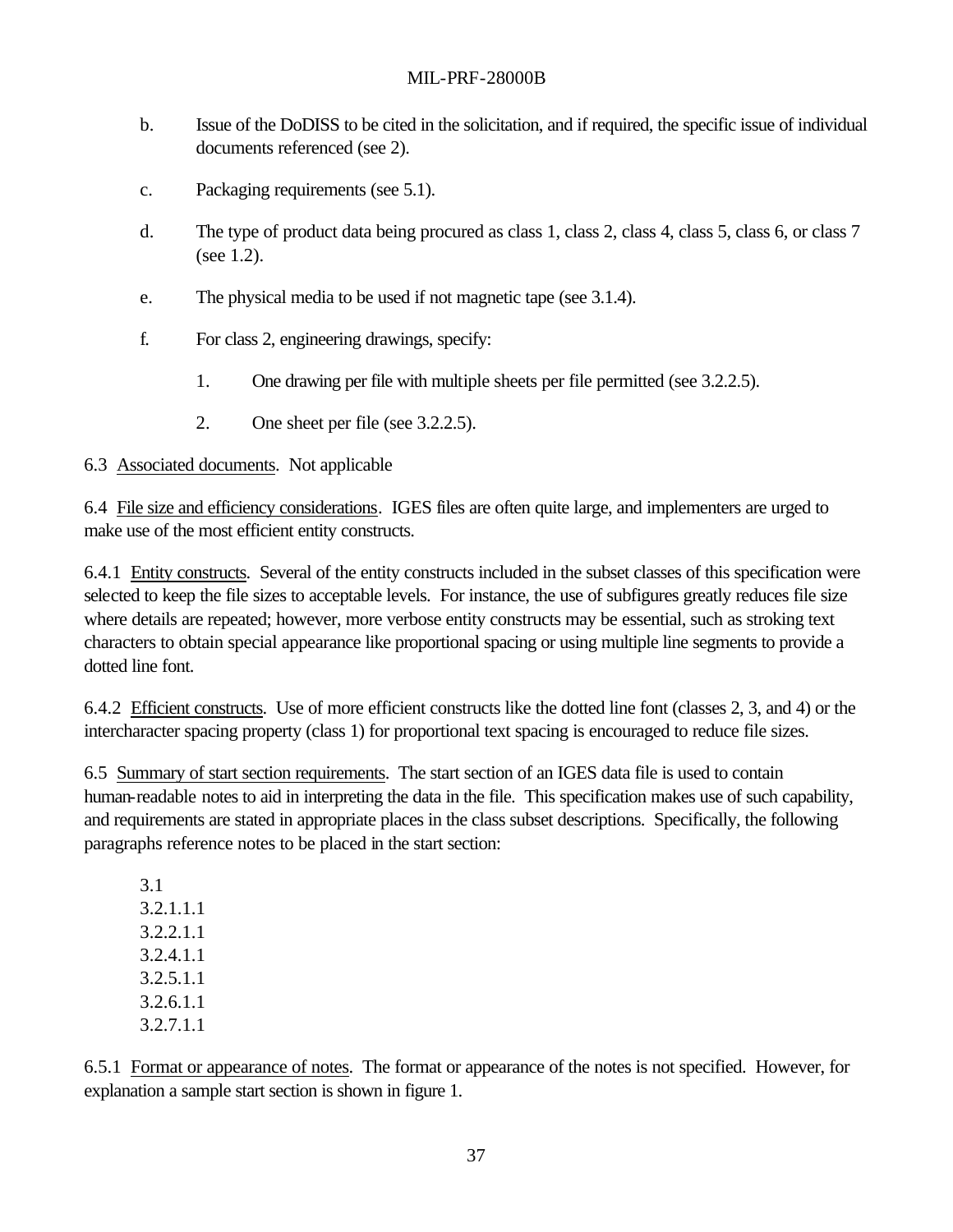|                                               |                                     |                                                                     |             | S         | $\mathbf{1}$   |
|-----------------------------------------------|-------------------------------------|---------------------------------------------------------------------|-------------|-----------|----------------|
| <b>CONFORMANCE:</b>                           |                                     |                                                                     |             |           | $\overline{2}$ |
| This IGES file conforms to the MIL-PRF-28000B |                                     |                                                                     | S           | 3         |                |
|                                               | 01 JAN 1998                         | Class 2 (Engineering Drawing)                                       |             | S         | $\overline{4}$ |
|                                               |                                     |                                                                     |             | ${\bf S}$ | 5              |
| <b>CREATED BY:</b>                            |                                     |                                                                     |             | S         | 6              |
|                                               | AJAX Inc.                           |                                                                     |             | S         | $\overline{7}$ |
|                                               | 100 Doe Street                      |                                                                     |             | S         | 8              |
|                                               | San Diego CA 92110                  |                                                                     |             | ${\bf S}$ | 9              |
|                                               |                                     |                                                                     |             | S         | 10             |
|                                               | DATE: 01 JAN 1998                   |                                                                     |             | S         | 11             |
|                                               |                                     |                                                                     |             | S         | 12             |
|                                               | <b>CONTRACT NUMBER: None</b>        |                                                                     |             | ${\bf S}$ | 13             |
|                                               |                                     |                                                                     |             | S         | 14             |
|                                               | PART NAME: LBRACKET                 |                                                                     |             | S         | 15             |
|                                               |                                     |                                                                     |             | S         | 16             |
|                                               | DRAWING NAME: LBRACKET              |                                                                     |             | ${\bf S}$ | 17             |
|                                               |                                     |                                                                     |             | S         | 18             |
| <b>DESCRIPTION:</b>                           |                                     |                                                                     |             | S         | 19             |
|                                               |                                     | Reference drawing name L-bracket which is comprised of all the IGES |             | S         | 20             |
|                                               |                                     | structure entities (304-410) specified in MIL-PRF-28000 class 2.    |             | ${\bf S}$ | 21             |
|                                               |                                     |                                                                     |             | S         | 22             |
| <b>REVISION: C</b>                            |                                     |                                                                     |             | S         | 23             |
|                                               |                                     |                                                                     |             | S         | 24             |
|                                               | DRAWING SIZE and NUMBER: One C-size |                                                                     |             | ${\bf S}$ | 25             |
|                                               |                                     |                                                                     |             | S         | 26             |
|                                               | PART LEVEL SCHEME:                  |                                                                     |             | S         | 27             |
|                                               |                                     |                                                                     |             | S         | 28             |
|                                               | <b>LEVEL</b>                        | <b>ENTITY DESCRIPTION</b>                                           | <b>MODE</b> | S         | 29             |
|                                               |                                     |                                                                     |             | S         | 30             |
|                                               | Default                             | definition entities                                                 | model       | ${\bf S}$ | 31             |
| $\mathbf{1}$                                  |                                     | geometric entities                                                  | model       | ${\bf S}$ | 32             |
| $\overline{c}$                                |                                     | dimension entities                                                  | draw        | ${\bf S}$ | 33             |
| 3                                             |                                     | other detailing                                                     | draw        | ${\bf S}$ | 34             |
| $\overline{4}$                                |                                     | subfigure entities                                                  | draw        | S         | 35             |
|                                               |                                     |                                                                     |             |           |                |

FIGURE 1. Example of a start section.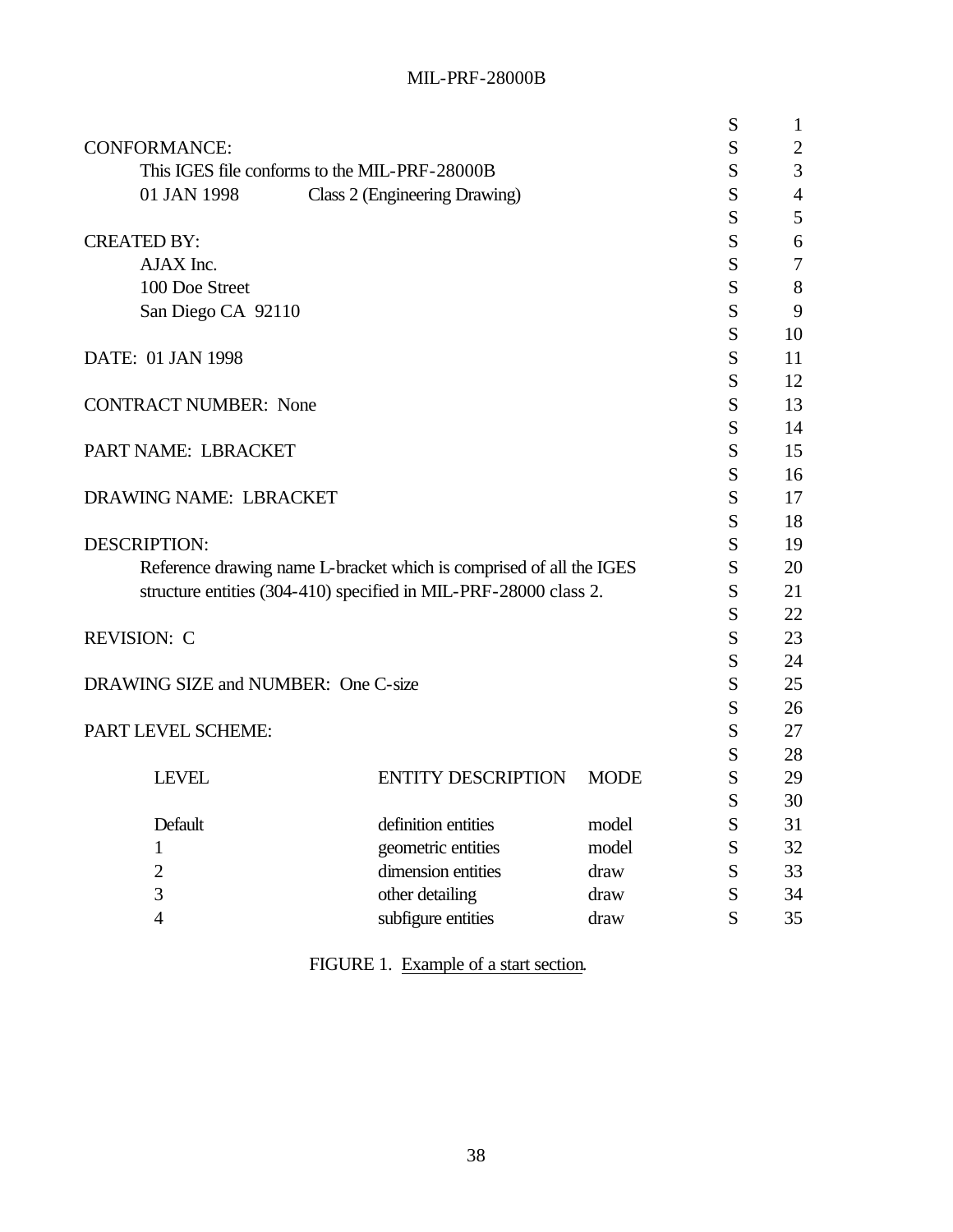6.6 Additional processing conditions. Certain additional IGES file processing practices are preferred, but are not mandatory. Implementers should be aware of the following Recommended Practices (RP), from NISTIR 4600, IGES 5.0 Recommended Practices Guide, which further specify preferred processing algorithms. These include:

| $RP$ 2: | Witness Line Suppression                    |
|---------|---------------------------------------------|
| $RP$ 4: | <b>Transformation Matrix Processing</b>     |
| RP 7:   | Maximum Coordinate Value                    |
| RP 8:   | <b>Independent Witness Lines</b>            |
| RP 15:  | Zero Radius Arcs                            |
| RP 16:  | <b>Translation Vector</b>                   |
| RP 17:  | Model Space Scale                           |
| RP 19:  | <b>Independent and Dependent Processing</b> |

- RP 21: Comments in PD Records
- RP 24: Representation of Linear Strings
- RP 26: Arrowhead and Leader Line Data
- RP 29: Spline Curves and Surfaces
- RP 32: Arrow and Witness Pointers
- RP 40: Scale in Matrix
- RP 43: Closed Areas
- RP 46: Drafting Symbols
- RP 52: Drawing Entities That Contain No Views

## 6.7 Definitions.

6.7.1 Acronyms. Acronyms used in this specification are defined as follows:

| a.             | <b>AIM</b>   | <b>Application Interpreted Model</b>               |
|----------------|--------------|----------------------------------------------------|
| $\mathbf b$ .  | AP           | <b>Application Protocol</b>                        |
| $\mathbf{C}$ . | <b>ARM</b>   | <b>Application Reference Model</b>                 |
| d.             | <b>ASCII</b> | American Standard Code for Information Interchange |
| e.             | <b>ASME</b>  | American Society of Mechanical Engineers           |
| f.             | CAD          | <b>Computer Aided Design</b>                       |
| g.             | <b>CALS</b>  | Continuous Acquisition and Life-Cycle Support      |
| h.             | <b>CAM</b>   | <b>Computer Aided Manufacturing</b>                |
| $\mathbf{i}$   | DE           | Directory Entry                                    |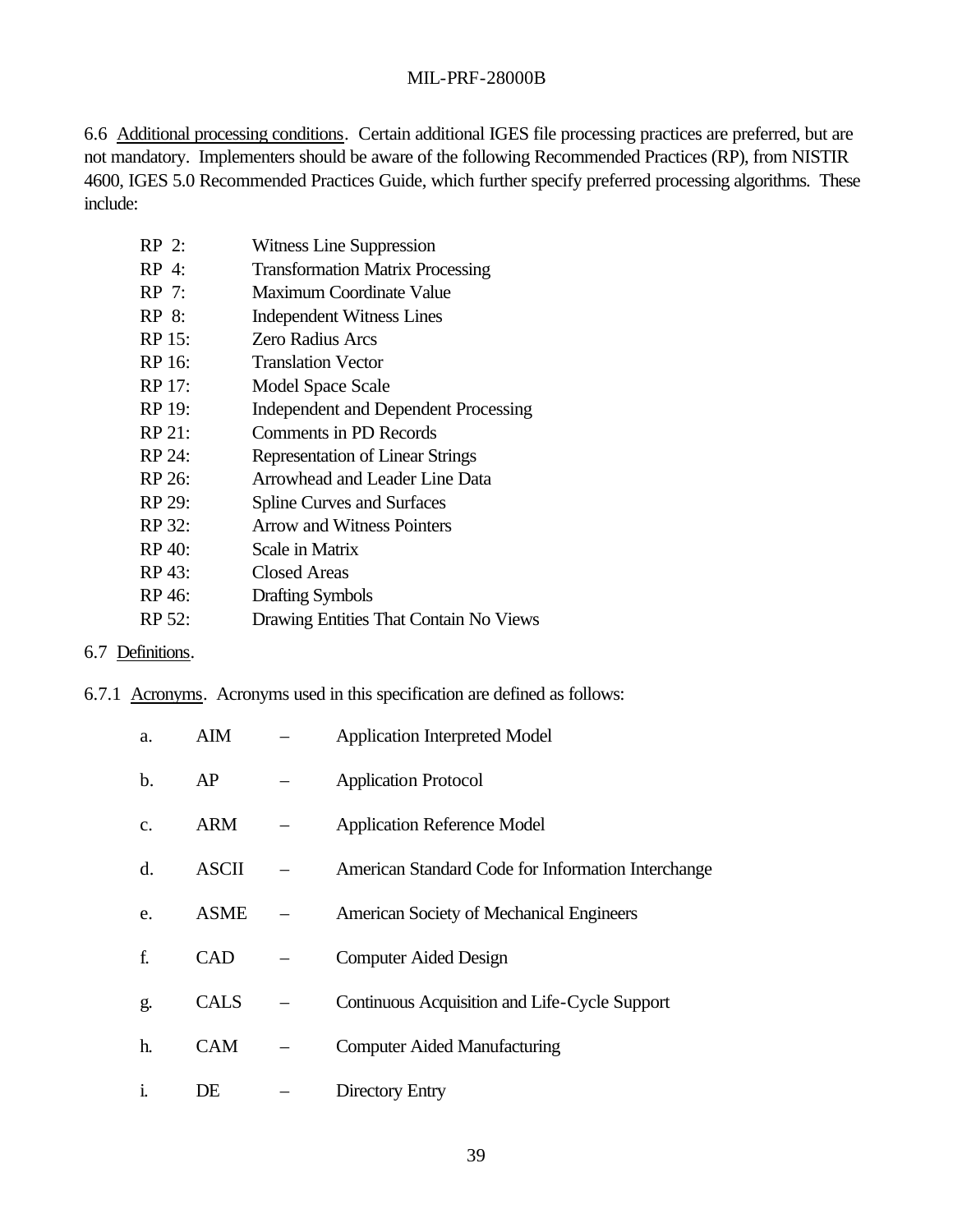| j.             | <b>DISA</b>   | Defense Information Systems Agency                          |
|----------------|---------------|-------------------------------------------------------------|
| k.             | <b>DoDISS</b> | Department of Defense Index of Specifications and Standards |
| $\mathbf{l}$ . | <b>FIPS</b>   | <b>Federal Information Processing Standards</b>             |
| m.             | <b>IGES</b>   | Initial Graphics Exchange Specification                     |
| n.             | <b>IPO</b>    | <b>IGES/PDES</b> Organization                               |
| О.             | <b>LEP</b>    | <b>Layered Electrical Product</b>                           |
| p.             | NC            | <b>Numerical Control</b>                                    |
| q.             | <b>NIST</b>   | National Institute of Standards and Technology              |
| r.             | <b>NISTIR</b> | <b>NIST</b> Internal Report                                 |
| S.             | <b>PD</b>     | Parameter Data                                              |
| t.             | RP            | <b>Recommended Practices</b>                                |
| u.             | <b>STEP</b>   | Standard for the Exchange of Product Model Data             |
| V.             | <b>US PRO</b> | <b>United States Product Data Association</b>               |

6.7.2 Annotation. Text or symbols, not part of the geometric model, which provide information.

6.7.3 Application Interpreted Model (AIM). An information model that describes the logical information structures required for accomplishing a physical implementation of an associated ARM. The AIM is prepared at a level of abstraction that is sufficient for selecting the necessary IGES entities for an application protocol.

6.7.4 Application Protocol (AP). Defines the context for the use of product data and specifies the use of the specification in that context to satisfy an industrial need.

6.7.5 Application Reference Model (ARM). An information model that describes the information structures and constraints for an application area. The information model uses application specific terminology and rules familiar to an expert from the application area.

6.7.6 Application subset. A set of specific IGES entities which are used to completely and unambiguously represent the information requirements of a product for a specified application.

6.7.7 Associativity. A structure entity which defines a logical link between different entities.

6.7.8 Attribute. Information which serves to qualify entity definition.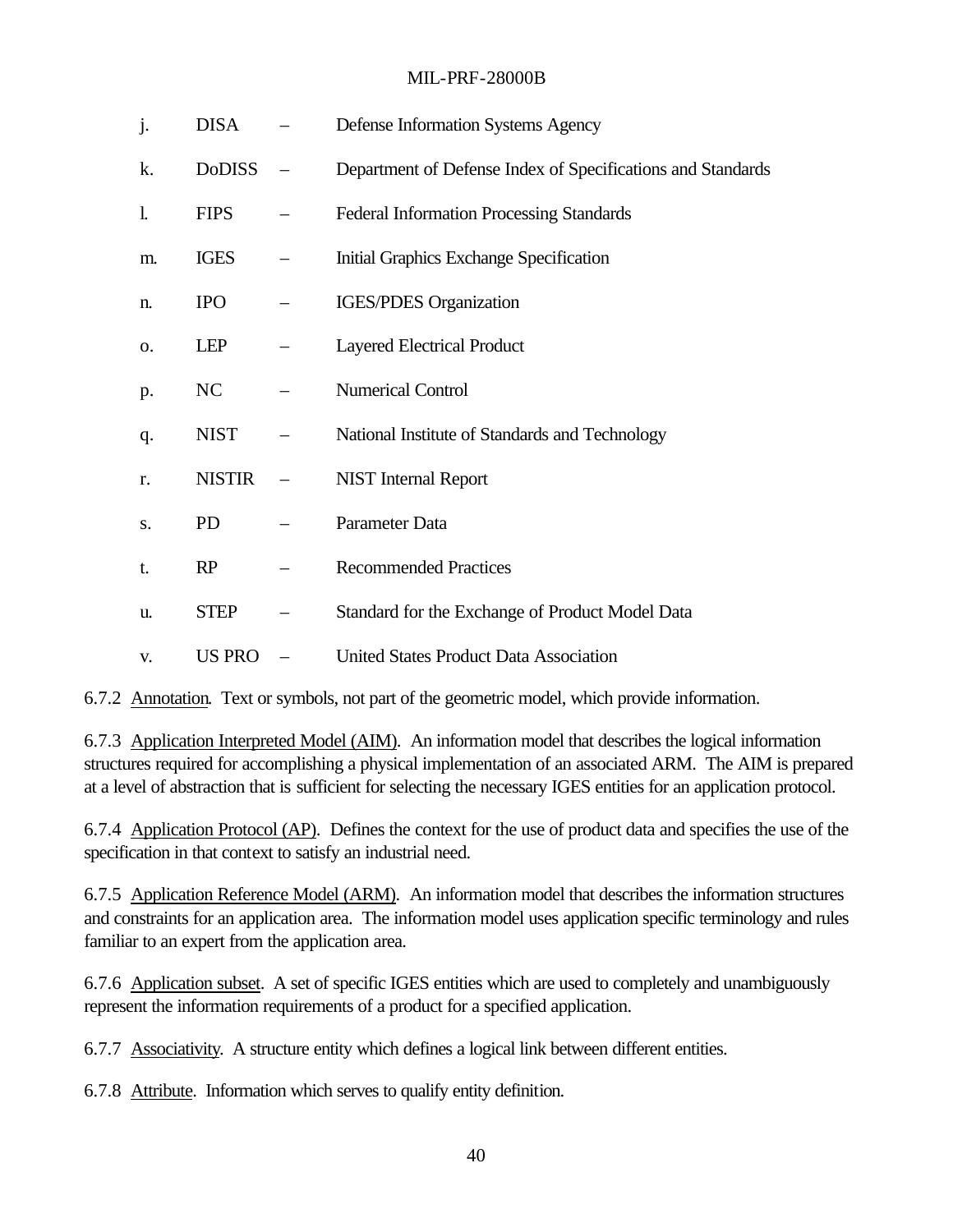6.7.9 Directory Entry (DE) section. A section of an IGES file consisting of fixed field data items for an index and attribute list of all entities in a file.

6.7.10 Entity. The basic unit of information in an IGES file. The term applies to single items which may be individual elements of geometry, collections of annotation entity to form dimensions, or collections of entities to form structured entities.

6.7.11 Form number. An integer which is used to further define a specific entity.

6.7.12 Layered electrical product. A generic term intended to include a variety of electrical products which are fabricated usually using alternate layers of conductive and non-conductive materials.

6.7.12 Minimum complexity drawing. A class 1 technical illustration.

6.7.13 Parameter Data (PD) section. A section of an IGES file consisting of specific geometric or annotative information about the entities or pointers to related entities.

6.7.14 Postprocessor. A program which translates a file of product definition data from the IGES format into the data base of a specific CAD/CAM system.

6.7.15 Preprocessor. A program which translates a file of product definition data from the data base of a specific CAD/CAM system into the IGES format.

6.7.16 Product data. All data elements necessary to define the geometry, the function, and the behavior of a piece part or an assembly of parts over its entire life span. The term includes all product definition data elements as well as additional logistics elements for reliability and maintainability.

6.7.17 Product definition data. Denotes the totality of data elements required to completely define a product. Product definition data includes geometry, topology, relationship, tolerances, attributes, and features necessary to completely define a component part or an assembly of parts for the purpose of design, analysis, manufacture, test, and inspection.

6.7.18 Property entity. A structure entity which allows numeric or text information to be related to other entities.

6.7.19 Start section. The section of an IGES file containing the human-readable file prologue.

6.7.20 Wireframe. A type of modeling that represents an object by its edges, forming an outline of the object in curve segments.

6.8 Note on specification fonts. As part of the CALS initiative to introduce the use of digital technology into the process of reviewing and coordinating specifications, this revision of the specification has been reformatted for improved readability as both a paper and an electronic document. The body text of this specification uses the same font as the previous revision, but slightly enlarged to give an improved on-screen appearance when displayed by a computer. The tables and figures now use a sans-serif font for a cleaner appearance and to be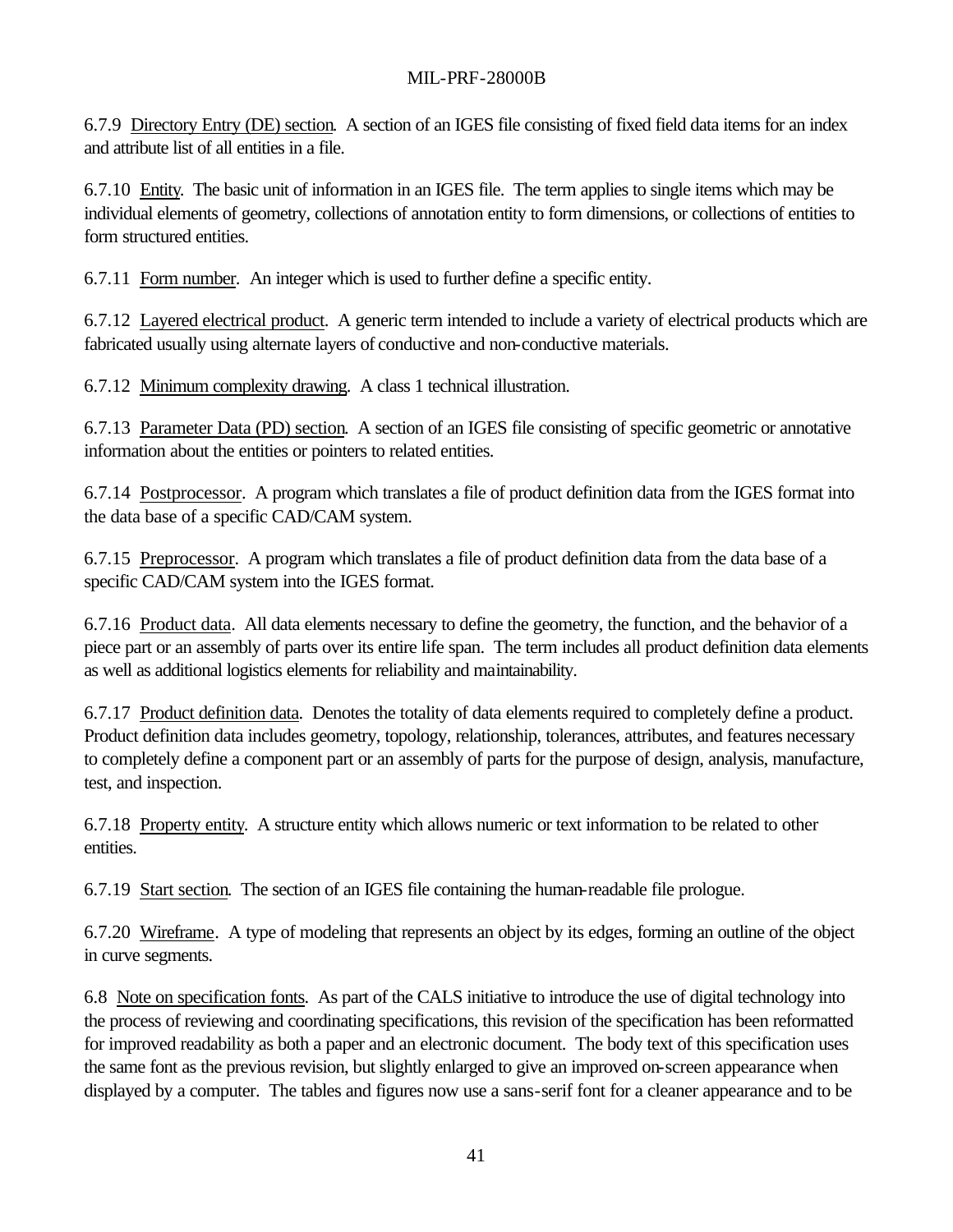distinguished easily from the body text. Computer code entries, values, and listings are shown in a font type so that they may be identified easily and with minimal confusion.

## 6.9 Subject term (keyword) listing.

3D piping 3D geometry Engineering drawings Electrical application IPO-100-1996 Layered electrical product (LEP) Numerical control (NC) Piping Technical illustration Year 2000 compliance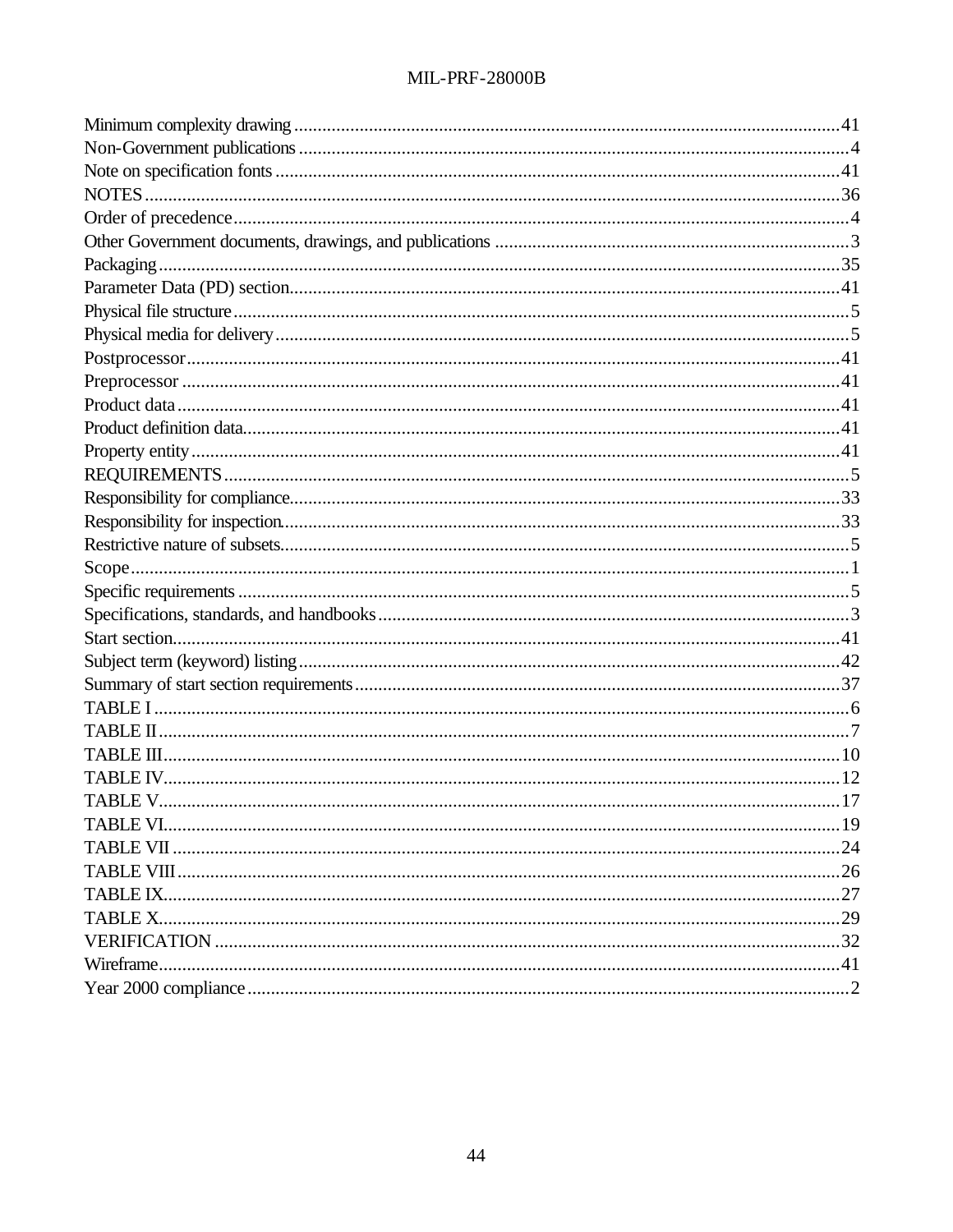#### CONCLUDING MATERIAL

Air Force  $-16$ 

Review activities:

OSD – DO, IR Army – AC, AC1, AL, AT, MI, PT, TM, TM1 Navy – AS, CG, CH, EC, MC, ND, TD Air Force – 02, 11, 13, 19, 33, 93 DLA – DH DIA – DI DISA – DC1, DC4 NSA – NS NORAD & USSPACECOM – US Others – DOE, GPO, NCS, OST

Custodians: Preparing Activity: Army – CR DISA – DC3 Army – CR DISA – DC3<br>Navy – OM (Project IPSC 0268) (Project IPSC 0268)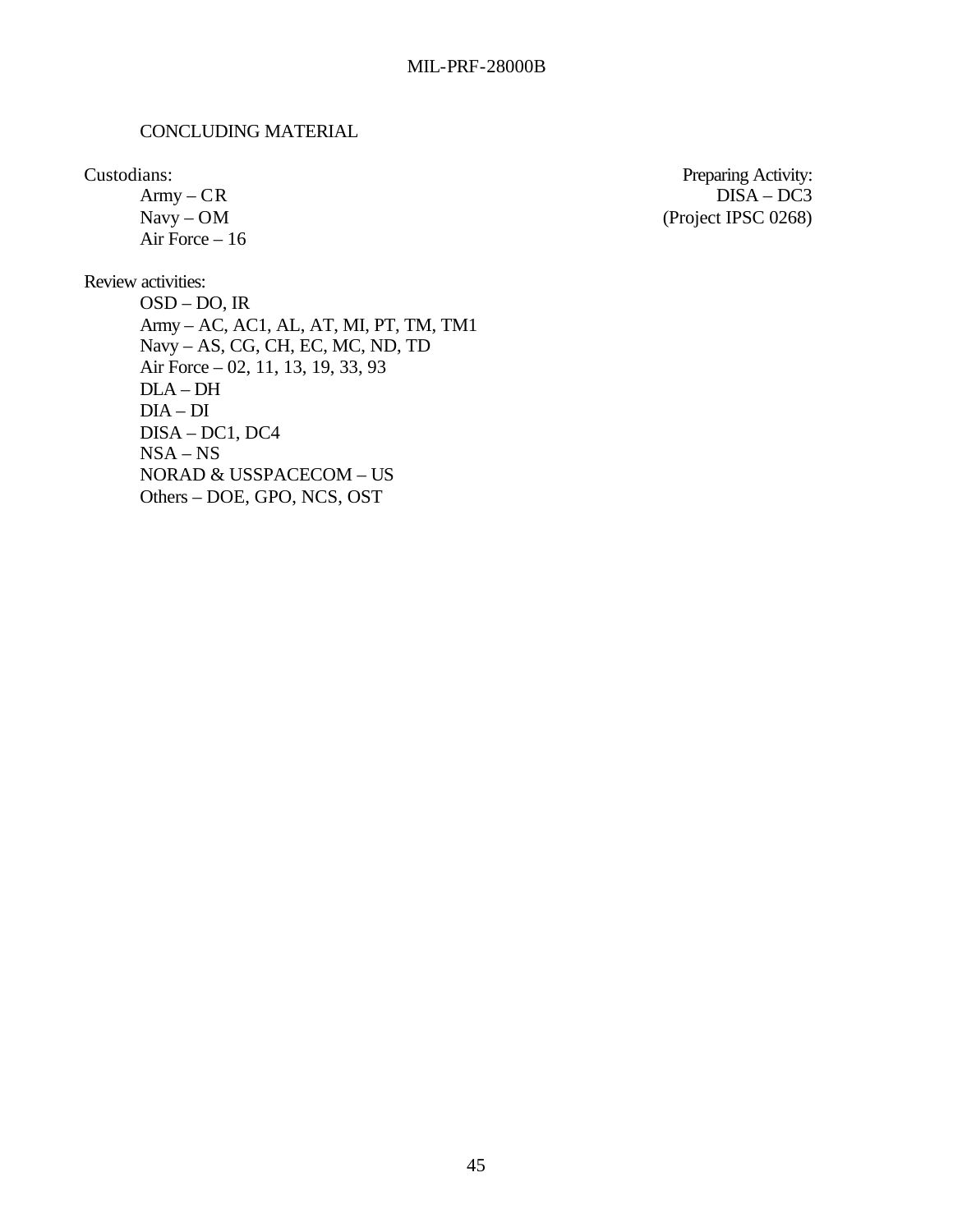THIS PAGE INTENTIONALLY LEFT BLANK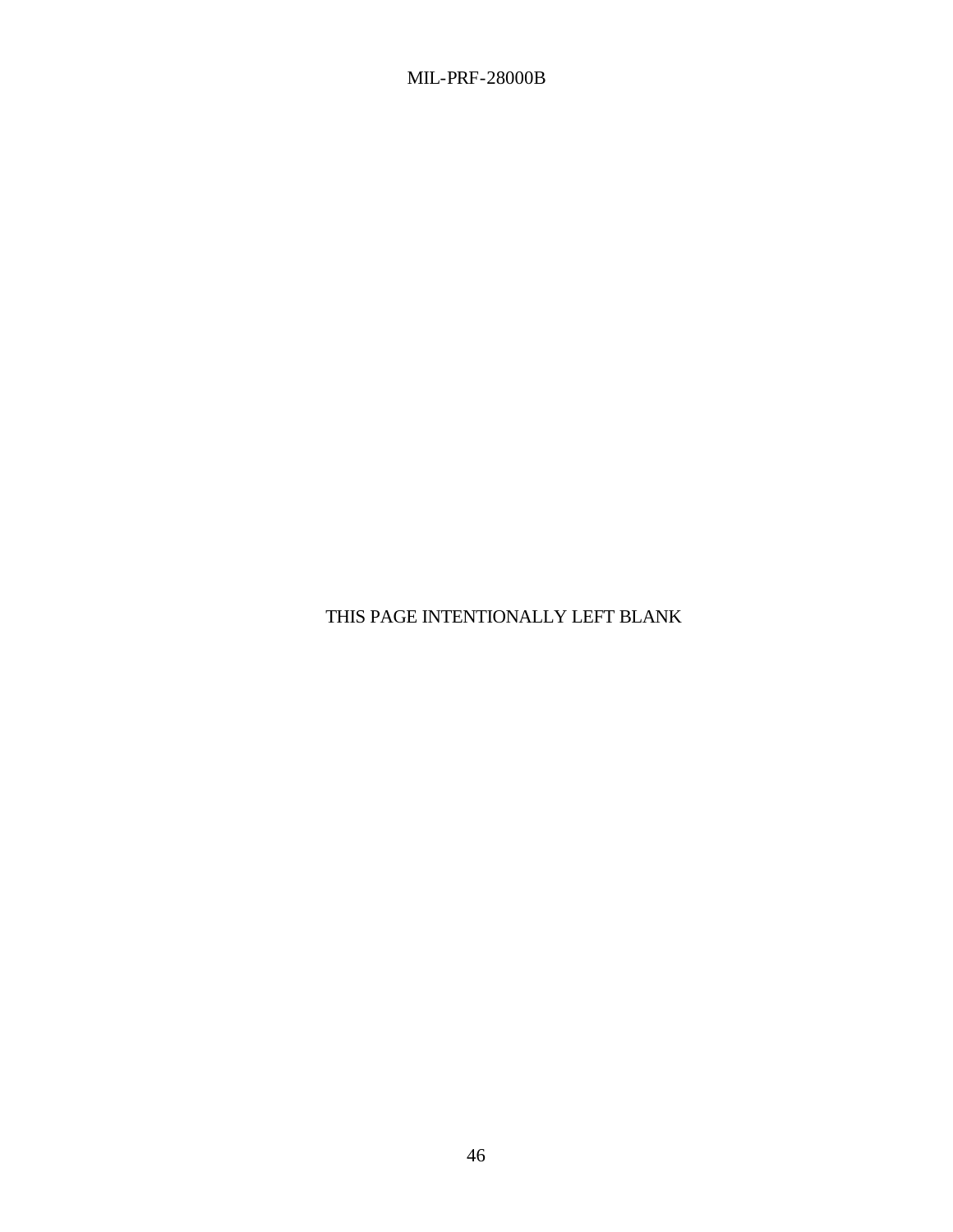# **STANDARDIZATION DOCUMENT IMPROVEMENT PROPOSAL**

**INSTRUCTIONS**

| 1. The preparing activity must complete blocks 1, 2, 3, and 8. In block 1, both the document number and revision letter |  |
|-------------------------------------------------------------------------------------------------------------------------|--|
| should be given.                                                                                                        |  |

- 2. The submitter of this form must complete blocks 4, 5, 6, and 7, and send to preparing activity.
- 3. The preparing activity must provide a reply within 30 days from receipt of the form.

NOTE: This form may not be used to request copies of documents, nor to request waivers, or clarification of requirements on current contracts. Comments submitted on this form do not constitute or imply authorization to waive any portion of the

| referenced document(s) or to amend contractual requirements.                                                              |                                                                                      |                                                                                                                                                                                                    |
|---------------------------------------------------------------------------------------------------------------------------|--------------------------------------------------------------------------------------|----------------------------------------------------------------------------------------------------------------------------------------------------------------------------------------------------|
| <b>I RECOMMEND A CHANGE:</b>                                                                                              | <b>1. DOCUMENT NUMBER</b><br>MIL-PRF-28000B                                          | 2. DOCUMENT DATE (YYYYMMDD)<br>19990930                                                                                                                                                            |
| 3. DOCUMENT TITLE Digital Representation for Communication of Product Data:                                               | IGES Application Subsets and IGES Application Protocols                              |                                                                                                                                                                                                    |
| 4. NATURE OF CHANGE (Identify paragraph number and include proposed rewrite, if possible. Attach extra sheets as needed.) |                                                                                      |                                                                                                                                                                                                    |
| <b>5. REASON FOR RECOMMENDATION</b>                                                                                       |                                                                                      |                                                                                                                                                                                                    |
| <b>6. SUBMITTER</b>                                                                                                       |                                                                                      |                                                                                                                                                                                                    |
| a. NAME (Last, First, Middle Initial)                                                                                     | b. ORGANIZATION                                                                      |                                                                                                                                                                                                    |
| c. ADDRESS (Include Zip Code)                                                                                             | d. TELEPHONE (Include Area Code)<br>(1) Commercial<br>(2) AUTOVON<br>(If applicable) | 7. DATE SUBMITTED<br>(YYYYMMDD)                                                                                                                                                                    |
| <b>8. PREPARING ACTIVITY</b>                                                                                              |                                                                                      |                                                                                                                                                                                                    |
| a. NAME<br>CALS Digital Standards Office<br>DISA Center For Information Technology Standards<br>Code JIEO/JEBEB           | b. TELEPHONE (Include Area Code)<br>(1) Commercial<br>(703) 735-3553                 | (2) AUTOVON<br>653-3553                                                                                                                                                                            |
| c. ADDRESS (Include Zip Code)<br>10701 Parkridge Boulevard<br>Reston, VA 20191-4357                                       | Telephone (703) 767-6888                                                             | IF YOU DO NOT RECEIVE A REPLY WITHIN 45 DAYS, CONTACT:<br>Defense Standardization Program Office (DLSC-LM)<br>8725 John J. Kingman Road, Suite 2533 Ft. Belvoir, VA 22060-2533<br>AUTOVON 427-6888 |
| DD Form 1426, FEB 1999 (EG)                                                                                               | PREVIOUS EDITION IS OBSOLETE.                                                        | WHS/DIOR, Feb 99                                                                                                                                                                                   |